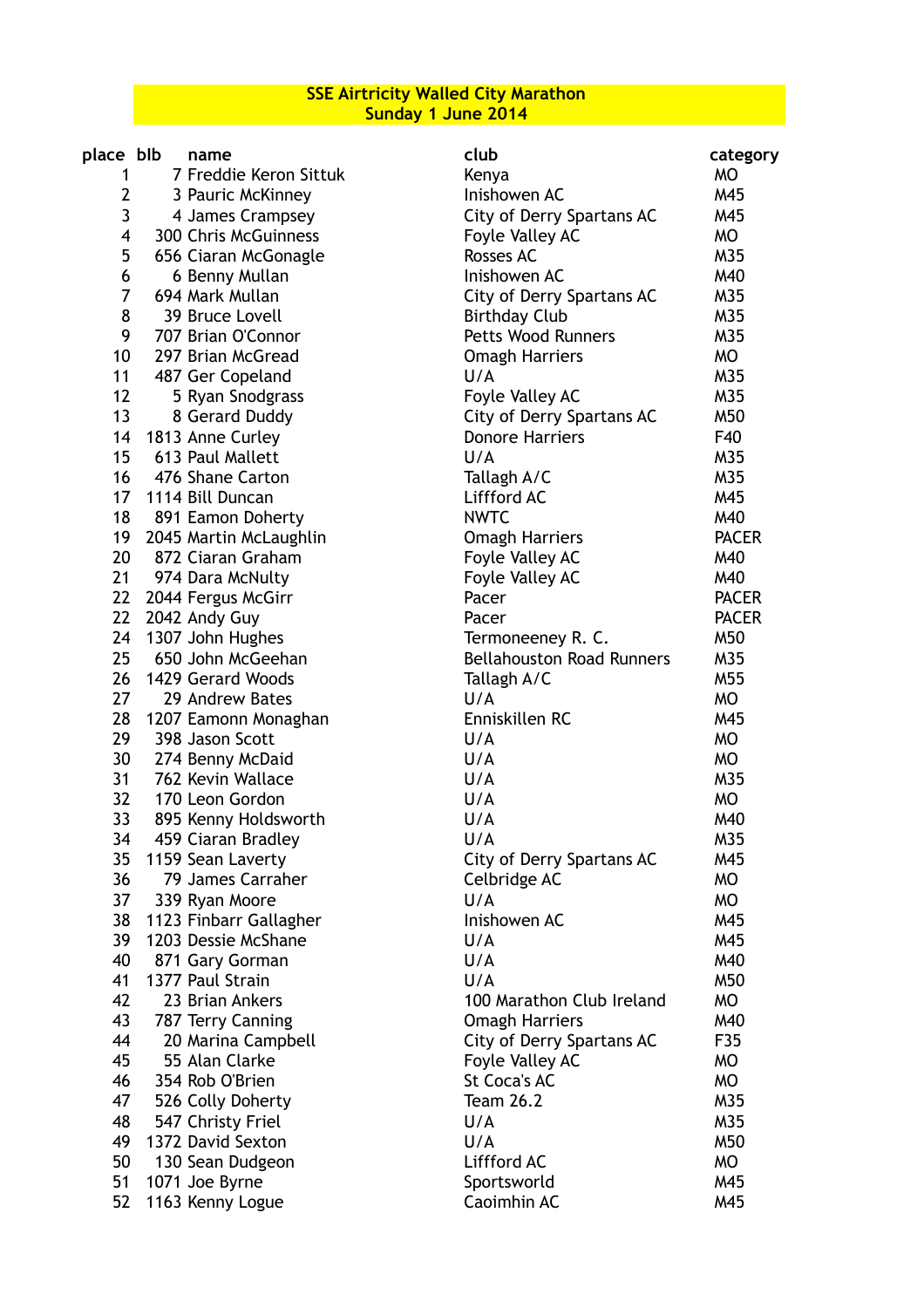| 53  | 1610 Claire McGuigan             | Liffford AC                        | FO           |
|-----|----------------------------------|------------------------------------|--------------|
| 54  | 451 John Apperley                | Springwell Running Club            | M35          |
| 55  | 1426 Brendan Ryan                | Tallagh A/C                        | M55          |
| 56  | 880 Patrick Ger Hargan           | U/A                                | M40          |
| 57  | 1139 John Hasson                 | Ballymena Runners AC               | M45          |
| 57  | 1199 Paul McLaughlin             | <b>Sperrin Harriers</b>            | M45          |
| 59  | 439 Raymond Young                | U/A                                | MO           |
| 60  | 262 Paul McCandless              | Foyle Valley AC                    | MO           |
| 61  | 1146 Damian Hughes               | Termoneeney R. C.                  | M45          |
| 62  | 135 Donal Egan                   | U/A                                | <b>MO</b>    |
| 63  | 231 Christopher Leitch           | U/A                                | <b>MO</b>    |
| 64  | 1175 Mark McCarron               | U/A                                | M45          |
| 65  | 750 Dave Slater                  | U/A                                | M35          |
| 66  | 1761 An Other                    | U/A                                |              |
| 67  | 1245 Rob Stewart                 | U/A                                | M45          |
| 68  | 1058 Stewart Anderson            | Ranelagh Harriers                  | M45          |
| 69  | 903 Martin Keenan                | U/A                                | M40          |
| 70  | 432 Paul White                   | Foyle Valley AC                    | MO           |
| 71  | 1301 Ian Hamilton                | U/A                                | M50          |
| 72  | 759 Conor Toman                  | U/A                                | M35          |
| 73  | 385 Christopher Rankin           | U/A                                | MO           |
| 74  | 834 Thomas Doherty               | Termoneeney R. C.                  | M40          |
| 75  | 632 Mal McCay                    | U/A                                | M35          |
| 76  | 397 Chris Sandy                  | U/A                                | <b>MO</b>    |
| 77  | 2043 James Liddane               |                                    | <b>PACER</b> |
| 78  | 463 Sean Bradley                 | U/A                                | M35          |
| 79  | 2041 John Giury                  | <b>Waterford AC</b>                | <b>PACER</b> |
| 80  | 2033 Brendan Aspel               | <b>Waterford AC</b>                | <b>PACER</b> |
| 81  | 346 Paul Murray                  | Finn Valley A.C.                   | <b>MO</b>    |
| 82  | 1439 Kenneth Fancett             | Beckenham Running Club             | M60          |
| 83  | 2002 Joan Shine                  | St Peters AC Lurgan                |              |
| 84  | 818 Liam Cullen                  | Tallagh A/C                        | M40          |
| 85  | 315 Conor McLaughlin             | Liffford AC                        | MO           |
| 86  | 415 Wojciech Terlecki            | Sligo AC                           | <b>MO</b>    |
| 87  | 38 Richard McLernon              | <b>Birthday Club</b>               | M35          |
| 88  | 503 Nigel Davenport              | U/A                                | M35          |
| 89  | 177 Emmett Harkin                | Foyle Valley AC                    | MO           |
| 90  | 1265 David Campbell              | Foyle Valley AC                    | M50          |
| 91  | 534 Mark Duffy                   | Ballymena & Co Antrim A.C.         | M35          |
| 92  | 1238 Damian Scullion             | U/A                                | M45          |
| 93  | 12 Fran McFadden                 | Springwell Running Club            | F40          |
| 94  | 1345 Dave Meehan                 | Tallagh A/C                        | M50          |
| 95  | 562 Adrian Glendinning           | <b>Sperrin Harriers</b>            | M35          |
| 96  | 492 Paul Coyle                   | Foyle Valley AC                    | M35          |
| 97  | 698 Frankie Mulrine              | U/A                                | M35          |
| 98  | 1006 Rory O'Donnell              | U/A                                | M40          |
| 99  | 959 Gavin McKevitt               | Lisburn Triathlon Club             | M40          |
| 100 | 549 Thomas Friel                 | U/A                                | M35          |
| 101 | 455 Juan Antonio Botella Jimenez | <b>Queens University Triathlon</b> | M35          |
| 102 | 790 Sean Carlin                  | Enniskillen RC                     | M40          |
| 103 | 1256 Martin Bell                 | U/A                                | M50          |
| 104 | 1272 Liam Coyle                  | <b>Team 26.2</b>                   | M50          |
| 105 | 72 Dylan Coyle                   | <b>Team 26.2</b>                   | MO           |
| 106 | 470 Jason Brown                  | <b>Team 26.2</b>                   | M35          |
| 107 | 509 Niall Devine                 | <b>Team 26.2</b>                   | M35          |
| 108 | 1248 Michael Walsh               | Enniskillen RC                     | M45          |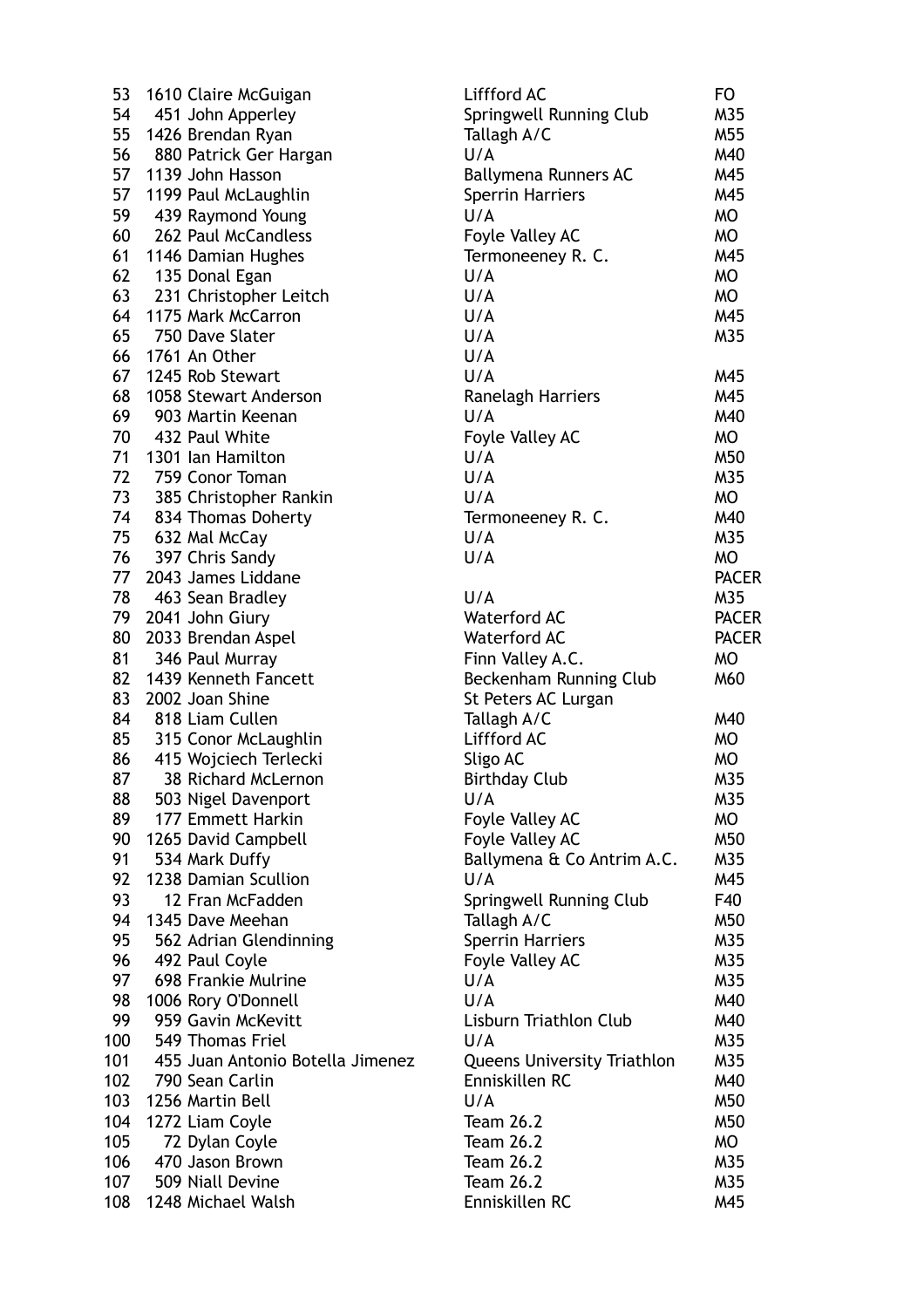| 109 | 826 Paul Dillon         | U/A                              | M40 |
|-----|-------------------------|----------------------------------|-----|
| 110 | 1106 Barry Doherty      | U/A                              | M45 |
| 111 | 784 Adrian Callaghan    | Letterkenny                      | M40 |
| 112 | 41 Declan Caldwel       | Inishowen AC                     | MO  |
| 113 | 809 Kieran Coyle        | <b>Team 26.2</b>                 | M40 |
| 114 | 979 Stephen Meehan      | U/A                              | M40 |
| 115 | 1410 Michael Lyttle     | Foyle Valley AC                  | M55 |
| 116 | 515 Brian Doherty       | U/A                              | M35 |
| 117 | 630 Thomas McCallion    | <b>Blast Bootcamp</b>            | M35 |
| 117 | 1143 Hugo Hegarty       | Foyle Valley AC                  | M45 |
| 119 | 1240 Richard Shannon    | <b>Omagh Harriers</b>            | M45 |
| 120 | 322 Paddy McLaughlin    | U/A                              | MO  |
| 121 | 144 John Fisher         | <b>B/OLT</b>                     | MO  |
| 122 | 1346 Patrick Meehan     | <b>Team 26.2</b>                 | M50 |
| 123 | 157 Ryan Gallagher      | Foyle Valley AC                  | MO  |
| 124 | 1867 Sandra McKeever    | Foyle Valley AC                  | F40 |
| 125 | 404 Barry Smith         | Foyle Valley AC                  | MO  |
| 126 | 980 Craig Mills         | U/A                              | M40 |
| 127 | 166 Declan Gill         | U/A                              | MO  |
| 128 | 2052 Mark Crossan       | <b>Team 26.2</b>                 | MO  |
| 129 | 1099 Ghislain Demeuldre | <b>Team SSE</b>                  | M45 |
| 130 | 1076 Malcolm Browne     | Enniskillen RC                   | M45 |
| 131 | 405 Ciaran Smith        | Foyle Valley AC                  | MO  |
| 132 | 1178 Adrian McCreesh    | <b>Sperrin Harriers</b>          | M45 |
| 133 | 1461 Jim Shiels         | U/A                              | M65 |
| 134 | 1066 Gerry Breslin      | U/A                              | M45 |
| 135 | 572 Eamon Harkin        | U/A                              | M35 |
| 136 | 902 Peter Kardos        | U/A                              | M40 |
| 137 | 1022 Mark Reid          | U/A                              | M40 |
| 138 | 1259 Terry Boyle        | Tallagh A/C                      | M50 |
| 139 | 298 Stuart McGregor     | U/A                              | MO  |
| 140 | 774 Lawrence Bookham    | <b>Blackwater Valley Runners</b> | M40 |
| 141 | 699 Declan Murphy       | U/A                              | M35 |
| 142 | 896 Terry Horsfield     | U/A                              | M40 |
| 143 | 1280 Thomas Doherty     | U/A                              | M50 |
| 144 | 1534 Nicola Frizelle    | Springwell Running Club          | FO. |
| 145 | 2054 Richard Gallagher  | <b>Team 26.2</b>                 | M45 |
| 146 | 1104 Niall Diamond      | <b>Omagh Harriers</b>            | M45 |
| 147 | 283 Conor McDevitt      | U/A                              | MO  |
| 148 | 1174 Cahal McCarron     | <b>B/OLT</b>                     | M45 |
| 149 | 996 Sean Nickell        | Marathon Club Ireland            | M40 |
| 150 | 986 Gareth Moore        | Springwell Running Club          | M40 |
| 151 | 448 Paddy Connelly      | U/A                              | MO  |
| 152 | 1344 Paddy McNamee      | U/A                              | M50 |
| 153 | 971 Kevin McLean        | Springwell Running Club          | M40 |
| 154 | 773 Seamus Bonner       | U/A                              | M40 |
| 155 | 1627 Jolene Mellon      | North East Runners A.C.          | FO  |
| 156 | 755 Joe Strunks         | Tri dant                         | M35 |
| 157 | 1009 Ignatius O'Hagan   | U/A                              | M40 |
| 158 | 50 Seamus McCallion     | Foyle Valley AC                  | M55 |
| 159 | 928 Manus McBride       | U/A                              | M40 |
| 160 | 334 Aaron Moore         | Lifford AC                       | MO  |
| 161 | 201 Noel Jennings       | Foyle Valley AC                  | MO  |
| 162 | 70 Christy McMonagle    | <b>Team 26.2</b>                 | M70 |
| 163 | 950 Kevin McFadden      | U/A                              | M40 |
| 164 | 899 Shane Hutcheon      | U/A                              | M40 |
|     |                         |                                  |     |

| U/A                              | M40 |
|----------------------------------|-----|
| U/A                              | M45 |
| Letterkenny                      | M40 |
| Inishowen AC                     | МO  |
| <b>Team 26.2</b>                 | M40 |
| U/A                              | M40 |
| Foyle Valley AC                  | M55 |
| U/A                              | M35 |
| <b>Blast Bootcamp</b>            | M35 |
| Foyle Valley AC                  | M45 |
| <b>Omagh Harriers</b>            | M45 |
| U/A                              | MO  |
| <b>B/OLT</b>                     | МO  |
| <b>Team 26.2</b>                 | M50 |
| Foyle Valley AC                  | МO  |
| Foyle Valley AC                  | F40 |
| Foyle Valley AC                  | МO  |
| U/A                              | M40 |
| U/A                              | МO  |
| <b>Team 26.2</b>                 | МO  |
| <b>Team SSE</b>                  | M45 |
| Enniskillen RC                   | M45 |
| Foyle Valley AC                  | МO  |
| <b>Sperrin Harriers</b>          | M45 |
| U/A                              | M65 |
| U/A                              | M45 |
| U/A                              | M35 |
| U/A                              | M40 |
| U/A                              | M40 |
| Tallagh A/C                      | M50 |
| U/A                              | МO  |
| <b>Blackwater Valley Runners</b> | M40 |
| U/A                              | M35 |
| U/A                              | M40 |
| U / A                            | M50 |
| Springwell Running Club          | FO. |
| <b>Team 26.2</b>                 | M45 |
| <b>Omagh Harriers</b>            | M45 |
| U/A                              | МO  |
| <b>B/OLT</b>                     | M45 |
| Marathon Club Ireland            | M40 |
| Springwell Running Club          | M40 |
| U/A                              | MO  |
| U/A                              | M50 |
| Springwell Running Club          | M40 |
| U/A                              | M40 |
| North East Runners A.C.          | FO  |
| Tri dant                         | M35 |
| U/A                              | M40 |
| Foyle Valley AC                  | M55 |
| U/A                              | M40 |
| Lifford AC                       | МO  |
| Foyle Valley AC                  | МO  |
| <b>Team 26.2</b>                 | M70 |
| U/A                              | M40 |
| U/A                              | M40 |
|                                  |     |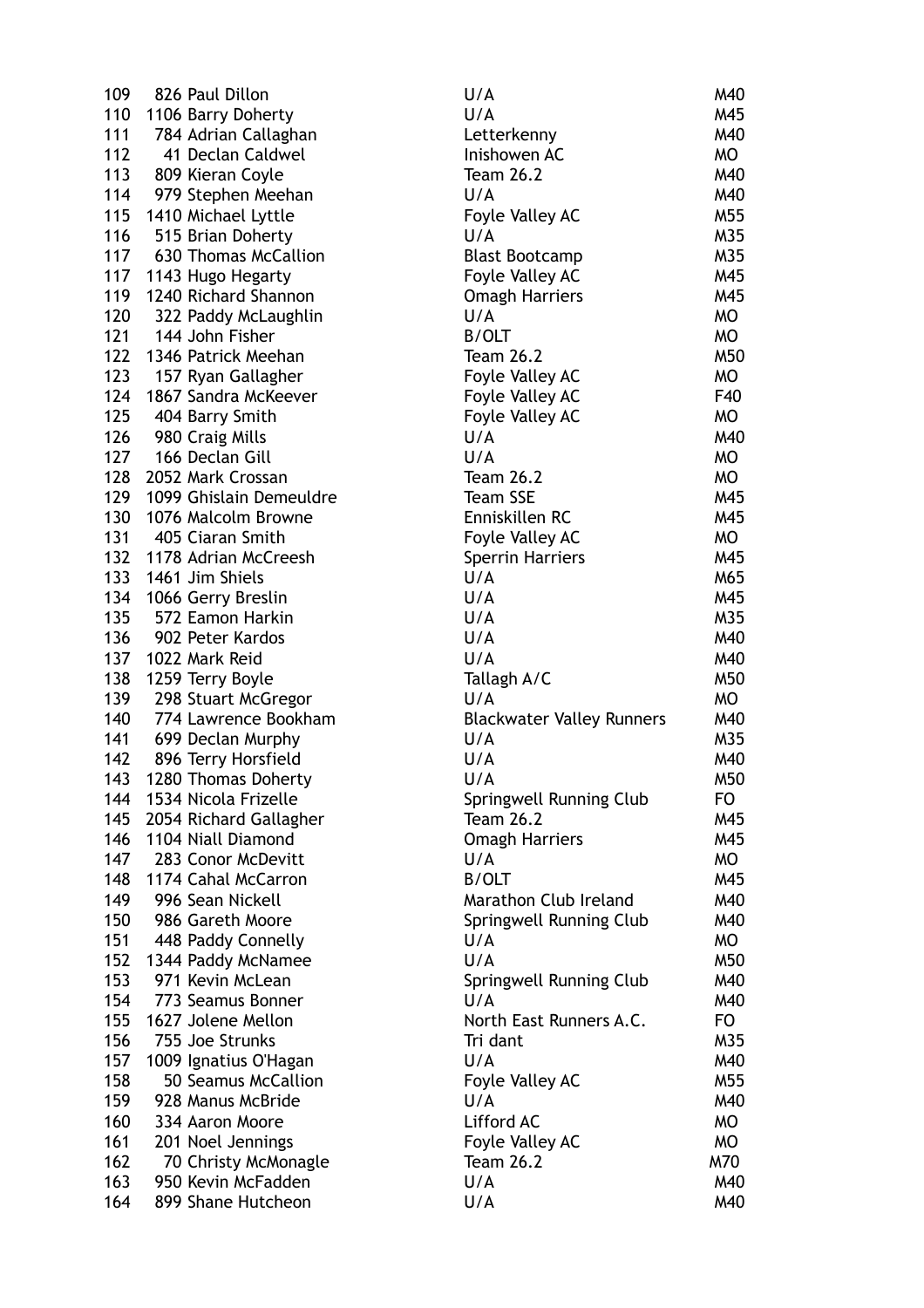| 165 | 841 Martin Donnelly      |
|-----|--------------------------|
| 166 | 14 Helena Dornan         |
| 167 | 1841 Siobhan Kenny       |
| 168 | 892 Anthony Higginbottom |
| 169 | 435 Brendan Wilson       |
| 170 |                          |
|     | 2050 Dipak Vala          |
| 171 | 2049 Marty Rae           |
| 172 | 461 Frankie Bradley      |
| 172 | 1338 Jim McGuinness      |
| 174 | 738 Brian Rice           |
| 175 | 431 David Webb           |
| 176 | 1840 Andrea Kennedy      |
| 177 | 995 Eoin Napier          |
| 178 | 835 Thomas Doherty       |
| 179 | 683 Ciaran McSherry      |
| 180 | 856 Bobby Farren         |
|     |                          |
| 181 | 1160 Adrian Leonard      |
| 182 | 1046 Graham Ward         |
| 183 | 1286 Michael Duncan      |
| 184 | 771 Dale Biggerstaff     |
| 185 | 982 Dan Mitchell         |
| 186 | 1794 Sharon Black        |
| 187 | 887 Colm Hearty          |
| 188 | 1310 Wesley Kee          |
| 189 | 140 Stephen Fillis       |
| 190 | 59 Graeme Colhoun        |
| 191 |                          |
|     | 384 Anthony Quinn        |
| 192 | 607 Adrian Lynch         |
| 193 | 1285 Kenny Duffy         |
| 194 | 1856 Elizabeth McDaid    |
| 195 | 208 Christopher Keegan   |
| 196 | 2057 Damien Doherty      |
| 197 | 943 Gerard McDaid        |
| 198 | 1281 Michael Donaghey    |
| 199 | 897 Colin Hull           |
| 200 | 951 Shane McGale         |
| 201 | 508 Brendan Devlin       |
| 202 | 443 Conor McGuinness     |
| 203 | 536 Mark Durkan          |
|     |                          |
| 204 | 1329 Michael McBride     |
| 205 | 309 Liam McKinney        |
| 206 | 1029 Barry Shanks        |
| 207 | 1085 Shaun Colhoun       |
| 208 | 913 Ciaran Lafferty      |
| 209 | 1014 Philip O'Toole      |
| 210 | 15 Miriam Bridge         |
| 211 | 1337 Cathal McFeely      |
| 212 | 793 Alan Catterson       |
| 213 | 1081 Brendan Carlin      |
| 214 | 2064 Late entry          |
|     |                          |
| 215 | 987 Nigel Morewood       |
| 216 | 16 Susanna Allen         |
| 217 | 32 Martin Brennan        |
| 218 | 915 Frankie Lavelle      |
| 219 | 9 Late entry             |
| 220 | 1389 Eamon Bradley       |
|     |                          |

| 165 | 841 Martin Donnelly      | 24/7 Triathlon Club          | M40          |
|-----|--------------------------|------------------------------|--------------|
| 166 | 14 Helena Dornan         | <b>Ballycastle Runners</b>   | F40          |
| 167 | 1841 Siobhan Kenny       | U/A                          | F40          |
| 168 | 892 Anthony Higginbottom | Springwell Running Club      | M40          |
| 169 | 435 Brendan Wilson       | <b>B/OLT</b>                 | <b>MO</b>    |
| 170 | 2050 Dipak Vala          | 100 Marathon Club Ireland    | <b>PACER</b> |
| 171 | 2049 Marty Rae           |                              | <b>PACER</b> |
| 172 | 461 Frankie Bradley      | Foyle Valley AC              | M35          |
| 172 | 1338 Jim McGuinness      | <b>Team 26.2</b>             | M50          |
| 174 | 738 Brian Rice           | U/A                          | M35          |
| 175 | 431 David Webb           | U/A                          | MO           |
| 176 | 1840 Andrea Kennedy      | Enniskillen RC               | F40          |
| 177 | 995 Eoin Napier          | U/A                          | M40          |
| 178 | 835 Thomas Doherty       | U/A                          | M40          |
| 179 | 683 Ciaran McSherry      | Enniskillen RC               | M35          |
| 180 | 856 Bobby Farren         | U/A                          | M40          |
| 181 | 1160 Adrian Leonard      | U/A                          | M45          |
| 182 | 1046 Graham Ward         | U/A                          | M40          |
| 183 | 1286 Michael Duncan      | U/A                          | M50          |
| 184 | 771 Dale Biggerstaff     | dub runners belfast          | M40          |
| 185 | 982 Dan Mitchell         | U/A                          | M40          |
| 186 | 1794 Sharon Black        | Letterkenny A.C.             | F40          |
| 187 | 887 Colm Hearty          | North East Runners A.C.      | M40          |
| 188 | 1310 Wesley Kee          | U/A                          | M50          |
| 189 | 140 Stephen Fillis       | U/A                          | MO           |
| 190 | 59 Graeme Colhoun        | Marathon Club Ireland        | MO           |
| 191 | 384 Anthony Quinn        | U/A                          | <b>MO</b>    |
| 192 | 607 Adrian Lynch         | Northpole CC                 | M35          |
| 193 | 1285 Kenny Duffy         | U/A                          | M50          |
| 194 | 1856 Elizabeth McDaid    | Inishowen AC                 | F40          |
| 195 | 208 Christopher Keegan   | U/A                          | MO           |
| 196 | 2057 Damien Doherty      | U/A                          | M35          |
| 197 | 943 Gerard McDaid        | <b>Team 26.2</b>             | M40          |
| 198 | 1281 Michael Donaghey    | Inishowen AC                 | M50          |
| 199 | 897 Colin Hull           | U/A                          | M40          |
| 200 | 951 Shane McGale         | <b>Omagh Harriers</b>        | M40          |
| 201 | 508 Brendan Devlin       | U/A                          | M35          |
| 202 | 443 Conor McGuinness     | <b>Team 26.2</b>             | MO           |
| 203 | 536 Mark Durkan          | U/A                          | M35          |
| 204 | 1329 Michael McBride     | U/A                          | M50          |
| 205 | 309 Liam McKinney        | <b>Eglinton Road Runners</b> | MO           |
| 206 | 1029 Barry Shanks        | St Peters AC Lurgan          | M40          |
| 207 | 1085 Shaun Colhoun       | Liffford AC                  | M45          |
| 208 | 913 Ciaran Lafferty      | U/A                          | M40          |
| 209 | 1014 Philip O'Toole      | Tallagh A/C                  | M40          |
| 210 | 15 Miriam Bridge         | City of Derry Spartans AC    | FO           |
| 211 | 1337 Cathal McFeely      | Springwell Running Club      | M50          |
| 212 | 793 Alan Catterson       | Finn Valley A.C.             | M40          |
| 213 | 1081 Brendan Carlin      | Foyle Valley AC              | M45          |
| 214 | 2064 Late entry          |                              |              |
| 215 | 987 Nigel Morewood       | U/A                          | M40          |
| 216 | 16 Susanna Allen         | Ballymena Runners AC         | F50          |
| 217 | 32 Martin Brennan        | <b>Birthday Club</b>         | MO           |
| 218 | 915 Frankie Lavelle      | Inishowen AC                 | M40          |
| 219 | 9 Late entry             |                              |              |
| 220 | 1389 Eamon Bradley       | <b>Ealing Southall</b>       | M55          |
|     |                          |                              |              |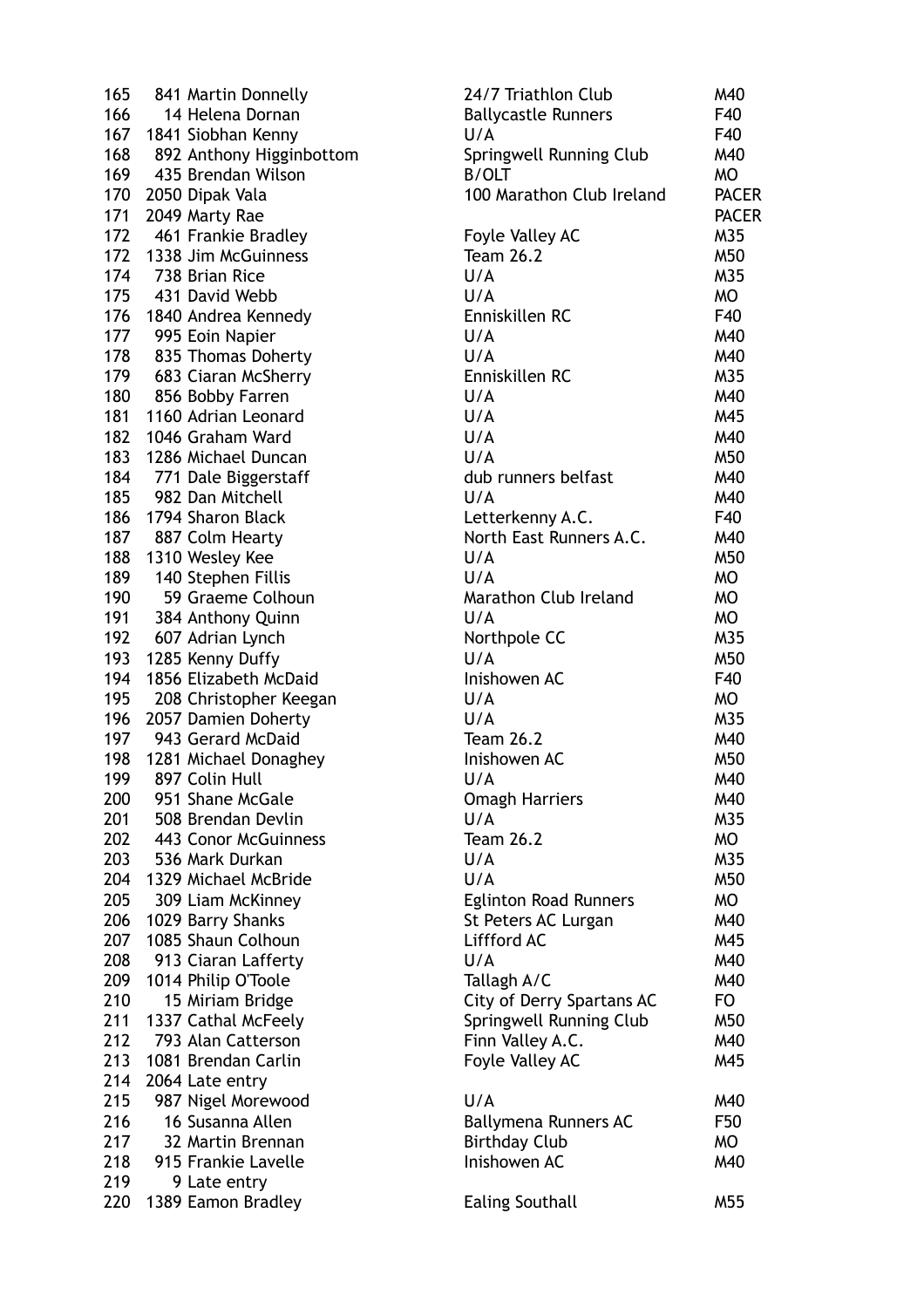| 221 | 212 Michael Kelly        |
|-----|--------------------------|
| 222 | 1249 Brian Ward          |
| 223 | 849 Aidan Durack         |
| 224 | 1140 Adrian Haughian     |
| 225 | 990 Ciaran Mullan        |
| 226 | 1799 Donna Brolly        |
| 227 | 486 Gerard Colton        |
| 228 | 1079 Gerard Campbell     |
| 229 | 1216 Gerard Mullins      |
| 230 | 278 Shaun McDaid         |
| 231 | 797 Aron Cole            |
| 232 | 1741 Sharon McDaid       |
| 233 | 264 Rioghan McClean      |
| 234 | 1209 Ambrose Moore       |
| 235 | 1141 Niall Heaney        |
| 236 |                          |
|     | 877 Michael Hamill       |
|     | 237 1839 Ita Kelly       |
| 238 | 1037 Denny Thompson      |
| 239 | 1196 Michael McKeown     |
| 240 | 1388 Roger Boyd          |
| 241 | 1881 Orla Moore          |
| 242 | 396 Derek Rutherford     |
| 243 | 957 Abraham McGuinness   |
| 244 | 592 Adrian Johnston      |
|     | 245 542 Jason Ferguson   |
| 246 | 1244 David Stewart       |
| 247 | 525 Clint Doherty        |
| 248 | 788 Dominic Carlin       |
| 249 | 1135 Derek Hamilton      |
| 250 | 421 Declan Tucker        |
| 251 | 175 Niall Hargan         |
| 252 | 961 John McKinney        |
|     | 253 517 Damien Doherty   |
|     | 254 1880 Amanda Monaghan |
| 255 | 1183 John McDonnell      |
| 256 | 195 Gavin Hunter         |
| 257 | 669 Colum McLaughlin     |
| 258 | 1309 Bobbie Irvine       |
| 259 | 1822 Henrietta Elves     |
| 260 | 1379 John Sweeney        |
| 261 | 28 Karl McLaughlin       |
| 262 | 468 Lee Brinkley         |
| 263 |                          |
|     | 1113 Martin Dunleavy     |
| 264 | 96 Gerard Devine         |
| 265 | 949 Brian McFadden       |
| 266 | 600 Kevin Large          |
| 267 | 721 Paul O'Neill         |
| 268 | 963 Liam McKinney        |
| 269 | 816 Barry Cullen         |
| 270 | 1317 Damian Kerr         |
| 271 | 1780 Gael Riddle         |
| 272 | 64 Kevin Conroy          |
| 273 | 69 Gerry Cooper          |
| 274 | 24 Colin Apperley        |
| 275 | 1876 Trina Mhic Dhonaill |
| 276 | 1911 Eilish Bell         |
|     |                          |

| 221 | 212 Michael Kelly        | Foyle Valley AC          | MO        |
|-----|--------------------------|--------------------------|-----------|
| 222 | 1249 Brian Ward          | 24/7 Triathlon Club      | M45       |
| 223 | 849 Aidan Durack         | U/A                      | M40       |
| 224 | 1140 Adrian Haughian     | U/A                      | M45       |
| 225 | 990 Ciaran Mullan        | U/A                      | M40       |
| 226 | 1799 Donna Brolly        | Springwell Running Club  | F40       |
| 227 | 486 Gerard Colton        | Pettigo Runners          | M35       |
| 228 | 1079 Gerard Campbell     | Liffford AC              | M45       |
| 229 | 1216 Gerard Mullins      | Drogheda And District Ac | M45       |
| 230 | 278 Shaun McDaid         | U/A                      | MO        |
|     |                          |                          |           |
| 231 | 797 Aron Cole            | U/A                      | M40       |
| 232 | 1741 Sharon McDaid       | Inishowen AC             | F35       |
| 233 | 264 Rioghan McClean      | St Peters AC Lurgan      | MO        |
| 234 | 1209 Ambrose Moore       | Born To Run              | M45       |
| 235 | 1141 Niall Heaney        | <b>Omagh Harriers</b>    | M45       |
| 236 | 877 Michael Hamill       | <b>B/OLT</b>             | M40       |
| 237 | 1839 Ita Kelly           | <b>Omagh Harriers</b>    | F40       |
| 238 | 1037 Denny Thompson      | U/A                      | M40       |
| 239 | 1196 Michael McKeown     | East Down AC             | M45       |
| 240 | 1388 Roger Boyd          | U/A                      | M55       |
| 241 | 1881 Orla Moore          | Lifford AC Fit 4 Life    | F40       |
| 242 | 396 Derek Rutherford     | Lanesboro Tri Club       | MO        |
| 243 | 957 Abraham McGuinness   | U/A                      | M40       |
| 244 | 592 Adrian Johnston      | U/A                      | M35       |
| 245 | 542 Jason Ferguson       | U/A                      | M35       |
| 246 | 1244 David Stewart       | U/A                      | M45       |
| 247 | 525 Clint Doherty        | Letterkenny 24/7         | M35       |
| 248 | 788 Dominic Carlin       | Liffford AC              | M40       |
| 249 | 1135 Derek Hamilton      | U/A                      | M45       |
|     | 421 Declan Tucker        |                          |           |
| 250 |                          | U/A                      | MO        |
| 251 | 175 Niall Hargan         | U/A                      | MO        |
| 252 | 961 John McKinney        | <b>Team 26.2</b>         | M40       |
| 253 | 517 Damien Doherty       | U/A                      | M35       |
| 254 | 1880 Amanda Monaghan     | <b>Team 26.2</b>         | F40       |
| 255 | 1183 John McDonnell      | Enniskillen RC           | M45       |
| 256 | 195 Gavin Hunter         | optimal fitness          | MO        |
| 257 | 669 Colum McLaughlin     | U/A                      | M35       |
| 258 | 1309 Bobbie Irvine       | Seapark AC               | M50       |
| 259 | 1822 Henrietta Elves     | Inishowen AC             | F40       |
| 260 | 1379 John Sweeney        | U/A                      | M50       |
| 261 | 28 Karl McLaughlin       | <b>Birthday Club</b>     | MO        |
| 262 | 468 Lee Brinkley         | U/A                      | M35       |
| 263 | 1113 Martin Dunleavy     | Foyle Valley AC          | M45       |
| 264 | 96 Gerard Devine         | U/A                      | MO        |
| 265 | 949 Brian McFadden       | Foyle Valley AC          | M40       |
| 266 | 600 Kevin Large          | U/A                      | M35       |
| 267 | 721 Paul O'Neill         | Springwell Running Club  | M35       |
| 268 | 963 Liam McKinney        | U/A                      | M40       |
| 269 | 816 Barry Cullen         | Tallagh A/C              | M40       |
| 270 | 1317 Damian Kerr         | <b>Sperrin Harriers</b>  | M50       |
|     |                          |                          |           |
| 271 | 1780 Gael Riddle         | Ayr Seaforth             | F35       |
| 272 | 64 Kevin Conroy          | U/A                      | MO        |
| 273 | 69 Gerry Cooper          | Dublin Law Library       | <b>MO</b> |
| 274 | 24 Colin Apperley        | U/A                      | <b>MO</b> |
| 275 | 1876 Trina Mhic Dhonaill | Inishowen AC             | F40       |
| 276 | 1911 Eilish Bell         | U/A                      | F45       |
|     |                          |                          |           |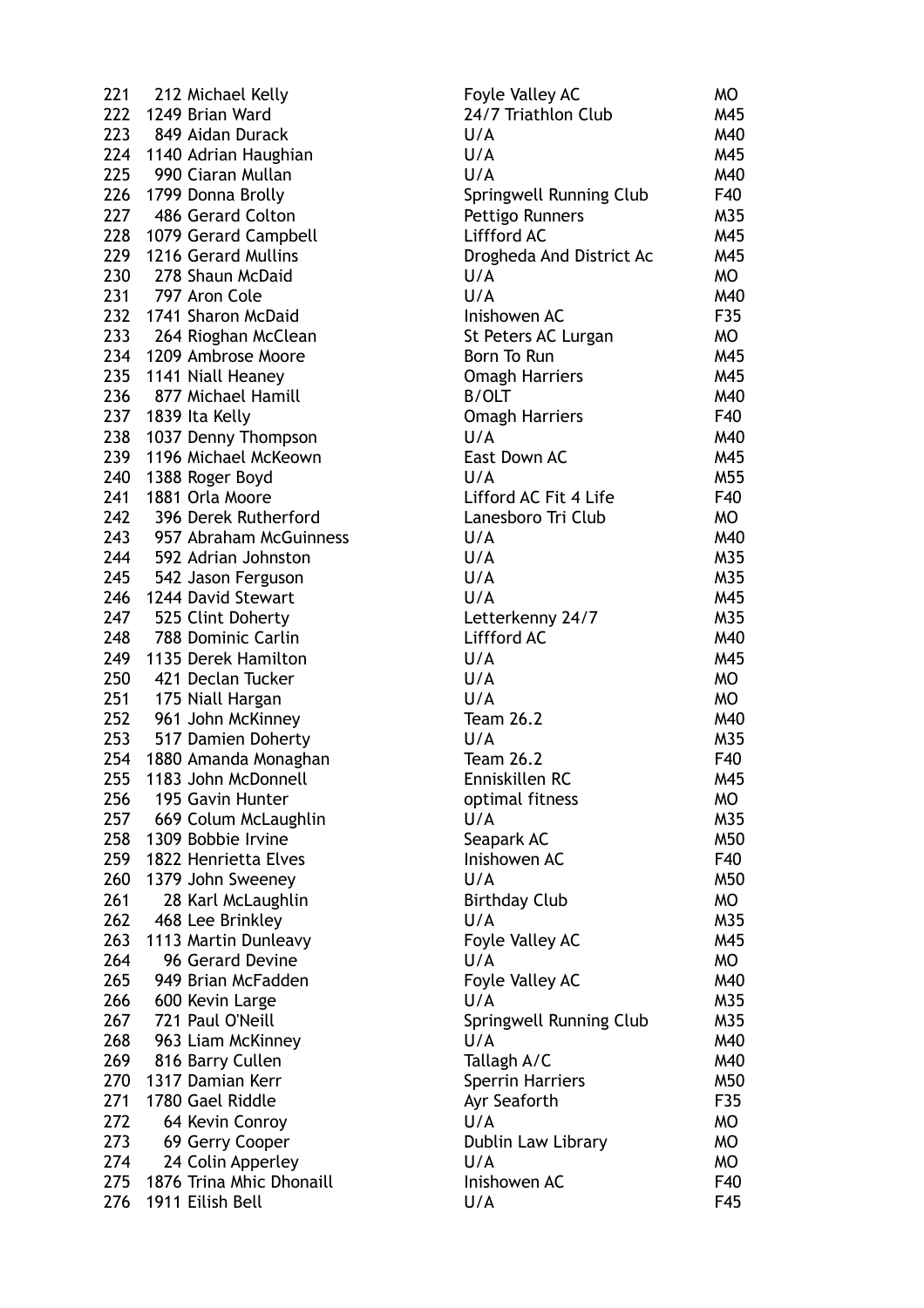277 620 Eddie McCallion 278 1848 Roberta Lynch 279 1417 Peter McIntyre 280 704 Seamus Nallen 281 729 Steven Peoples 282 716 Jonathan O'Hagan 283 623 Brian McCabe 284 2055 Shane McCarville 285 1580 Sarah Maybin 286 341 Noel Morrison 287 551 Karl Fullertron 288 900 Jim Jackson 289 1132 Peter Grigoleit 290 924 Seamus Maguire 291 1204 Ray McSharry 292 977 Padraig McSharry 293 953 Mark McGinley 294 651 Patrick McGill 295 471 Gregory Cahoon 296 282 Thomas McDermott 297 870 Arty Goode 298 142 Ciaran Fisher 299 1108 Jackie Doherty 300 299 Garry McGrotty 301 480 Sean P Cassidy 302 1032 Stephen Smyth 303 1441 John McCaughan 304 506 Paul Devine 305 324 Michael McLoone 306 708 David O'Connor 307 1111 Declan Donnelly 308 474 Peter Campbell 309 758 Gavin Toland 310 310 Connor McKnight 311 929 Martin McCabe 312 126 Ciaran Donaghy 313 110 Edward Doherty 314 518 Darryl Doherty  $315$  475 Don Canning 316 392 Daniel Rowney 317 1300 Trevor Hamilton 318 277 Michael McDaid 319 1083 Michael Clifford 320 905 James Kelly 321 145 Patrick Jr Fisher 322 967 Daniel McLaughlin 323 143 Gary Fisher 324 1290 Patrick Feeney 325 1783 Carolouise Smith 326 1041 Robert Tinney 327 604 Eoin Kivelehan 328 1105 Shaun Dillon 329 501 Richard Curlett 330 1849 Maria Magee 331 659 Patrick McGuckin 332 1833 Melanie Hearty

| U/A                          | M35       |
|------------------------------|-----------|
| U/A                          | F40       |
| Donadea Running Club         | M55       |
| U/A                          | M35       |
| <b>PACE Running Club</b>     | M35       |
| <b>Barn Runners</b>          | M35       |
| U/A                          | M35       |
| Facebook                     | <b>MO</b> |
| U/A                          | FO.       |
| Born To Run                  | <b>MO</b> |
| U/A                          | M35       |
| U/A                          | M40       |
| Basingstoke and Mid Hants    | M45       |
| U/A                          | M40       |
| U/A                          | M45       |
| U/A                          | M40       |
| <b>Team 26.2</b>             | M40       |
| U/A                          | M35       |
| <b>Sperrin Harriers</b>      | M35       |
| U/A                          | МO        |
| U/A                          | M40       |
| U/A                          | МO        |
|                              | M45       |
| Foyle Valley AC<br>U/A       |           |
|                              | МO        |
| Pettigo Runners              | M35       |
| U/A                          | M40       |
| <b>Ballycastle Runners</b>   | M60       |
| U/A                          | M35       |
| U/A                          | МO        |
| <b>NWTC</b>                  | M35       |
| Celridge AC                  | M45       |
| U/A                          | M35       |
| <b>B/OLT</b>                 | M35       |
| U/A                          | MO        |
| U/A                          | M40       |
| U/A                          | МO        |
| U/A                          | МO        |
| <b>Eglinton Road Runners</b> | M35       |
| <b>Team 26.2</b>             | M35       |
| <b>Free Frank the Tank</b>   | МO        |
| U/A                          | M50       |
| U/A                          | МO        |
| <b>Team 26.2</b>             | M45       |
| U/A                          | M40       |
| City of Derry Spartans AC    | МO        |
| U/A                          | M40       |
| U/A                          | МO        |
| <b>Team 26.2</b>             | M50       |
| Foyle Valley AC              | F35       |
| <b>Robert Tinney</b>         | M40       |
| <b>Team 26.2</b>             | M35       |
| Termoneeney R. C.            | M45       |
| U/A                          | M35       |
| Enniskillen RC               | F40       |
| <b>Mallusk Harriers</b>      | M35       |
| U/A                          | F40       |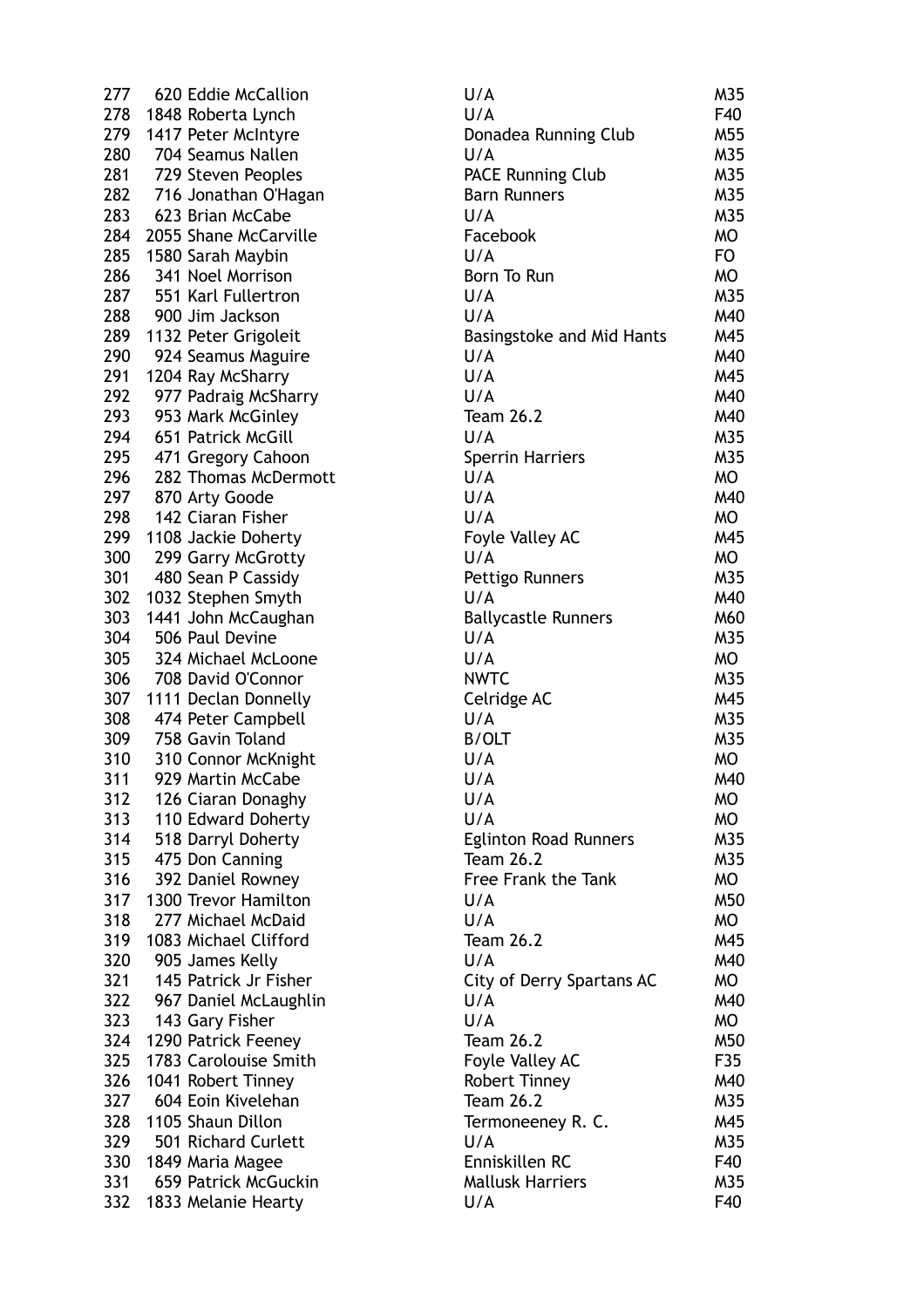| 333 | 628 Paul McCavigan        | U/A                        | M35            |
|-----|---------------------------|----------------------------|----------------|
| 334 | 751 Sean Smith            | Newry City Runners AC      | M35            |
| 335 | 1350 Paul Mulholland      | St Peters AC Lurgan        | M50            |
| 336 | 893 Mark Higgins          | <b>Team 26.2</b>           | M40            |
| 337 | 109 Declan Doherty        | Foyle Valley AC            | <b>MO</b>      |
| 338 | 832 Martin Doherty        | U/A                        | M40            |
|     | 339 1291 Ivan Field       | 100 Marathon Club          | M50            |
| 340 | 444 Alistair Shaw         | Springwell Running Club    | <b>MO</b>      |
| 341 | 1572 Janeen Leese         | City of Derry Spartans AC  | FO.            |
| 342 | 985 Sean D Mooney         | <b>B/OLT</b>               | M40            |
| 343 | 1362 Liam O'Riain         | <b>Team SSE</b>            | M50            |
|     |                           |                            |                |
| 344 | 911 Shane Kerrigan        | U/A                        | M40            |
| 345 | 634 Michael McClelland    | U/A                        | M35            |
| 346 | 229 Simon Le Blevec       | U/A                        | MO             |
| 347 | 1279 Michael Doherty      | U/A                        | M50            |
| 348 | 345 Gavin Murray          | <b>NWTC</b>                | <b>MO</b>      |
| 349 | 657 Denis McGonagle       | U/A                        | M35            |
| 350 | 775 Ciaran Bovaird        | U/A                        | M40            |
|     | 351 1374 Conor Skelton    | Saint Peters Lurgan        | M50            |
| 351 | 394 David Rowntree        | U/A                        | MO             |
| 353 | 139 Adrian Ferson         | U/A                        | MO             |
| 354 | 756 Jaroslaw Terlecki     | U/A                        | M35            |
| 355 | 1775 Cattherine Pinkerton | Springwell Running Club    | F35            |
|     | 356 1312 Dermot Kelly     | U/A                        | M50            |
| 357 | 100 Ryan Dillon           | U/A                        | МO             |
| 358 | 1857 Roisin McDonnell     | U/A                        | F40            |
| 359 | 520 Gareth Doherty        | Foyle Valley AC            | M35            |
| 360 | 1097 Diarmuid Deburca     | U/A                        | M45            |
| 361 | 1514 Sheila Doherty       | Inishowen AC               | F <sub>O</sub> |
| 362 | 1202 Paul McNamee         | Dub Running Club           | M45            |
| 363 | 1489 Maureen Collins      | U/A                        | F <sub>O</sub> |
| 364 | 912 Jonny Kinney          | U/A                        | M40            |
| 365 | 825 Neil Diamond          | <b>Team 26.2</b>           | M40            |
| 366 |                           | U/A                        | <b>MO</b>      |
|     | 244 Raymond MacFarland    |                            |                |
| 367 | 1011 Jason O'Neill        | <b>Sperrin Harriers</b>    | M40            |
| 368 | 301 Declan McHugh         | U/A                        | МO             |
| 369 | 1713 Tracy Gillan         | <b>Ballycastle Runners</b> | F35            |
| 370 | 869 Slawek Glaz           | 100 Marathon Club Ireland  | M40            |
| 371 | 1161 John Lilley          | Ballymena Runners AC       | M45            |
| 372 | 1095 John Crilly          | U/A                        | M45            |
| 373 | 1868 Bernadette McKevitt  | U/A                        | F40            |
| 374 | 18 Gillian Cordner        | Seapark AC                 | F35            |
| 375 | 559 Karl Gill             | Tallagh A/C                | M35            |
| 376 | 807 Don Coyle             | U/A                        | M40            |
| 377 | 161 Andrew George         | U/A                        | МO             |
| 378 | 1808 Aishling Cawley      | Sligo AC                   | F40            |
| 379 | 1057 Danny Acton          | <b>NWTC</b>                | M45            |
| 380 | 36 Peter Breslin          | Free Frank the Tank        | МO             |
| 381 | 1662 Deirdre Shiels       | <b>Team Xtreme</b>         | FO             |
| 382 | 1666 Deirdre Starrs       | Born To Run                | <b>FO</b>      |
| 383 | 1264 Chris Callaghan      | Carrick on Shannon AC      | M50            |
| 384 | 586 Matthew Horner        | U/A                        | M35            |
| 385 | 1164 Peter Loughrey       | <b>Team 26.2</b>           | M45            |
| 386 | 363 Malachy O'Kane        | U/A                        | МO             |
| 387 | 92 Liam Davenport         | U/A                        | MO             |
| 388 |                           | Marathon Club Ireland      |                |
|     | 737 Philip Rainey         |                            | M35            |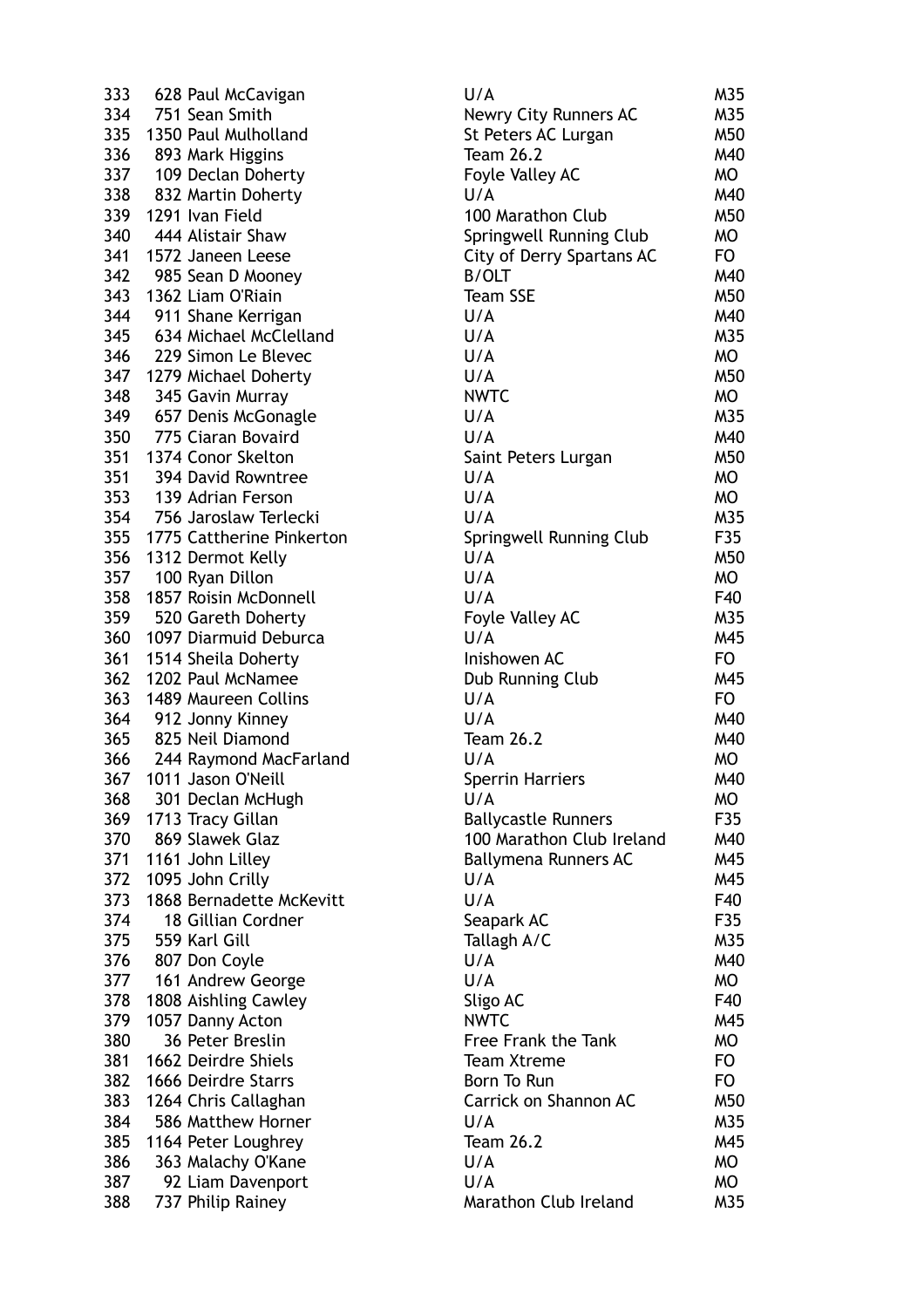389 215 Sean Kelly 390 1825 Monica Forde 391 164 Richard Gilfillan 392 1269 Gary Connolly 393 666 Damien Moore 394 700 Kevin Murphy 395 853 Declan English 396 914 Jay Lamb 397 741 Doug Robertson 398 49 John Carney 399 516 Ciaran Doherty 400 992 Terry Murphy 401 1254 David Wylie 402 1258 John Bonner 403 964 Brendan McLaughlin 404 1151 Mieczyslaw Jurochnik 405 1803 Catherine Butcher 406 340 Shane Moore 407 1360 Anthony O'Neill 408 2060 Leslie Crawford 409 1055 Joseph Young 410 824 Michael Devlin 411 1195 Ciaran McKenny 412 512 Barry Dinsmore 413 529 Paul Donaghy 413 709 Kevin O'Connor 415 1433 Arthur Brooks 416 875 Leslie Haire 417 1042 Gary Wade 418 1090 Paddy Corcoran 419 472 Derek Callan 420 556 Joe George 421 1077 Martin Byrne 422 1198 Gary McLaughlin 423 400 Gavin Breslin 424 767 Conor Barrett 425 1532 Ciara Fraser 426 1622 Siobhan McLaughlin 427 1501 Fiona Cunningham 428 2058 John Paul McKee 429 675 Michael McLaughlin 430 1315 Martin Kelly 431 1028 Jonathan Scahill 432 1332 Joseph McConville 433 1469 Joanne Bell 433 1217 Eamon Murphy 435 719 Eoghain O'Neill 436 692 John Mulkeen 437 1791 Amanda Barr 438 355 Dean O'Donnell 439 1451 Michael Roulstone 440 782 John Butcher 441 403 Aaron Smallwoods 442 1913 Verona Campbell 443 1990 Anna King 444 1295 Frankie Gorman

| U/A                              | МO  |
|----------------------------------|-----|
| U/A                              | F40 |
| U/A                              | МO  |
| Seapark AC                       | M50 |
| U/A                              | M45 |
| U/A                              | M35 |
| U/A                              | M40 |
| Cauldhame crawlers               | M40 |
| Linlithgow Athletics Club        | M35 |
| <b>Team 26.2</b>                 | МO  |
|                                  |     |
| Born To Run                      | M35 |
| <b>B/OLT</b>                     | M40 |
| Foyle Valley AC                  | M45 |
| Foyle Valley AC                  | M50 |
| U/A                              | M40 |
| Drogheda & District A.C.         | M45 |
| Springwell Running Club          | F40 |
| <b>PureClassForums</b>           | МO  |
| <b>Sperrin Harriers</b>          | M50 |
| Monaghan Town Runners            | M55 |
| Termoneeney R. C.                | M40 |
| U/A                              | M40 |
| <b>NWTC</b>                      | M45 |
| Foyle Valley AC                  | M35 |
| U/A                              | M35 |
| U/A                              | M35 |
| 100 Marathon Club                | M60 |
| U/A                              | M40 |
|                                  |     |
| <b>Team 26.2</b>                 | M40 |
| <b>Team 26.2</b>                 | M45 |
| <b>Blayney Rockets</b>           | M35 |
| U/A                              | M35 |
| City of Derry Spartans AC        | M45 |
| Foyle Valley AC                  | M45 |
| U/A                              | M35 |
| U/A                              | M40 |
| <b>City of Derry Spartans AC</b> | FO  |
| Inishowen AC                     | FO  |
| <b>Team SSE</b>                  | FO. |
| <b>Team 26.2</b>                 | МO  |
| U/A                              | M35 |
| Foyle Valley AC                  | M50 |
| U/A                              | M40 |
| U/A                              | M50 |
| <b>Sperrin Harriers</b>          | FO. |
| U/A                              | M45 |
| U/A                              | M35 |
| <b>Team 26.2</b>                 | M35 |
| Liffford AC                      |     |
|                                  | F40 |
| U/A                              | МO  |
| Lifford AC Fit 4 Life            | M60 |
| Springwell Running Club          | M40 |
| U/A                              | МO  |
| <b>Team 26.2</b>                 | F45 |
| Tallagh A/C                      | F50 |
| <b>Blayney Rockets</b>           | M50 |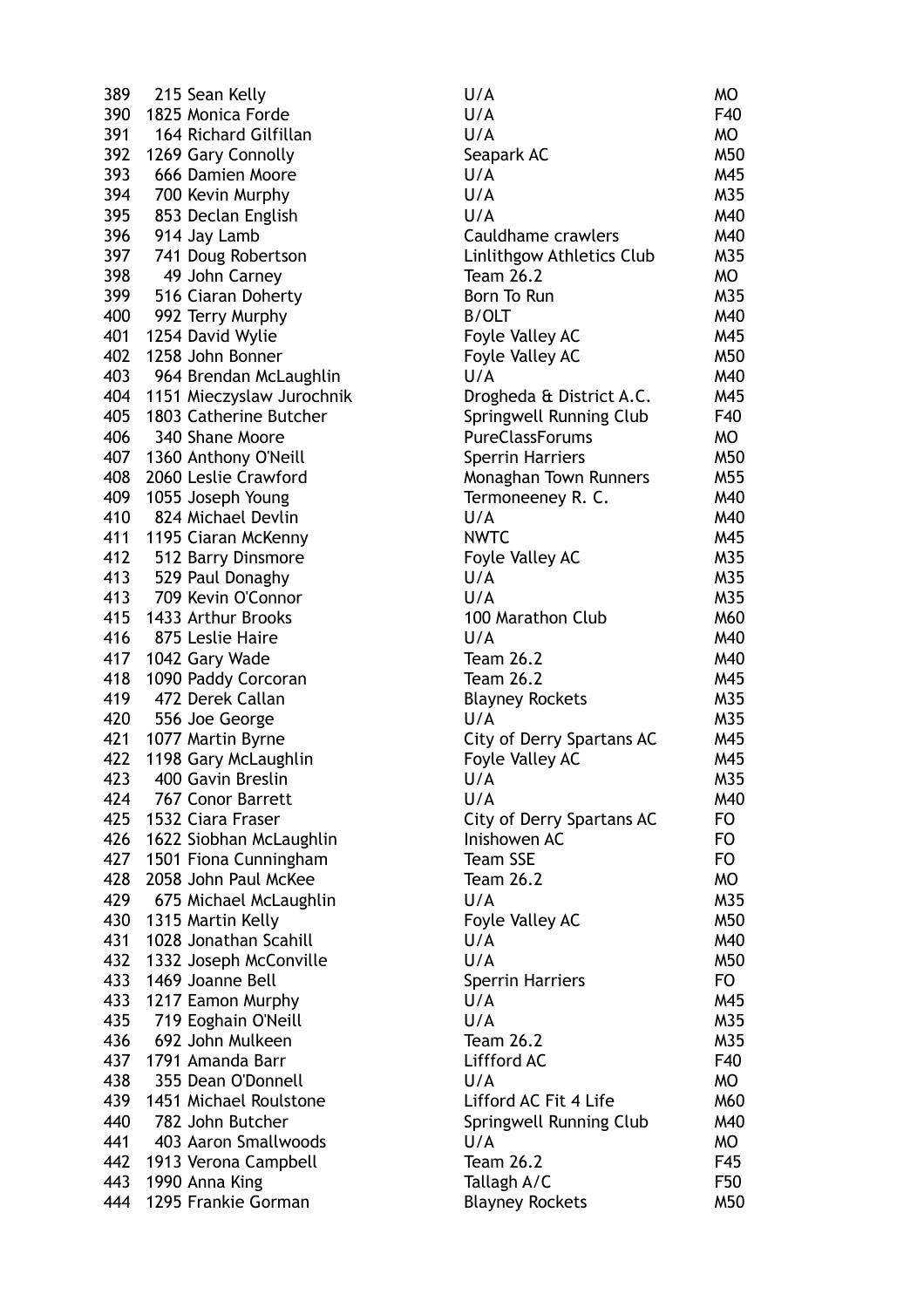| 445 | 864 Ian Galbraith           | <b>Eglinton Road Runners</b> | M40       |
|-----|-----------------------------|------------------------------|-----------|
| 446 | 1872 Deborah McMahon        | <b>Team 26.2</b>             | F40       |
| 447 | 57 Joseph Clarke            | U/A                          | MO        |
| 448 | 531 Paul Donnelly           | <b>TUNA Triathon Club</b>    | M35       |
| 449 | 1306 Jeremy Hodgetts        | U/A                          | M50       |
| 450 | 270 Sam McCorkell           | U/A                          | MO        |
| 451 | 1962 Grainne Neill          | Born To Run                  | F45       |
| 451 | 804 Damien Jackson          | Born To Run                  | M40       |
| 453 | 357 Eoghan O'Gráda          | <b>B/OLT</b>                 | MO        |
|     | 454 1322 Steven Lindsay     | U/A                          | M50       |
| 455 | 1092 John Coyle             | Lifford AC Fit 4 Life        | M45       |
| 456 | 761 Darren Walker           | U/A                          | M35       |
| 457 | 199 Declan Irwin            | U/A                          | MO        |
| 458 | 401 Michael Shiels          | U/A                          | MO        |
|     |                             | U/A                          | M40       |
|     | 459 844 Richard Douglas     | U/A                          |           |
|     | 460 1655 Grainne Quigley    |                              | <b>FO</b> |
| 461 | 1437 Liam Clarke            | Foyle Valley AC              | M60       |
| 462 | 1101 Trevor Denton          | Marathon Club Ireland        | M45       |
| 463 | 652 Keith McGilloway        | Keith McGiloway              | M35       |
| 464 | 1050 Sean White             | U/A                          | M40       |
| 465 | 783 Damien Patrick Caldwell | DC Tyres                     | M40       |
| 466 | 1428 Eugene Winters         | Portstewart                  | M55       |
| 467 | 748 Chris Shields           | U/A                          | M35       |
| 468 | 1335 Patrick McDaid         | <b>Team 26.2</b>             | M50       |
| 469 | 77 David Burke              | U/A                          | MO        |
| 470 | 393 Mark Rowney             | Free Frank the Tank          | MO        |
|     | 471 772 Ian Birch           | U/A                          | M40       |
|     | 472 1314 Kevin Kelly        | U/A                          | M50       |
| 473 | 1007 Seamus O'Donnell       | <b>Convoy Running Club</b>   | M40       |
| 474 | 621 Cathal McBride          | <b>Convoy Running Club</b>   | M35       |
| 475 | 2059 John Murray            | <b>Team 26.2</b>             | M45       |
| 475 | 894 Gerard Hirrell          | U/A                          | M40       |
|     | 477 1089 Rory Convery       | U/A                          | M45       |
| 478 | 587 John Houston            | U/A                          | M35       |
| 478 | 720 Mark O'Neill            | U/A                          | M35       |
| 480 | 10 John Quigg               | <b>Team 26.2</b>             | M45       |
| 481 | 484 Michael Clarke          | U/A                          | M35       |
| 482 | 702 Oliver Murray           | U/A                          | M35       |
| 483 | 1778 Jayne Proctor          | <b>Eglinton Road Runners</b> | F35       |
| 484 | 778 Kevin G Boyle           | <b>Team 26.2</b>             | M40       |
| 485 | 1449 Finbarr Mullin         | U/A                          | M60       |
| 486 | 1305 Gerard Henry           | U/A                          | M50       |
| 487 | 411 Gavin Stevenson         | U/A                          | MO        |
| 488 |                             | U/A                          | M40       |
|     | 1035 Andy Stevenson         | U/A                          |           |
| 489 | 1206 Joe Melarkey           |                              | M45       |
| 490 | 343 Eugene Mullan           | U/A                          | MO        |
| 491 | 764 Ben Wilson              | U/A                          | M35       |
| 492 | 1231 James Quigg            | U/A                          | M45       |
| 493 | 811 Gerard Crawford         | Lifford AC Fit 4 Life        | M40       |
| 494 | 514 Aiden Doherty           | U/A                          | M35       |
| 495 | 545 Gary Fleming            | U/A                          | M35       |
| 496 | 881 Sean Harkin             | U/A                          | M40       |
| 497 | 1155 Robert Kennedy         | U/A                          | M45       |
| 498 | 1554 Caroline Horsfield     | U/A                          | FO        |
| 499 | 336 Darian Moore            | U/A                          | MO        |
| 500 | 1043 Conor Walker           | <b>Donal Parsons Trust</b>   | M40       |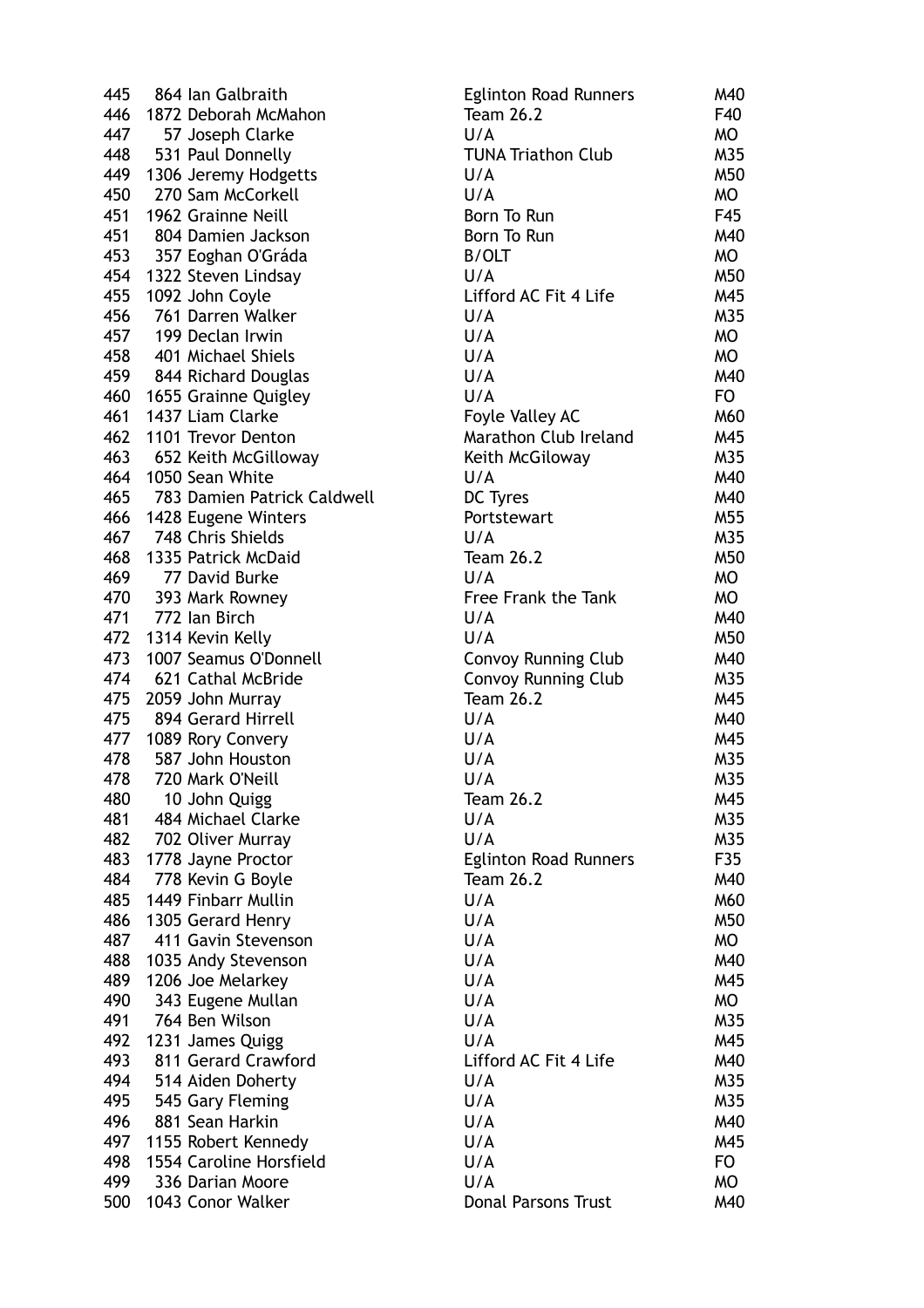| 501 | 1403 Peter Ferris Mbe                      | 100 Maratl         |
|-----|--------------------------------------------|--------------------|
| 502 | 1419 Dennis McMonagle                      | Marathon           |
| 503 | 303 Conor McIlveen                         | <b>Foyle Valle</b> |
| 504 | 220 Peter Keys                             | U/A                |
| 505 | 174 Ciaran Hargan                          | U/A                |
| 506 | 688 Simon Moore                            | U/A                |
| 507 | 48 Ian Campbell                            | U/A                |
| 508 | 541 David Ferguson                         | U/A                |
| 509 | 625 Seamus McCabe                          | Team SSE           |
| 510 | 983 Sean Molloy                            | <b>Foyle Valle</b> |
| 511 | 460 Dermot Bradley                         | U/A                |
| 512 | 1357 Barry O'Flynn                         | U/A                |
| 513 | 641 Kevin McCullough                       | U/A                |
| 514 | 1078 Brian Callan                          | <b>Team 26.2</b>   |
| 515 | 1555 Dympna Houston                        | U/A                |
| 516 | 1364 Randal Parlour                        | <b>Team 26.2</b>   |
| 517 | 1371 Robert Scott                          | U/A                |
| 518 | 119 Manus Doherty                          | blast runn         |
| 519 | 240 Joe Loughran                           | Sperrin Ha         |
|     | 520 851 John Elliott                       | Calry A.C.         |
|     | 521 169 Mickey Glenn                       | U/A                |
|     | 522 491 Mark Coyle                         | U/A                |
| 523 | 681 Kieran McMonagle                       | U/A                |
| 524 | 1319 James Knox                            | U/A                |
| 525 | 90 Alex Curran                             | Springwell         |
| 526 | 1025 Stephen Rodgers                       | U/A                |
| 527 | 1125 Kevin Gallagher                       | <b>Team 26.2</b>   |
| 528 | 890 Stephen Hegarty                        | U/A                |
| 528 | 102 Emmett Diver                           | U/A                |
| 530 | 101 Emmett Diver                           | <b>Team 26.2</b>   |
| 531 | 780 Roy Buchanan                           | U/A                |
| 532 | 557 Mark Gibney                            | U/A                |
|     | 533 1581 Sandra Mayne                      | U/A                |
| 534 | 1520 Ciara Doran                           | Foyle Valle        |
| 535 | 661 William McGuinness                     | U/A                |
| 536 | 1223 Donal O'Driscoll                      | U/A                |
| 537 | 948 Paul McElhinney                        | U/A                |
| 538 | 1186 John McGerty                          | Ballymena          |
| 539 | 427 Kevin Ward                             | <b>B/OLT</b>       |
| 540 | 745 Ivor Russell                           | Dub Runni          |
| 541 | 1616 Claire McLaughlin                     | Inishowen          |
| 542 | 886 Conor Hayes                            | Liffford AC        |
| 543 | 1352 Charlie Nash                          | U/A                |
| 544 | 1036 Patrick Toal                          | <b>Erne Healt</b>  |
| 545 |                                            | Inishowen          |
| 546 | 678 Shaun McLaughlin                       | Inishowen          |
| 547 | 1738 Johanne McColgan<br>617 Con McAlister | Translink          |
| 548 |                                            | U/A                |
| 549 | 846 Donal Doyle                            | U/A                |
|     | 237 Stephen Long                           |                    |
| 550 | 368 James O'Neill                          | U/A                |
| 551 | 1914 Lorraine Carlin                       | <b>B/OLT</b>       |
| 552 | 1047 Darren Warnock                        | Sperrin Ha         |
| 553 | 227 Kevin Lafferty                         | <b>NWTC</b>        |
| 554 | 1420 Padraic McQuillan                     | Rye River          |
| 555 | 823 Joe Devine                             | U/A                |
| 556 | 1142 Paul Heekin                           | Donal Pars         |

| 501 | 1403 Peter Ferris Mbe  | 100 Marathon Club          | M55 |
|-----|------------------------|----------------------------|-----|
| 502 | 1419 Dennis McMonagle  | Marathon Club Ireland      | M55 |
| 503 | 303 Conor McIlveen     | Foyle Valley AC            | MO  |
| 504 | 220 Peter Keys         | U/A                        | MO  |
| 505 | 174 Ciaran Hargan      | U/A                        | MO  |
| 506 | 688 Simon Moore        | U/A                        | M35 |
| 507 | 48 Ian Campbell        | U/A                        | MO  |
| 508 | 541 David Ferguson     | U/A                        | M35 |
| 509 | 625 Seamus McCabe      | <b>Team SSE</b>            | M35 |
| 510 | 983 Sean Molloy        | Foyle Valley AC            | M40 |
| 511 | 460 Dermot Bradley     | U/A                        | M35 |
| 512 | 1357 Barry O'Flynn     | U/A                        | M50 |
| 513 | 641 Kevin McCullough   | U/A                        | M35 |
| 514 | 1078 Brian Callan      | <b>Team 26.2</b>           |     |
| 515 |                        | U/A                        |     |
|     | 1555 Dympna Houston    |                            | FO  |
| 516 | 1364 Randal Parlour    | <b>Team 26.2</b>           | M50 |
| 517 | 1371 Robert Scott      | U/A                        | M50 |
| 518 | 119 Manus Doherty      | blast running group        | MO  |
| 519 | 240 Joe Loughran       | <b>Sperrin Harriers</b>    | MO  |
| 520 | 851 John Elliott       | Calry A.C.                 | M40 |
| 521 | 169 Mickey Glenn       | U/A                        | MO  |
| 522 | 491 Mark Coyle         | U/A                        | M35 |
| 523 | 681 Kieran McMonagle   | U/A                        | M35 |
| 524 | 1319 James Knox        | U/A                        | M50 |
| 525 | 90 Alex Curran         | Springwell Running Club    | MO  |
| 526 | 1025 Stephen Rodgers   | U/A                        | M40 |
| 527 | 1125 Kevin Gallagher   | <b>Team 26.2</b>           | M45 |
| 528 | 890 Stephen Hegarty    | U/A                        | M40 |
| 528 | 102 Emmett Diver       | U/A                        | MO  |
| 530 | 101 Emmett Diver       | <b>Team 26.2</b>           | MO  |
| 531 | 780 Roy Buchanan       | U/A                        | M40 |
| 532 | 557 Mark Gibney        | U/A                        | M35 |
| 533 | 1581 Sandra Mayne      | U/A                        | FO. |
| 534 | 1520 Ciara Doran       | Foyle Valley AC            | FO  |
| 535 | 661 William McGuinness | U/A                        | M35 |
| 536 | 1223 Donal O'Driscoll  | U/A                        | M45 |
| 537 | 948 Paul McElhinney    | U/A                        | M40 |
| 538 | 1186 John McGerty      | Ballymena Runners AC       | M45 |
| 539 | 427 Kevin Ward         | <b>B/OLT</b>               | MO  |
| 540 | 745 Ivor Russell       | Dub Running Club           | M35 |
| 541 | 1616 Claire McLaughlin | Inishowen AC               | FO  |
| 542 | 886 Conor Hayes        | Liffford AC                | M40 |
| 543 | 1352 Charlie Nash      | U/A                        | M50 |
| 544 | 1036 Patrick Toal      | Erne Health centre         | M40 |
| 545 | 678 Shaun McLaughlin   | Inishowen AC               | M35 |
| 546 | 1738 Johanne McColgan  | Inishowen AC               | F35 |
| 547 | 617 Con McAlister      | Translink                  | M35 |
| 548 | 846 Donal Doyle        | U/A                        | M40 |
| 549 | 237 Stephen Long       | U/A                        | MO  |
| 550 | 368 James O'Neill      | U/A                        | MO  |
| 551 | 1914 Lorraine Carlin   | <b>B/OLT</b>               | F45 |
| 552 | 1047 Darren Warnock    | <b>Sperrin Harriers</b>    | M40 |
| 553 | 227 Kevin Lafferty     | <b>NWTC</b>                | MO  |
| 554 | 1420 Padraic McQuillan | Rye River Runners.         | M55 |
| 555 | 823 Joe Devine         | U/A                        | M40 |
| 556 | 1142 Paul Heekin       | <b>Donal Parsons Trust</b> | M45 |
|     |                        |                            |     |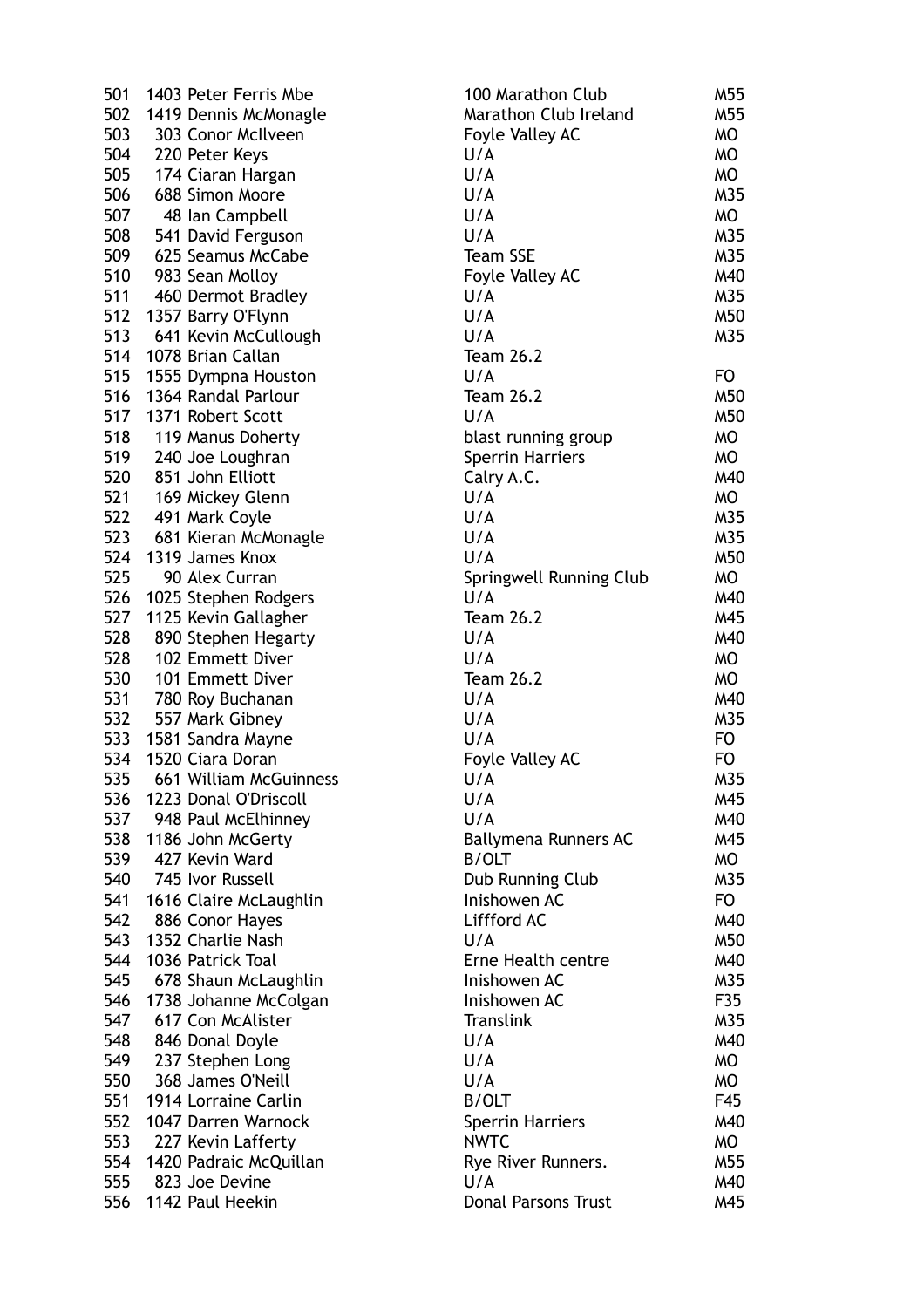| 557 | 1735 Shane Martin            | U/A                          | M35          |
|-----|------------------------------|------------------------------|--------------|
|     | 558 1855 Katrina McConologue | Culdaff                      | F40          |
| 559 | 798 Gary Cole                | U/A                          | M40          |
| 560 | 932 Donal McCaul             | U/A                          | M40          |
| 561 | 276 James McDaid             | U/A                          | <b>MO</b>    |
|     | 562 673 Gary McLaughlin      | <b>Team 22.6</b>             | M35          |
|     | 563 791 Paraic Casey         | <b>Donal Parsons Trust</b>   | M40          |
|     | 564 1613 Kerrie McIlmoyle    | Springwell Running Club      | FO.          |
| 565 | 1406 Joe Gallen              | Lifford AC Fit 4 Life        | M55          |
| 566 | 1988 Pauline Kavanagh        | Born To Run                  | F50          |
| 567 | 88 John Crumlish             | <b>Team 26.2</b>             | <b>MO</b>    |
| 568 | 1044 Gavin Walker            | U/A                          | M40          |
|     | 569 1370 Raymond Roberts     | Foyle Valley AC              | M50          |
| 570 | 519 Edmund Doherty           | U/A                          | M35          |
| 571 | 84 Paddy Crampsey            | U/A                          | <b>MO</b>    |
| 572 | 732 Damien Power             | Foyle Valley AC              | M35          |
| 573 | 1168 Keith Martin            | U/A                          | M45          |
|     | 574 364 Mark O'Kane          | U/A                          | <b>MO</b>    |
|     | 575 389 Darren Roddy         | U/A                          | MO           |
|     | 576 1726 Shauna Hunter       | <b>Ballycastle Runners</b>   | F35          |
|     | 577 1094 Peter Coyle         | <b>B/OLT</b>                 | M45          |
| 578 | 660 Declan McGuinness        | U/A                          | M35          |
| 579 | 532 Paul Dowey               | U/A                          | M35          |
| 580 | 1821 Denise Elroy            | Enniskillen RC               | F40          |
| 581 | 1722 Karen Haslett           | U/A                          | F35          |
| 582 | 833 Sean Doherty             | U/A                          | M40          |
|     | 583 132 Jimmy Duffy          | <b>Reach Running Club</b>    | <b>MO</b>    |
| 584 | 1632 Siobhan Moran           | U/A                          | FO.          |
| 585 | 1251 Dominic Watt            | U/A                          | M45          |
| 586 | 1448 Harry McNulty           | Foyle Valley AC              | M60          |
| 587 | 1752 Shauna McGowan          | U/A                          | F35          |
| 588 | 785 Dermot Campbell          | U/A                          | M40          |
| 589 | 830 Kevin Doherty            | <b>Eglinton Road Runners</b> | M40          |
| 590 | 576 Alan Healy               | U/A                          | M35          |
| 591 | 78 Mark Burns                | U/A                          | МO           |
| 592 | 1218 Shay Murphy             | Tallagh A/C                  | M45          |
| 593 | 812 Shane Crossan            | U/A                          | M40          |
| 594 | 1396 Kevin Conaghan          | <b>Team 26.2</b>             | M55          |
| 595 | 1373 Brendan Shivers         | U/A                          | M50          |
| 596 | 313 Brendan McLaughlin       | U/A                          | MO           |
| 597 | 945 Andrew McDermott         | U/A                          | M40          |
| 598 | 1222 Martin O'Donnell        | U/A                          | M45          |
| 599 | 95 Aidan Devine              | U/A                          | <b>MO</b>    |
| 600 | 182 Neil M Hartin            | U/A                          | MO           |
| 601 | 1341 Padraig McKeag          | <b>Team 26.2</b>             | M50          |
| 602 | 1414 Richard McCarron        | U/A                          | M55          |
| 603 | 2034 Edward Clyde            | Springwell RC                | <b>PACER</b> |
| 604 | 2039 Tom Enright             |                              | <b>PACER</b> |
| 605 | 2035 Paul Conway             | <b>BMOH AC</b>               | <b>PACER</b> |
| 606 | 1363 Jarlarth Parlour        | <b>Team 26.2</b>             | M50          |
| 607 | 808 Louis Coyle              | Foyle Valley AC              | M40          |
| 608 | 591 Stephen Jamison          | U/A                          | M35          |
| 609 | 253 Peter McBay              | U/A                          | <b>MO</b>    |
| 610 | 1399 James Dennehy           | <b>Rye River Runners</b>     | M55          |
| 611 | 458 Stephen Boyle            | <b>Team 26.2</b>             | M35          |
| 612 | 56 Andrew Clarke             | U/A                          | <b>MO</b>    |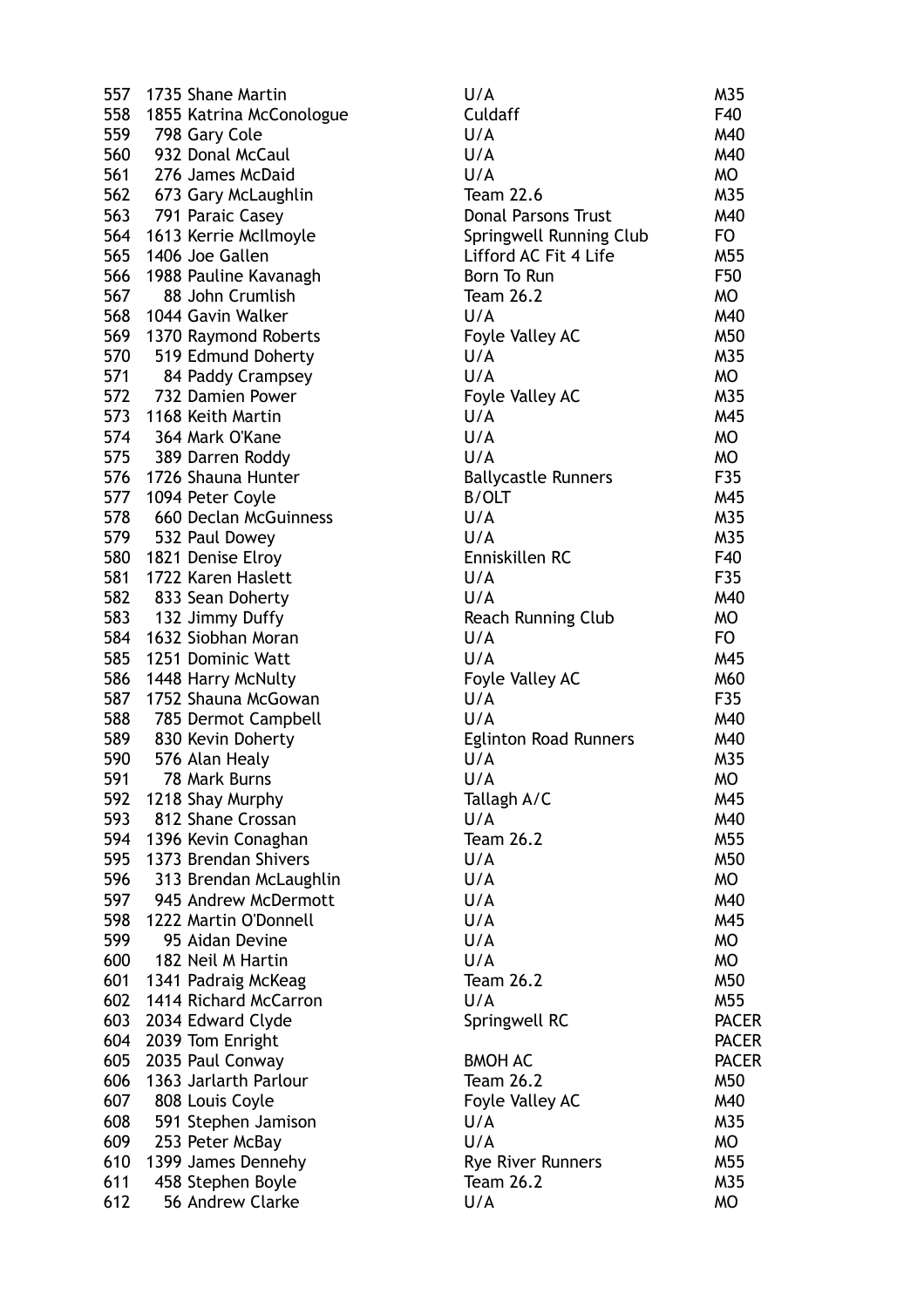| 613 | 1367 Stehen Price       |
|-----|-------------------------|
| 614 | 819 Joe Curran          |
| 615 | 507 Adrian Devine       |
| 616 | 1340 Malachy McGuinness |
| 617 | 304 Sean McIvor         |
| 618 | 1830 Anne Gribbin       |
| 619 | 1201 James McNally      |
| 620 | 1698 Georgina Dixon     |
| 621 | 381 Jack Quigley        |
| 622 | 2028 Grace Bonner       |
| 623 | 714 Michael O'Donoghue  |
| 624 | 1687 Althea Clarkson    |
| 625 | 1331 Stephen McCafferty |
| 626 | 457 Emmet Boyle         |
| 627 |                         |
|     | 1093 Matthew Coyle      |
| 628 | 149 Joe Friel           |
| 629 | 1192 Liam McIntyre      |
| 630 | 224 Sean King           |
| 631 | 815 Sean Crumley        |
| 632 | 1366 Adrian Power       |
| 633 | 637 Jonathan McCombe    |
| 634 | 2061 Eugene McNicholl   |
| 635 | 1365 Eric Pierce        |
| 636 | 25 Richard Armstrong    |
| 637 | 1316 James Kennedy      |
| 638 | 1824 Elaine Forde       |
| 639 | 1034 Laurence Stanley   |
| 640 | 1998 Olive Murphy       |
| 641 | 1091 Peter Coulter      |
| 642 | 128 Paul Downey         |
| 643 | 1144 Barry Henderson    |
| 644 | 183 Aaron Hasson        |
| 645 | 500 Gareth King         |
| 646 | 417 Stephen Thompson    |
| 647 | 511 Michael Dillon      |
| 648 | 513 Gavin Divin         |
| 649 | 290 Patrick McGettigan  |
| 650 | 1673 Shauna Young       |
| 651 | 991 Oli Murphy          |
| 652 | 862 Anthony Fox         |
| 653 | 196 Shane Hurrell       |
| 654 | 122 Ronan Doherty       |
| 655 | 938 Dessie McCourt      |
| 656 | 1483 Elaine Browne      |
| 657 | 664 Alan McKeown        |
| 658 | 1039 Peter Tinney       |
| 659 | 351 Matthew Nicholson   |
| 660 | 858 Anthony Feeney      |
| 661 | 1255 Patrick Baker      |
| 662 | 906 James Kelly         |
| 663 | 1765 Annalisa Mullan    |
| 664 | 1086 Dean Collins       |
| 665 | 1533 Louise Friel       |
| 666 | 647 Gary McFadden       |
| 667 | 1075 Danny Browne       |
| 668 | 1723 Ruth Hendrie       |
|     |                         |

| 613 | 1367 Stehen Price                    | LiverpoolR.C.                | M50       |
|-----|--------------------------------------|------------------------------|-----------|
| 614 | 819 Joe Curran                       | U/A                          | M40       |
| 615 | 507 Adrian Devine                    | U/A                          | M35       |
| 616 | 1340 Malachy McGuinness              | North West Orienteing Club   | M50       |
| 617 | 304 Sean McIvor                      | Reach Running Club           | MO        |
| 618 | 1830 Anne Gribbin                    | U/A                          | F40       |
| 619 | 1201 James McNally                   | Termoneeney R. C.            | M45       |
| 620 | 1698 Georgina Dixon                  | Inishowen AC                 | F35       |
| 621 | 381 Jack Quigley                     | <b>Team BEN</b>              | MO        |
| 622 | 2028 Grace Bonner                    | <b>Team 26.2</b>             | F40       |
| 623 | 714 Michael O'Donoghue               | Orangegrove AC               | M35       |
| 624 | 1687 Althea Clarkson                 | U/A                          | F35       |
| 625 |                                      |                              | M50       |
|     | 1331 Stephen McCafferty              | Foyle Valley AC<br>U/A       | M35       |
| 626 | 457 Emmet Boyle                      |                              |           |
| 627 | 1093 Matthew Coyle                   | Born To Run                  | M45       |
| 628 | 149 Joe Friel                        | <b>B/OLT</b>                 | MO        |
| 629 | 1192 Liam McIntyre                   | U/A                          | M45       |
| 630 | 224 Sean King                        | U/A                          | MO        |
| 631 | 815 Sean Crumley                     | U/A                          | M40       |
| 632 | 1366 Adrian Power                    | Enniskillen RC               | M50       |
| 633 | 637 Jonathan McCombe                 | U/A                          | M35       |
| 634 | 2061 Eugene McNicholl                | <b>Team 26.2</b>             | M40       |
| 635 | 1365 Eric Pierce                     | U/A                          | M50       |
| 636 | 25 Richard Armstrong                 | U/A                          | MO        |
| 637 | 1316 James Kennedy                   | Tallagh A/C                  | M50       |
| 638 | 1824 Elaine Forde                    | U/A                          | F40       |
| 639 | 1034 Laurence Stanley                | U/A                          | M40       |
| 640 | 1998 Olive Murphy                    | <b>Blayney Rockets</b>       | F50       |
| 641 | 1091 Peter Coulter                   | Ballymena Runners AC         | M45       |
| 642 | 128 Paul Downey                      | U/A                          | <b>MO</b> |
| 643 | 1144 Barry Henderson                 | U/A                          | M45       |
| 644 | 183 Aaron Hasson                     | <b>Banagher GAC</b>          | MO        |
| 645 | 500 Gareth King                      | <b>Eglinton Road Runners</b> | M35       |
| 646 | 417 Stephen Thompson                 | <b>Eglinton Road Runners</b> | MO        |
| 647 | 511 Michael Dillon                   | <b>PACE Running Club</b>     | M35       |
| 648 | 513 Gavin Divin                      | <b>Team 26.2</b>             | M35       |
| 649 | 290 Patrick McGettigan               | U/A                          | MO        |
| 650 | 1673 Shauna Young                    | <b>Sperrin Harriers</b>      | FO        |
| 651 | 991 Oli Murphy                       | <b>Sperrin Harriers</b>      | M40       |
| 652 |                                      | <b>Sperrin Harriers</b>      | M40       |
| 653 | 862 Anthony Fox<br>196 Shane Hurrell | U/A                          | MO        |
| 654 |                                      | Inishowen AC                 | MO        |
|     | 122 Ronan Doherty                    |                              |           |
| 655 | 938 Dessie McCourt                   | Foyle Valley AC              | M40       |
| 656 | 1483 Elaine Browne                   | <b>B/OLT</b>                 | <b>FO</b> |
| 657 | 664 Alan McKeown                     | Monaghan Town Runners        | M35       |
| 658 | 1039 Peter Tinney                    | U/A                          | M40       |
| 659 | 351 Matthew Nicholson                | Run Armagh                   | MO        |
| 660 | 858 Anthony Feeney                   | <b>Eglinton Road Runners</b> | M40       |
| 661 | 1255 Patrick Baker                   | Termoneeney R. C.            | M50       |
| 662 | 906 James Kelly                      | U/A                          | M40       |
| 663 | 1765 Annalisa Mullan                 | U/A                          | F35       |
| 664 | 1086 Dean Collins                    | U/A                          | M45       |
| 665 | 1533 Louise Friel                    | Inishowen AC                 | FO        |
| 666 | 647 Gary McFadden                    | <b>B/OLT</b>                 | M35       |
| 667 | 1075 Danny Browne                    | Pettigo Runners              | M45       |
| 668 | 1723 Ruth Hendrie                    | U/A                          | F35       |
|     |                                      |                              |           |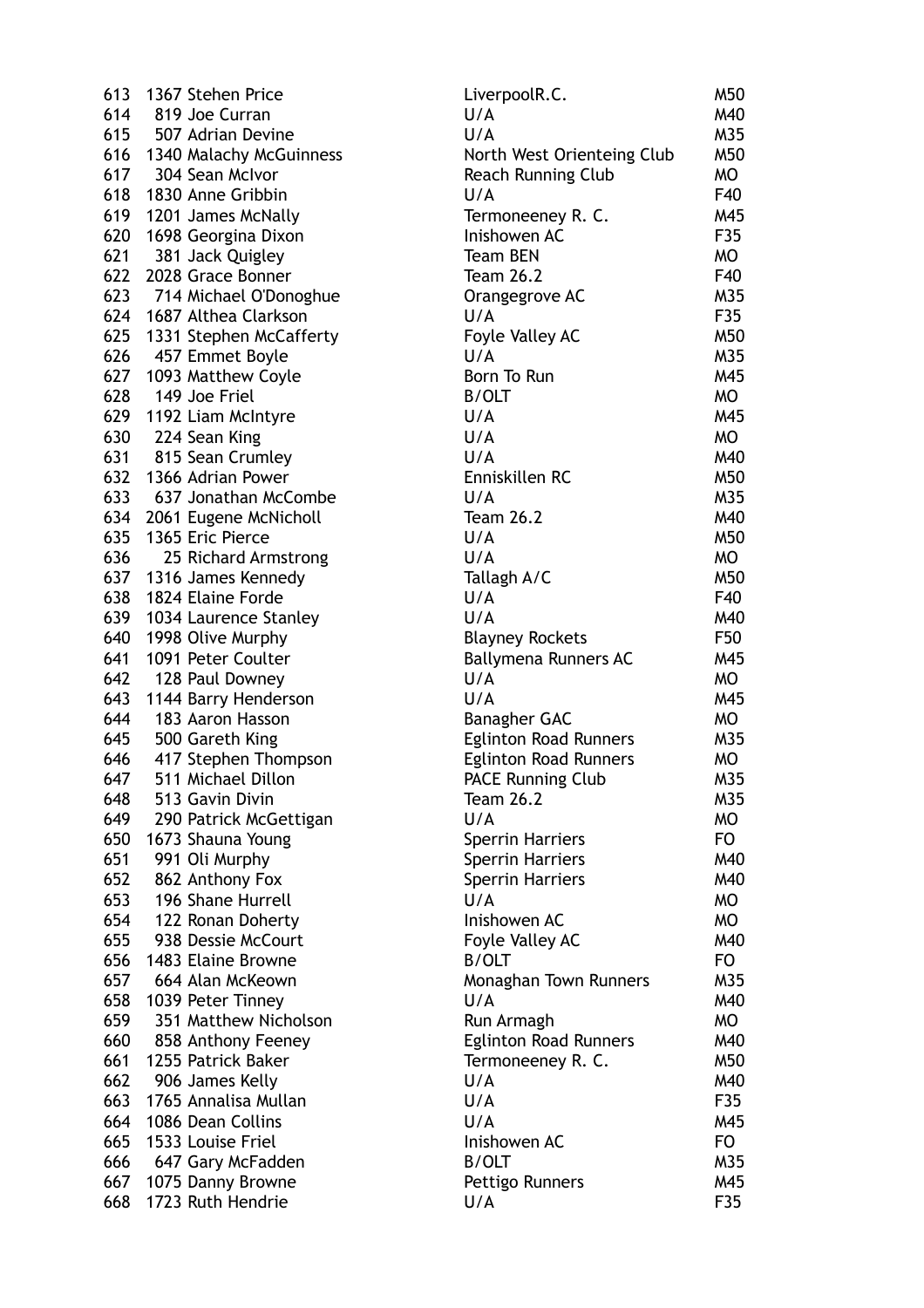| 669 | 638 Peter McCormick     | U/A                          | M35       |
|-----|-------------------------|------------------------------|-----------|
| 670 | 172 Kieran Grant        | U/A                          | MO        |
| 671 | 467 Diarmuid Brennan    | U/A                          | M35       |
| 672 | 789 Paul Carlin         | U/A                          | M40       |
| 673 | 1401 Michael Doherty    | U/A                          | M55       |
| 674 | 689 Sean Morrow         | U/A                          | M35       |
| 675 | 1165 Leo Lundy          | Crusaders A.C.               | M45       |
| 676 | 978 Ray McWilliams      | U/A                          | M40       |
| 677 | 1639 Selina Myles       | Orangegrove AC               | FO        |
| 678 | 1678 Rachel Bell        | Raphoe Road Runners          | F35       |
| 679 | 123 Ryan Doherty        | U/A                          | MO        |
| 680 | 1193 Ray McGuinness     | Rays Bootcamp                | M45       |
| 681 | 1003 Ronan O'Connell    | U/A                          | M40       |
| 682 | 1233 Sean Rankin        | <b>Team 26.2</b>             | M45       |
| 683 | 599 Steven Kelly        | <b>Eglinton Road Runners</b> | M35       |
| 684 | 319 Gerard McLaughlin   | U/A                          | <b>MO</b> |
| 685 | 1949 Rosalind McCracken | U/A                          | F45       |
| 686 | 2027 Late entry         |                              |           |
| 687 | 727 Gareth Patton       | U/A                          | M35       |
| 688 | 749 Norman Shongo       | <b>Team 26.2</b>             | M35       |
| 689 | 114 John-Paul Doherty   | Foyle Valley AC              | MO        |
| 690 | 879 James Hargan        | U/A                          | M40       |
| 691 | 806 Declan Cox          | U/A                          | M40       |
| 692 | 939 Ben McCrory         | U/A                          | M40       |
| 693 | 1954 Roisin McGinley    | Liffford AC                  | F45       |
| 694 | 682 Niall McShane       | U/A                          | M35       |
| 695 | 802 Gerry Connor        | U/A                          | M40       |
| 696 | 1476 Breda Bradley      | <b>Team 26.2</b>             | FO        |
| 697 | 603 Rory Kirk           | Reach Running Club           | M35       |
| 698 | 490 Kevin Coyle         | U/A                          | M35       |
| 699 | 1928 Pamela-Jane Feeney | <b>Eglinton Road Runners</b> | F45       |
| 700 | 633 Shane McCay         | U/A                          | M35       |
| 701 | 209 Brendan Kelly       | U/A                          | MO        |
| 702 | 349 Joe Nelis           | U/A                          | MO        |
| 703 | 1122 Dickie Gallagher   | U/A                          | M45       |
| 704 | 1878 Sara Mitchell      | U/A                          | F40       |
| 705 | 1955 Jane McGinty       | U/A                          | F45       |
| 706 | 555 Seamus Crossan      | <b>Team 26.2</b>             | M35       |
| 707 | 865 Damian Gallagher    | U/A                          | M40       |
| 708 | 1450 Michael O'Neill    | U/A                          | M60       |
| 709 | 129 Michael Duddy       | U/A                          | <b>MO</b> |
| 710 | 1040 Neil Stewart       | U/A                          | M40       |
| 711 | 61 Jason Conley         | U/A                          | MO        |
| 712 | 1296 Terry Green        | U/A                          | M50       |
| 713 | 1190 Paul McGuckin      | U/A                          | M45       |
| 714 | 83 Seamus Cradden       | Foyle Valley AC              | MO        |
| 715 | 1263 Ronan Brophy       | U/A                          | M50       |
| 716 | 1353 James Nugent       | Marathon Club Ireland        | M50       |
| 717 | 317 Denis McLaughlin    | U/A                          | MO        |
| 718 | 1906 Eileen Watt        | U/A                          | F40       |
| 719 | 593 Stewart Johnston    | <b>Mud Sweat and Runners</b> | M35       |
| 720 | 1061 Tony Armstrong     | U/A                          | M45       |
| 721 | 1052 Ricky Wilson       | U/A                          | M40       |
| 722 | 369 Sean O'Neill        | U/A                          | MO        |
| 723 | 1976 Carol Wadeson      | <b>Team 26.2</b>             | F45       |
| 724 | 1187 Liam McGinty       | Finn Valley A.C.             | M45       |
|     |                         |                              |           |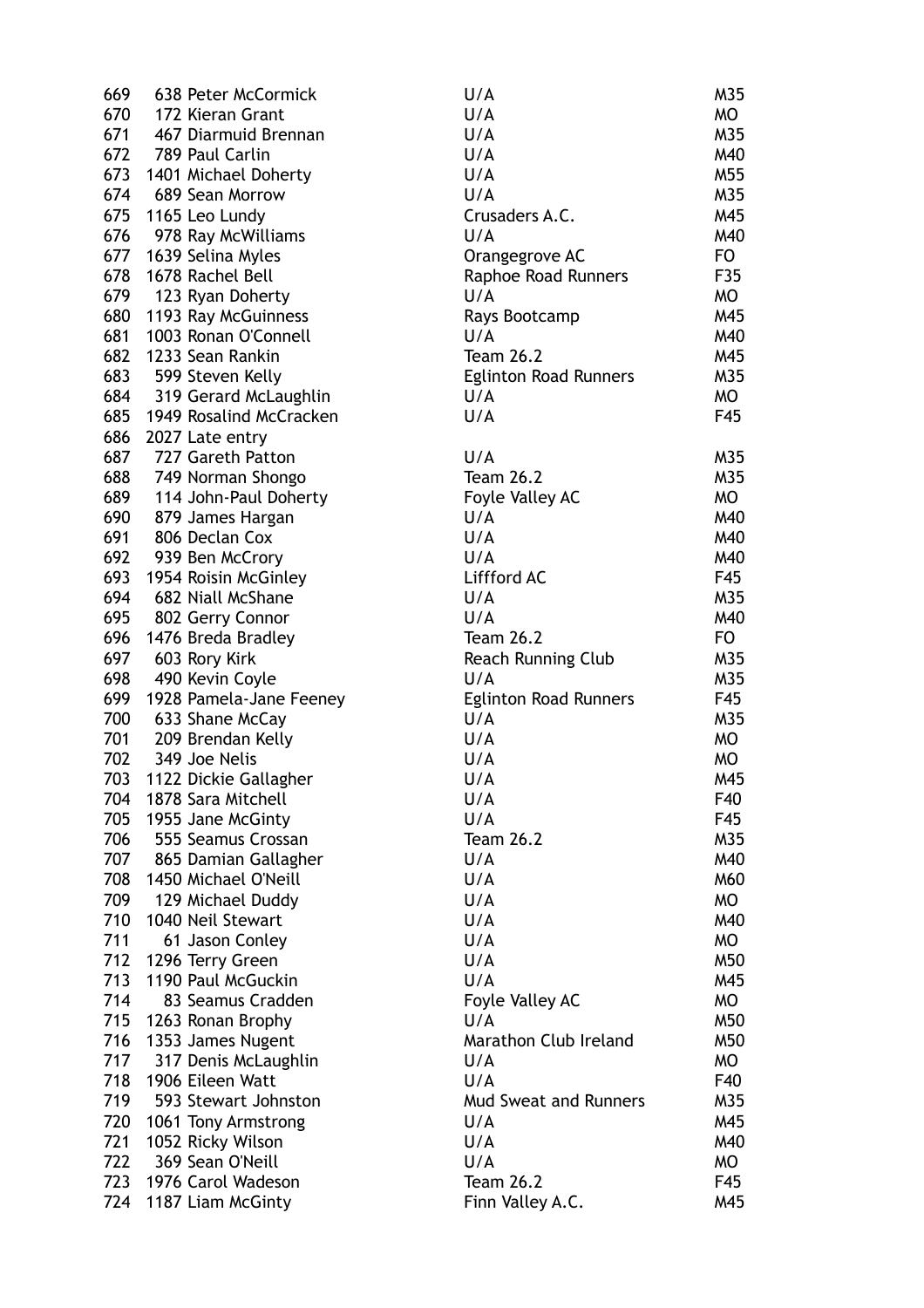| 725        | 821 James Davenport                    | U/A                          | M40            |
|------------|----------------------------------------|------------------------------|----------------|
|            | 726 1603 Anne Marie McElhinney         | Sperrin Harriers             | FO             |
|            | 727 1235 Andy Ricketts                 | U/A                          | M45            |
| 728        | 1788 Anne Adair                        | <b>NICS AC</b>               | F40            |
| 729        | 1570 Kimberley Lawrence                | U/A                          | FO             |
| 730        | 1681 Joanne Bryson                     | <b>Eglinton Road Runners</b> | F35            |
| 731        | 1268 Michael Cartin                    | Foyle Valley AC              | M50            |
| 732        | 1464 Caolan Campbell                   | B/OLT                        | <b>MJ</b>      |
| 733        | 1596 Laura McCreesh                    | <b>Sperrin Harriers</b>      | FO             |
| 734        | 248 Connor Martin                      | <b>Sperrin Harriers</b>      | <b>MO</b>      |
| 735        | 731 John Porter                        | U/A                          | M35            |
| 736        | 1212 Phelim Mulholland                 | Termoneeney R. C.            | M45            |
| 737        | 878 Fergal Hamilton                    | <b>B/OLT</b>                 | M40            |
| 738        | 1835 Catriona Hegarty                  | U/A                          | F40            |
| 739        | 876 Gordon Hamill                      | U/A                          | M40            |
| 740        | 740 Stephen Roarty                     | optimal fitness              | M35            |
| 741        | 839 Brian Donnell                      | <b>Eglinton Road Runners</b> | M40            |
| 742        | 845 Damian Downey                      | Inishowen AC                 | M40            |
| 743        | 1056 Eamon Abel                        | U/A                          | M45            |
| 744        | 1935 Linda Hall                        | <b>Team 26.2</b>             | F45            |
| 745        | 573 Seamus Harkin                      | U/A                          | M35            |
| 746        | 193 Paul Houston                       | U/A                          | <b>MO</b>      |
| 747        | 695 Michael Mullan                     | U/A                          | M35            |
| 748        | 1343 Martin McNamee                    | U/A                          | M50            |
| 749        | 1692 Kate Darcy                        | Duleek & District A.C.       | F35            |
| 750        | 1522 Isobel Durkan                     | <b>Team 26.2</b>             | FO             |
| 751        | 1792 Lucia Barrett                     | U/A                          | F40            |
| 752        | 353 Christopher Nutt                   | U/A                          | <b>MO</b>      |
| 753        | 2036 Chris Denton                      | Springwell RC                | <b>PACER</b>   |
| 754        | 1226 Maurice Olwill                    | 100 Marathon Club Ireland    | M45            |
| 755        | 1072 Guy Michael Breslin               | U/A                          | M45            |
| 756        | 378 Dean Power                         | Foyle Valley AC              | MO             |
|            | 757 1017 Tom Prenderville              | U/A                          | M40            |
| 758        | 1487 Corona Cassidy                    | U/A                          | F <sub>O</sub> |
| 759        | 703 Paul Murray                        | Knockmany Running Club       | M35            |
| 760        | 1767 Tracy Murray                      | Knockmany Running Club       | F35            |
| 761        | 873 Jonny Graham                       | Ballymena Runners AC         | M40            |
| 762        | 968 J R McLaughlin                     | U/A                          | M40            |
| 763        | 1863 Oonagh McGowan                    | Inishowen AC                 | F40            |
| 764        | 674 Kevin McLaughlin                   | <b>B/OLT</b>                 | M35            |
| 765        | 35 Noel Harkin                         | <b>Birthday Club</b>         | M35            |
| 766        | 1895 Grainne Reed                      | <b>Team 26.2</b>             | F40            |
| 767        | 1323 David Lyle                        | U/A                          | M50            |
| 767        | 1963 Maura O'Grady                     | U/A                          | F45            |
| 769        | 723 Shane O'Neill                      | <b>Eglinton Road Runners</b> | M35            |
| 770        | 1275 Gerard Devine                     | U/A                          | M50            |
| 771        | 981 Benny Miskelly                     | PwC NI Running Club          | M40            |
| 772        |                                        | U/A                          | <b>MO</b>      |
| 773        | 155 Paddy Joe Gallagher                | U/A                          | <b>MO</b>      |
|            | 241 Richard Lynch                      |                              |                |
| 774<br>775 | 1493 Laura Cooke                       | Cool Runnings                | FO             |
| 776        | 575 Colm Hasson                        | <b>NWTC</b><br>Inishowen AC  | M35<br>F40     |
| 777        | 1871 Patricia D McLaughlin             | U/A                          | M35            |
| 778        | 489 Dermot Coyle<br>45 Stuart Campbell | Forrest Flump                | <b>MO</b>      |
| 779        | 1021 Darren Reid                       | Liffford AC                  | M40            |
| 780        | 1063 Neil Barnfield                    | <b>Team 26.2</b>             | M45            |
|            |                                        |                              |                |

| U/A                           | M40          |
|-------------------------------|--------------|
| <b>Sperrin Harriers</b>       | FO           |
| U/A                           | M45          |
|                               |              |
| <b>NICS AC</b>                | F40          |
| U/A                           | FO           |
| <b>Eglinton Road Runners</b>  | F35          |
| Foyle Valley AC               | M50          |
| <b>B/OLT</b>                  | MJ           |
| Sperrin Harriers              | FO           |
| <b>Sperrin Harriers</b>       | МO           |
| U/A                           | M35          |
| Termoneeney R. C.             | M45          |
| <b>B/OLT</b>                  | M40          |
| U/A                           | F40          |
| U/A                           | M40          |
|                               |              |
| optimal fitness               | M35          |
| <b>Eglinton Road Runners</b>  | M40          |
| Inishowen AC                  | M40          |
| U/A                           | M45          |
| <b>Team 26.2</b>              | F45          |
| U/A                           | M35          |
| U/A                           | МO           |
| U/A                           | M35          |
| U/A                           | M50          |
| Duleek & District A.C.        | F35          |
| <b>Team 26.2</b>              | FO           |
| U/A                           | F40          |
| U/A                           | МO           |
| Springwell RC                 | <b>PACEI</b> |
| 100 Marathon Club Ireland     | M45          |
| U/A                           | M45          |
|                               | МO           |
| Foyle Valley AC<br>U/A        | M40          |
|                               |              |
| U/A                           | FO           |
| Knockmany Running Club        | M35          |
| <b>Knockmany Running Club</b> | F35          |
| <b>Ballymena Runners AC</b>   | M40          |
| U/A                           | M40          |
| Inishowen AC                  | F40          |
| <b>B/OLT</b>                  | M35          |
| <b>Birthday Club</b>          | M35          |
| <b>Team 26.2</b>              | F40          |
| U/A                           | M50          |
| U/A                           | F45          |
| <b>Eglinton Road Runners</b>  | M35          |
| U/A                           | M50          |
| PwC NI Running Club           | M40          |
| U/A                           | <b>MO</b>    |
| U/A                           | МO           |
|                               |              |
| <b>Cool Runnings</b>          | FO.          |
| <b>NWTC</b>                   | M35          |
| Inishowen AC                  | F40          |
| U/A                           | M35          |
| <b>Forrest Flump</b>          | МO           |
| Liffford AC                   | M40          |
| <b>Team 26.2</b>              | M45          |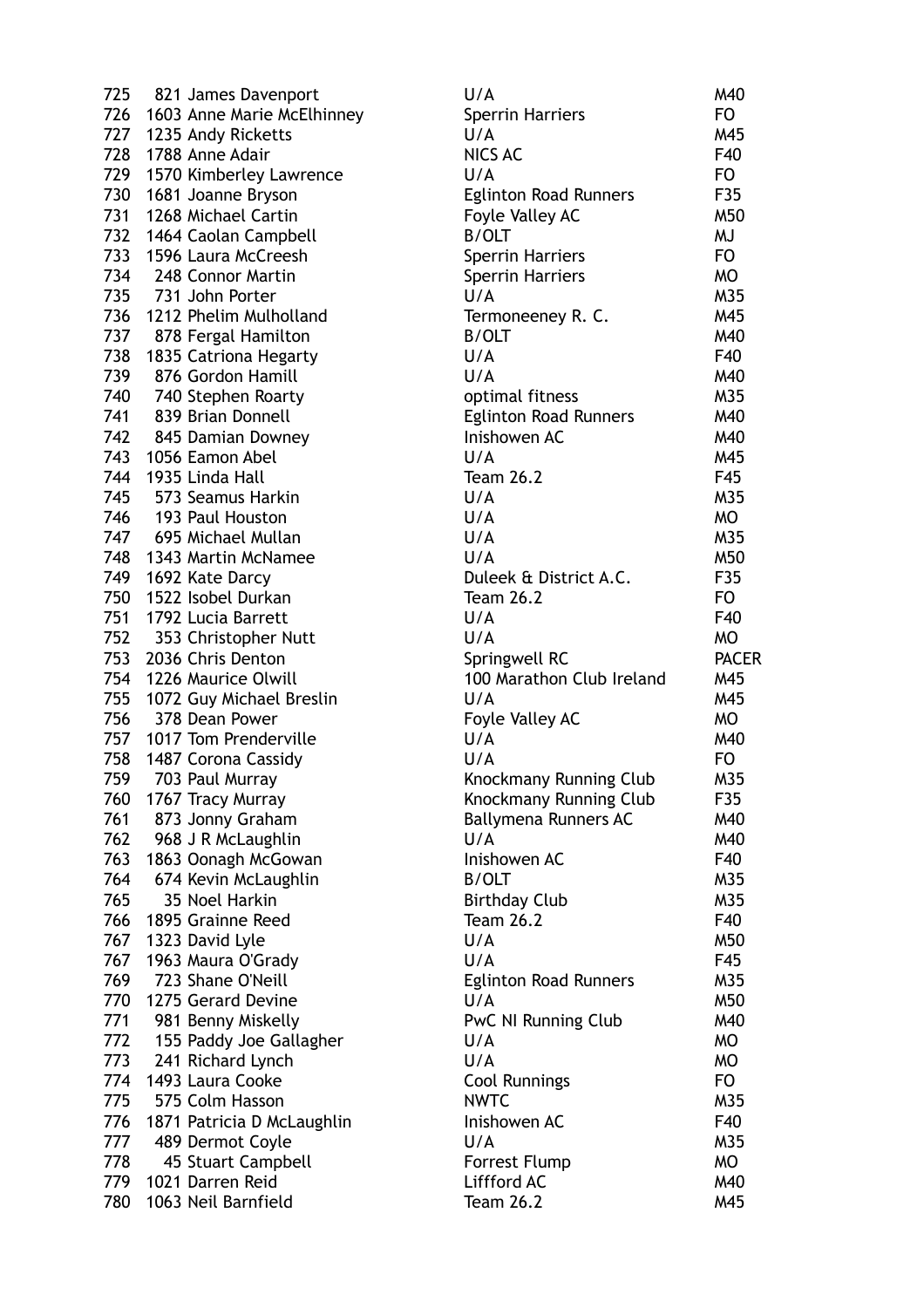| 781 | 668 Bernard McLaughlin               | Inishowen AC                 | M35       |
|-----|--------------------------------------|------------------------------|-----------|
| 782 | 147 Christian Antonio Fortes O'Neill | Termoneeney R. C.            | MO        |
|     | 783 1358 Edward O'Hagan              | B/OLT                        | M50       |
| 784 | 1795 Shauna Boyd                     | <b>B/OLT</b>                 | F40       |
| 785 | 639 Shane McCormick                  | <b>Eglinton Road Runners</b> | M35       |
|     | 786 1649 Heather O'Neill             | Springwell Running Club      | FO.       |
|     | 787 743 Billy Roe                    | <b>Donal Parsons Trust</b>   | M35       |
| 788 | 1444 Tony McGourty                   | U/A                          | M60       |
| 789 | 1054 Charlie Winter                  | U/A                          | M40       |
| 790 | 1932 Susan Gleeson                   | Duleek & District A.C.       | F45       |
| 791 |                                      | Duleek & District A.C.       | M40       |
| 792 | 827 Greg Dixon                       |                              | F65       |
|     | 2020 Brigid Quinn                    | Ballymena Runners AC         |           |
| 793 | 117 Leo Doherty                      | U/A                          | MO        |
| 794 | 733 Marc Power                       | U/A                          | M35       |
| 795 | 256 Vincent McCafferty               | U/A                          | MO        |
| 796 | 186 Paddy Healy                      | <b>Team 26.2</b>             | <b>MO</b> |
| 797 | 1789 Aimi Barker                     | Ayr Seaforth                 | F40       |
| 798 | 263 Peadar McCaul                    | <b>B.S.T Extreme</b>         | <b>MO</b> |
|     | 799 1100 Shaun Boyd                  | <b>Team 26.2</b>             | M45       |
| 800 | 115 Kevin Doherty                    | U/A                          | MO        |
| 800 | 934 Mark McCauley                    | U/A                          | M40       |
| 802 | 242 Eunan Lynch                      | <b>Team 26.2</b>             | MO        |
| 803 | 2026 Gareth Mellon                   | <b>Team 26.2</b>             | M35       |
| 804 | 1214 Mark Mullan                     | <b>B/OLT</b>                 | M45       |
| 805 | 249 Stephen Maxwell                  | Liffford AC                  | MO        |
| 806 | 275 Danny McDaid                     | U/A                          | <b>MO</b> |
| 807 | 1432 David Brady                     | raheny shamrocks             | M60       |
| 808 | 314 Ciaran McLaughlin                | U/A                          | MO        |
| 809 | 1882 Nicola Mullan                   | U/A                          | F40       |
| 810 |                                      | <b>TEAM SSE</b>              | M40       |
| 811 | 2053 Aonghus Devery                  | <b>Carmen Runners</b>        |           |
|     | 1496 Lisa Coyle                      |                              | FO.       |
| 812 | 1282 Martin Donaghy                  | <b>Sperrin Harriers</b>      | M50       |
| 813 | 1734 Martina Locke                   | <b>B/OLT</b>                 | F35       |
|     | 814 1430 Brian Young                 | U/A                          | M55       |
| 815 | 1378 Andrew Stuart                   | U/A                          | M50       |
| 816 | 1134 Justin Hamill                   | <b>Omagh Triathlon Club</b>  | M45       |
| 817 | 382 Ronnie Quigley                   | U/A                          | МO        |
| 818 | 539 Jamie Feeney                     | <b>Donal Parson Trust</b>    | M35       |
| 819 | 1494 Patricia Cooke                  | <b>B/OLT</b>                 | <b>FO</b> |
| 820 | 93 Michael Deery                     | Million \$ Road Runners      | MO        |
| 821 | 1819 Caroline Doory                  | U/A                          | F40       |
| 822 | 581 Lawrence Henry                   | U/A                          | M35       |
| 823 | 1084 Colm Colhoun                    | U/A                          | M45       |
| 824 | 108 David Doherty                    | U/A                          | MO        |
| 825 | 308 Aaron McKinney                   | Reach Running Club           | MO        |
| 826 | 1402 Eugene Dunn                     | <b>B/OLT</b>                 | M55       |
| 827 | 684 Ray Monaghan                     | Foyle Valley AC              | M35       |
| 828 | 279 Paddy McDaid                     | <b>Team 26.2</b>             | MO        |
| 829 | 1179 Michael McCrory                 | <b>Sperrin Harriers</b>      | M45       |
| 830 | 1166 Paulo Margelino                 | Marathon Club Ireland        | M45       |
| 831 | 1628 Julie Millican                  | U/A                          | FO.       |
|     |                                      |                              | FO.       |
| 832 | 1600 Catriona McDonagh               | <b>B/OLT</b>                 |           |
| 833 | 1303 Tony Healy                      | <b>Reach Running Club</b>    | M50       |
| 834 | 1921 Ann Devine                      | U/A                          | F45       |
| 835 | 226 Johnathan Kivelehan              | <b>Team 26.2</b>             | MO        |
| 836 | 1927 Roma Doherty                    | <b>PACE</b>                  | F45       |

| Inishowen AC                 | M35       |
|------------------------------|-----------|
| Termoneeney R. C.            | МO        |
| <b>B/OLT</b>                 | M50       |
| <b>B/OLT</b>                 | F40       |
| <b>Eglinton Road Runners</b> | M35       |
| Springwell Running Club      | FO.       |
| <b>Donal Parsons Trust</b>   | M35       |
| U/A                          | M60       |
| U/A                          |           |
|                              | M40       |
| Duleek & District A.C.       | F45       |
| Duleek & District A.C.       | M40       |
| <b>Ballymena Runners AC</b>  | F65       |
| U/A                          | МO        |
| U/A                          | M35       |
| U/A                          | МO        |
| <b>Team 26.2</b>             | MO        |
| Ayr Seaforth                 | F40       |
| <b>B.S.T Extreme</b>         | МO        |
| <b>Team 26.2</b>             | M45       |
| U/A                          | МO        |
| U/A                          | M40       |
| <b>Team 26.2</b>             | МO        |
| <b>Team 26.2</b>             | M35       |
| B/OLT                        | M45       |
| Liffford AC                  | МO        |
| U/A                          | МO        |
| raheny shamrocks             | M60       |
| U/A                          | МO        |
| U/A                          | F40       |
| <b>TEAM SSE</b>              | M40       |
| <b>Carmen Runners</b>        | FO        |
|                              |           |
| <b>Sperrin Harriers</b>      | M50       |
| <b>B/OLT</b>                 | F35       |
| U/A                          | M55       |
| 11/A                         | M50       |
| <b>Omagh Triathlon Club</b>  | M45       |
| U/A                          | <b>MO</b> |
| <b>Donal Parson Trust</b>    | M35       |
| <b>B/OLT</b>                 | FO.       |
| Million \$ Road Runners      | МO        |
| U/A                          | F40       |
| U/A                          | M35       |
| U/A                          | M45       |
| U/A                          | <b>MO</b> |
| <b>Reach Running Club</b>    | МO        |
| <b>B/OLT</b>                 | M55       |
| Foyle Valley AC              | M35       |
| <b>Team 26.2</b>             | МO        |
| <b>Sperrin Harriers</b>      | M45       |
| Marathon Club Ireland        | M45       |
| U/A                          | FO        |
| <b>B/OLT</b>                 | FO.       |
|                              | M50       |
| Reach Running Club           |           |
| U/A                          | F45       |
| <b>Team 26.2</b>             | МO        |
| <b>PACE</b>                  | F45       |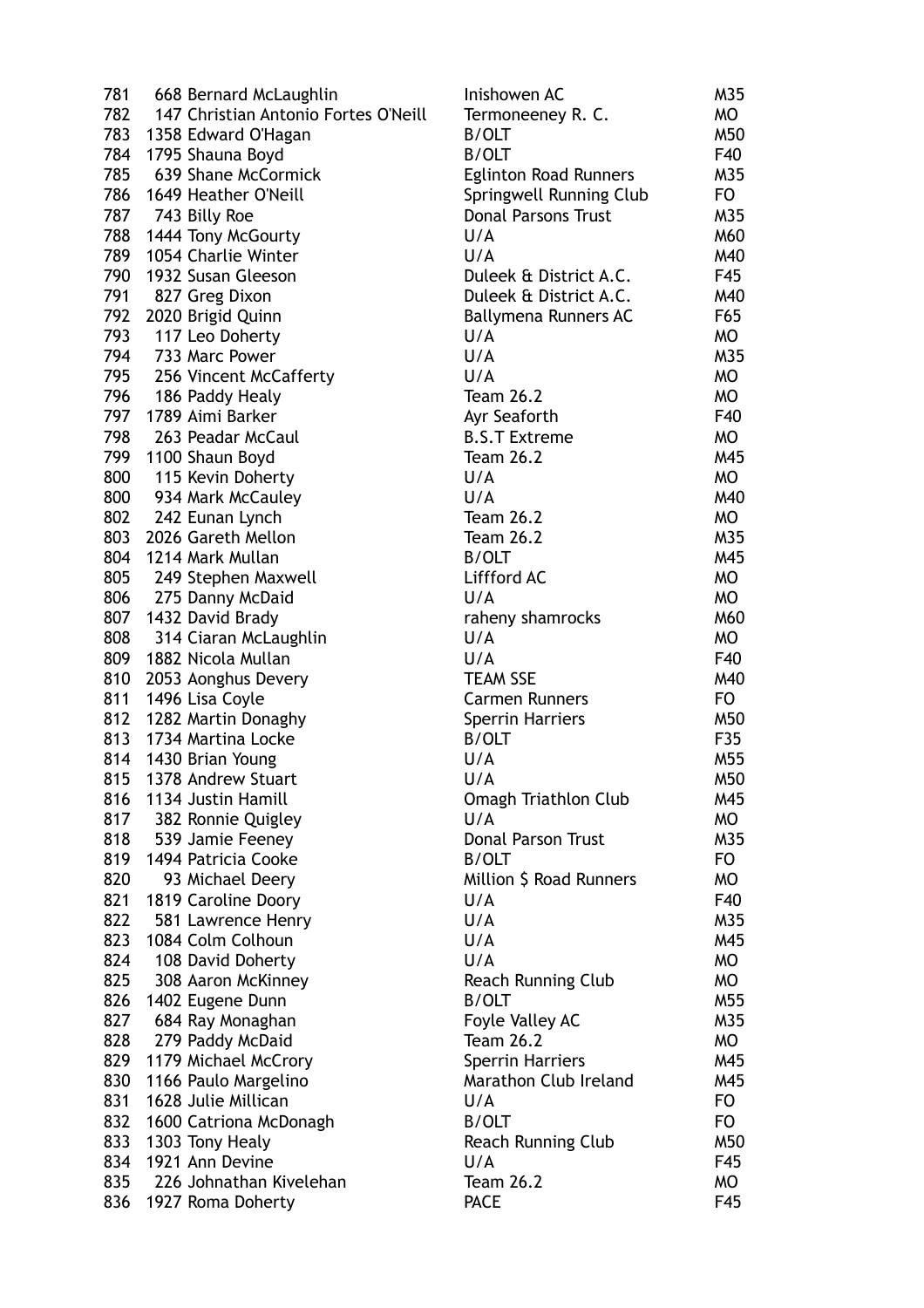837 438 Mark Young 838 1211 Nigel Morahan 839 1062 Bryan Bailey 840 1110 Gerry Doherty 841 941 Colm McDaid 842 99 Alan Dew 843 376 Charles Porter 844 1069 George Boyd 845 1699 Caitriona Doherty 846 331 Conor Moore 847 1463 Jaime Burnside 848 1018 Diarmuid Quail 849 213 Oisin Kelly 850 493 Stephen Crawford 851 1958 Carol McLaughlin 852 1823 Bridin Flanagan 853 796 Ralph Coetzee 854 1030 James Sharkey 855 1754 Sonia McGrory 856 965 Damian McLaughlin 857 1383 Ronnie White 858 1746 Mandy McGerty 859 1745 Lisa McGeady 860 1119 Frank Ferns 861 286 Jason McGarrigle 862 430 Ronald Warren 863 40 Stephen Burns 864 116 Kp Doherty 865 482 Kevin Cavanagh 866 268 Martin McCool 867 795 Peter Clifford 868 413 Andrew Temple 869 1633 Brenda Mullan 870 1677 Maggie Bell 871 1492 Amanda Connell 872 1023 Andrew Reynolds 873 760 Gerard Turner 874 1768 Orla Nallen 875 305 Anthony McKenna 876 1339 Jimmy McGuinness 877 1689 Deborah Conroy 878 1407 Andy Griffin 879 1020 Chris Radcliffe 880 885 Gerard Hassan 881 1937 Iryna Kennedy 882 736 Declan Rainey 883 1471 Stacey Blake 884 2000 Margaret O'Donnell 885 184 David Hayes 886 530 Gavin Donnelly 887 1518 Una Donnelly 888 180 Kevin Harley 888 1601 Helen McDowell 888 1528 Christina Ferry 891 1392 Anthony Breslin 892 42 Brian Campbell

| U/A                         | МO              |
|-----------------------------|-----------------|
| <b>Donal Parsons Trust</b>  | M45             |
| <b>Donal Parsons Trust</b>  | M45             |
| <b>Team 26.2</b>            | M45             |
| <b>Rith Bandearg</b>        | M40             |
| U/A                         | МO              |
| U/A                         | МO              |
| Roe Valley Cycling Club     | M45             |
| <b>B/OLT</b>                | F35             |
| U/A                         | МO              |
| U/A                         | MJ              |
| East Down AC                | M40             |
| U/A                         | МO              |
| Lifford AC Fit 4 Life       | M35             |
| <b>B/OLT</b>                | F45             |
| Born To Run                 | F40             |
| Orangegrove AC              | M40             |
| U/A                         | M40             |
| Inishowen AC                | F35             |
|                             | M40             |
| Pearl Jams<br>U/A           | M <sub>50</sub> |
|                             |                 |
| Springwell Running Club     | F35             |
| <b>B/OLT</b>                | F35             |
| U/A                         | M45             |
| <b>Tirchonaill AC</b>       | MO              |
| U/A                         | <b>MO</b>       |
| Liffford AC                 | <b>MO</b>       |
| Liffford AC                 | МO              |
| U/A                         | M35             |
| <b>Team 26.2</b>            | МO              |
| U/A                         | M40             |
| <b>Team 26.2</b>            | МO              |
| U/A                         | FO              |
| U/A                         | F35             |
| Springwell Running Club     | FO              |
| U/A                         | M40             |
| <b>Ballycastle Runners</b>  | M35             |
| U/A                         | F35             |
| <b>Magherafelt Harriers</b> | МO              |
| U/A                         | M50             |
| Lifford AC Fit 4 Life       | F35             |
| <b>B/OLT</b>                | M55             |
| <b>B/OLT</b>                | M40             |
| Termoneeney R. C.           | M40             |
| Lagan Valley AC             | F45             |
| U/A                         | M35             |
| U/A                         | FO.             |
| U/A                         | F50             |
| <b>Annadale Striders</b>    | МO              |
| <b>B/OLT</b>                | M35             |
| <b>B/OLT</b>                | FO.             |
| U/A                         | МO              |
| U/A                         | FO              |
| U/A                         | FO.             |
| <b>Team 26.2</b>            | M55             |
| U/A                         | МO              |
|                             |                 |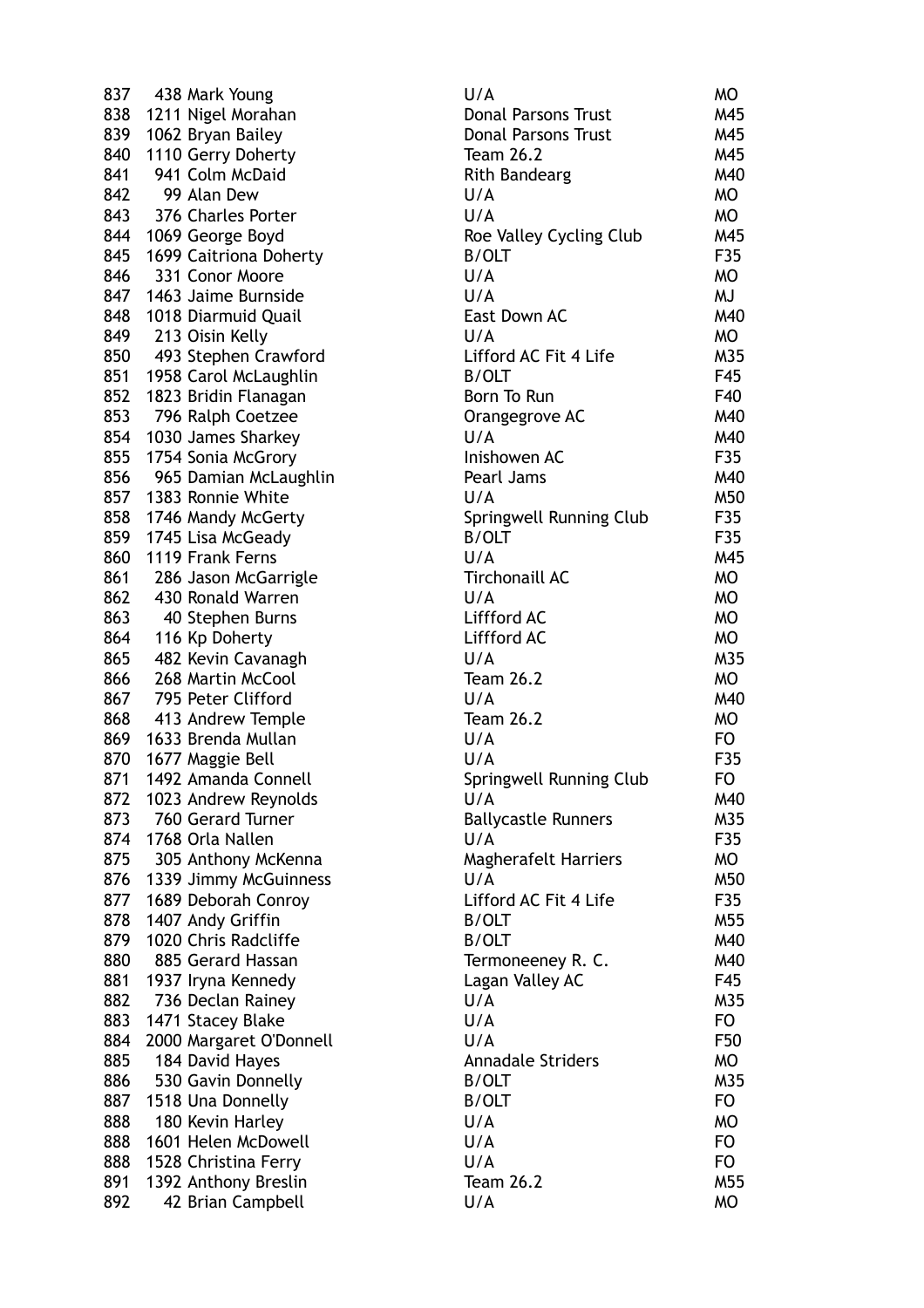893 1302 Noel Harkin 894 1636 Denise Mullan 895 1456 William Doherty 896 1910 Lucia Beams 897 667 Austin McLaughlin 898 1385 Paul Woods 899 375 Deagian Porteous 900 1744 Andrea McGavigan 901 1845 Lisa Lamberton 902 1049 Greg White 903 399 Christopher Sharkey 904 1241 Derek Slater 905 1502 Rachel Craig 906 1931 Lucy Foley 906 1804 Hazel Calderwood 908 1225 Brendan O'Kane 909 1697 Fiona Devlin 910 1575 Dawn MacRory 911 1162 Martin Lilley 912 1645 Grace O'Donnell 913 627 James McBrearty 914 568 William Hain 915 205 Conor Kealey 916 1563 Eileen Kennedy 917 1549 Shauna Healy 918 1221 Dwyer O'Connor 919 923 Eunan Magee 920 1542 Danielle Grant 921 582 Niall Higgins 921 1724 Jayne Higgins 923 1979 Nuala Crilly 924 614 Ray Malone 925 2070 Francessca Patton 926 133 Kevin Duffy 927 1682 Donna Buchanan 928 1318 Mary Kindlon 929 94 Johnny Devenney 930 1500 Hannah Craig 931 1516 Yvonne Doherty 932 1170 Peter McAleer 933 456 Noel Boyd 934 473 Jonny Callan 935 1001 Rory O'Mahony 936 1184 Tony McElhinney 937 1387 Hugo Blake 938 107 Allister Doherty 939 1968 Honor Slattery 940 1984 Martina Gibson 941 569 Ciaran Hanna 942 1320 Raymond Lavery 943 1992 Aideen McLaughlin 944 1740 Linda McDaid 945 1709 Louise Finlay 946 1597 Katie McCullough 947 1873 Fiona McNelis 948 1772 Brenda O'Keeffe Miere

| U/A                                             | M50       |
|-------------------------------------------------|-----------|
| U/A                                             | FO        |
| U/A                                             | M65       |
| Wimbledon Windmilers                            | F45       |
| <b>Eglinton Road Runners</b>                    | M35       |
| <b>Rothwell Leeds</b>                           | M50       |
| U/A                                             | МO        |
| Liffford AC                                     | F35       |
| Born To Run                                     | F40       |
| U/A                                             | M40       |
| U/A                                             | MO        |
| U/A                                             | M45       |
| U/A                                             | FO        |
| Marathon Club Ireland                           | F45       |
| U/A                                             | F40       |
| U/A                                             | M45       |
| <b>Sperrin Harriers</b>                         | F35       |
| U/A                                             | FO        |
| U/A                                             | M45       |
| <b>Convoy Running Club</b>                      | FO        |
| U/A                                             | M35       |
| U/A                                             | M35       |
| <b>Team 26.2</b>                                | <b>MO</b> |
| U/A                                             | FO.       |
| <b>Reach Running Club</b>                       | FO        |
| St Peters AC Lurgan                             | M45       |
| St Peters AC Lurgan                             | M40       |
| Inishowen AC                                    | FO        |
| <b>Magherafelt Harriers</b>                     | M35       |
| <b>Magherafelt Harriers</b>                     | F35       |
| <b>B/OLT</b>                                    | F50       |
| U/A                                             | M35       |
|                                                 | FO.       |
| U/A                                             | МO        |
| <b>Eglinton Road Runners</b>                    | F35       |
| Team 26.2                                       | M50       |
| U/A                                             | МO        |
| U/A                                             | FO.       |
|                                                 | FO.       |
| <b>Reach Running Club</b>                       | M45       |
| <b>Omagh Triathlon Club</b><br><b>Rosses AC</b> |           |
|                                                 | M35       |
| U/A                                             | M35       |
| U/A                                             | M40       |
| U/A                                             | M45       |
| U/A                                             | M55       |
| U/A                                             | МO        |
| U/A                                             | F45       |
| Team 26.2                                       | F45       |
| <b>Eglinton Road Runners</b>                    | M35       |
| U/A                                             | M50       |
| Inishowen AC                                    | F50       |
| Inishowen AC                                    | F35       |
| <b>Eglinton Road Runners</b>                    | F35       |
| <b>B/OLT</b>                                    | FO        |
| <b>Hart Road Runners</b>                        | F40       |
| Marathon Club Ireland                           | F35       |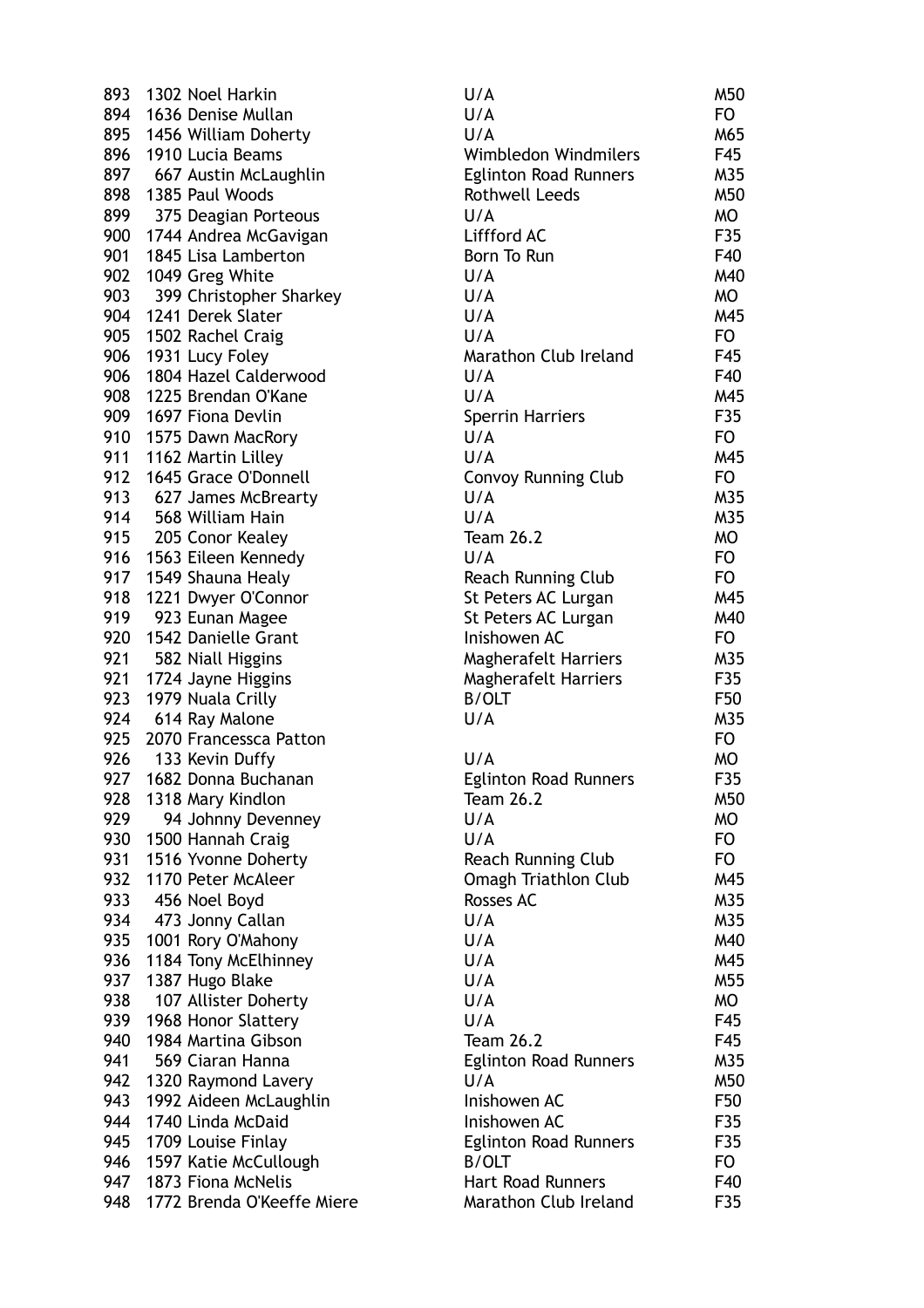| 949  | 1774 Samantha O'Neill    | <b>Eglinton Road Runners</b> | F35             |
|------|--------------------------|------------------------------|-----------------|
| 950  | 1959 Noelle McQuillan    | Ayr Seaforth                 | F45             |
| 951  | 1523 Mary Durkan         | <b>Team 26.2</b>             | <b>FO</b>       |
| 952  | 366 Paul O'Kane          | U/A                          | <b>MO</b>       |
|      | 953 2040 Peter Fleming   |                              | <b>PACER</b>    |
| 954  | 2047 Jim Moore           | Ballymena Runners AC         | <b>PACER</b>    |
| 955  | 544 Colm Fleming         | U/A                          | M35             |
|      | 956 712 Robert O'Donnell | U/A                          | M35             |
| 957  | 1173 Liam McCarney       | U/A                          | M45             |
| 958  | 1191 Kenny McHugh        | <b>Team 26.2</b>             | M45             |
| 959  | 1470 Ruth Bell           | U/A                          | FO              |
| 960  | 63 Michael Connor        | U/A                          | <b>MO</b>       |
| 961  | 1919 Ursula Coyle        | Lifford AC Fit 4 Life        | F45             |
| 962  | 67 Michael Cooke         | U/A                          | <b>MO</b>       |
|      | 963 612 John Mailey      | <b>Convoy Running Club</b>   | M35             |
| 963  | 1714 Olivia Gillen       | <b>Convoy Running Club</b>   | F35             |
|      | 965 1376 Robert Smyth    | <b>Team 26.2</b>             | M50             |
| 966  | 1916 Lucy Coleman        | <b>Skerries Striders</b>     | F45             |
| 967  | 848 Martin Dunlop        | <b>B/OLT</b>                 | M40             |
| 968  | 1530 Nicole Fisher       | U/A                          | <b>FO</b>       |
|      | 969 920 Stephen Lynch    | U/A                          | M40             |
| 970  | 1807 Roisin Catney       | U/A                          | F40             |
|      | 971 2015 Eileen McCaw    | U/A                          | F <sub>55</sub> |
| 972  | 1980 Linda Cunningham    | East Down AC                 | F50             |
| 973  | 499 Michael Cultra       | East Down AC                 | M35             |
|      | 974 477 Neil Casey       | U/A                          | M35             |
| 975  | 1308 Roy Hunter          | U/A                          | M50             |
| 976  | 1994 Ann McShane         | U/A                          | F50             |
| 977  | 1809 Carol Cooke         | <b>Skerries Striders</b>     | F40             |
|      | 978 680 Gerard McMonagle | U/A                          | M35             |
| 979  | 1933 Maureen Doherty     | <b>Rosses AC</b>             | F45             |
| 980  | 2025 Charlie Ramsey      | <b>Team 26.2</b>             | <b>MO</b>       |
| 981  | 2022 Aimee Gorman        | U/A                          | FJ              |
| 982  | 970 Stephen McLaughlin   | U/A                          | M40             |
| 983  | 1679 Marcella Broderick  | U/A                          | F35             |
| 984  | 988 Eileen Morning       | U/A                          | M40             |
| 985  | 1762 Catherine McOscar   | <b>Magherafelt Harriers</b>  | F35             |
| 986  | 799 Colin Colhoun        | U/A                          | M40             |
| 987  | 1748 Kathleen McGlinchey | <b>Eglinton Road Runners</b> | F35             |
| 988  | 1359 Paul O'Hare         | NICS AC                      | M50             |
| 989  | 1236 Alastair Riddell    | U/A                          | M45             |
| 990  | 361 Kealan O'Kane        | Born To Run                  | MO              |
| 991  | 927 Declan McAllister    | U/A                          | M40             |
| 992  | 194 Guanzhong Huang      | U/A                          | <b>MO</b>       |
| 993  | 1947 Shaunagh McCay      | <b>B/OLT</b>                 | F45             |
| 994  | 1227 John O'Mahony       | 100 Marathon Club Ireland    | M45             |
| 995  | 81 Mark Concannon        | U/A                          | <b>MO</b>       |
| 996  | 51 Glenn Carson          | U/A                          | MO              |
| 997  | 917 Jonathan Lindsay     | U/A                          | M40             |
| 998  | 2007 Claire Gillespie    | <b>Team 26.2</b>             | F35             |
| 999  | 1853 Margaret McCartney  | <b>Eglinton Road Runners</b> | F40             |
| 1000 | 993 Brian Murray         | U/A                          | M40             |
| 1001 | 200 Daniel Jack          | U/A                          | MO              |
| 1002 | 1904 Karen Ward          | Born To Run                  | F40             |
| 1003 | 246 Sean MacHugh         | U/A                          | MO              |
| 1004 | 1773 Pauline O'Neill     | U/A                          | F35             |
|      |                          |                              |                 |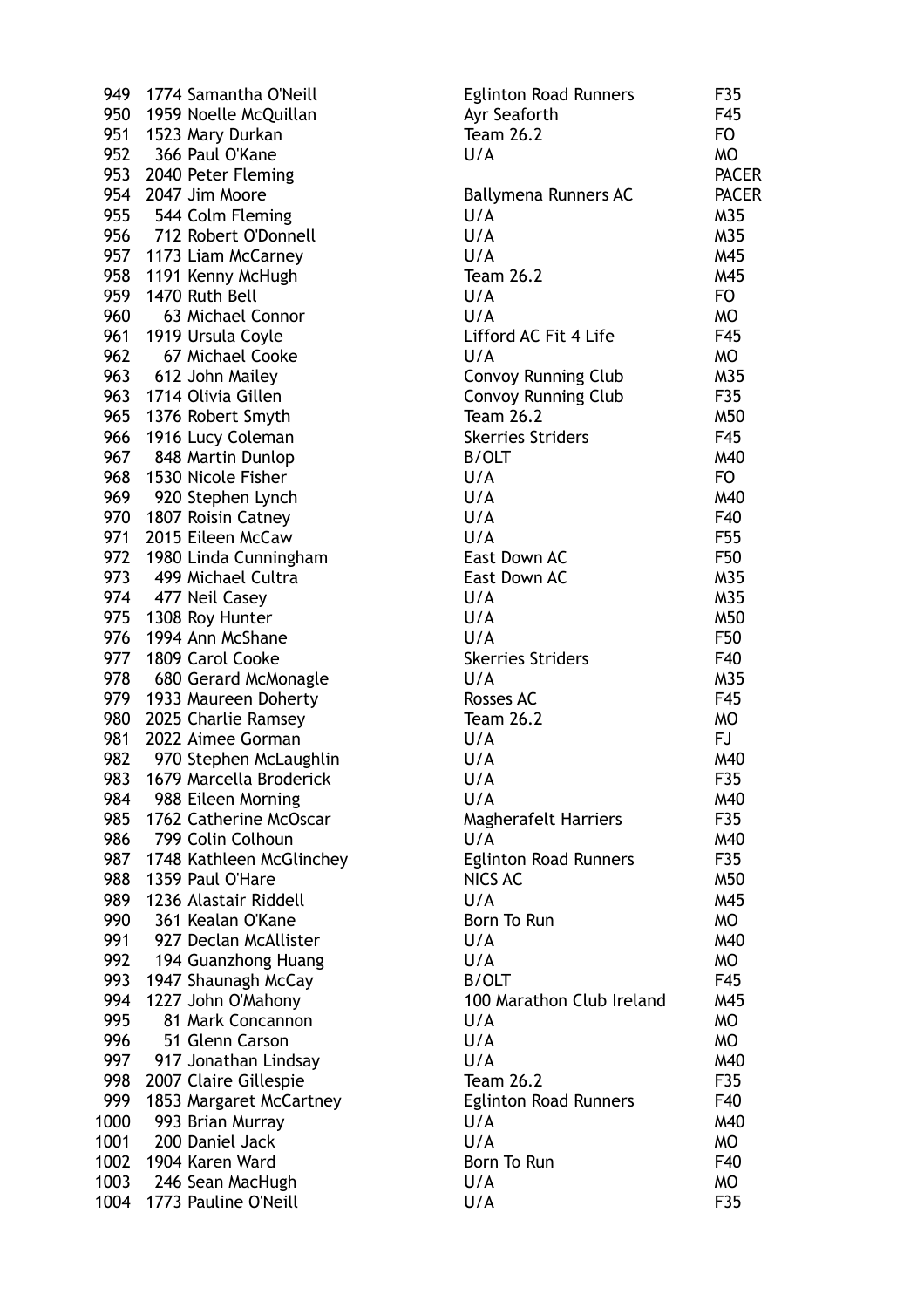| 1005 | 1996 Tricia Moran Doherty  | U/A                                       | F50             |
|------|----------------------------|-------------------------------------------|-----------------|
| 1006 | 273 Anthony McDaid         | U/A                                       | MO              |
| 1007 | 1598 Eimear McCurdie       | U/A                                       | FO              |
| 1008 | 1696 Nicola Devenney       | U/A                                       | F35             |
| 1009 | 312 Brendan McLaughlin     | <b>B/OLT</b>                              | MO              |
| 1010 | 1000 Gregory O'Brien       | U/A                                       | M40             |
| 1011 | 1760 Grainne McLaughlin    | U/A                                       | F35             |
| 1012 | 1397 Raymond Crilly        | U/A                                       | M <sub>55</sub> |
| 1013 | 86 Michael Crilly          | U/A                                       | MO              |
| 1014 | 1604 Sarah McGeough        | U/A                                       | FO              |
| 1015 | 433 Graham Whittaker       | 100 Marathon Club Ireland                 | <b>MO</b>       |
| 1016 | 1700 Elaine Doherty        | Born To Run                               | F35             |
| 1017 | 1961 Mary McWilliams       | U/A                                       | F45             |
| 1018 | 2004 Kate Taylor           | Marathon 100 Club                         | F50             |
| 1019 | 1665 Claire Smyth          | U/A                                       | FO              |
| 1020 | 352 Barry Nixon            | U/A                                       | <b>MO</b>       |
| 1021 | 1096 Gerard Crossan        | U/A                                       | M45             |
| 1022 | 266 Toni McCloskey         | <b>Team 26.2</b>                          | MO              |
| 1023 | 1866 Carol McGuinness      | B/OLT                                     | F40             |
|      | 1024 1505 Sinead Devine    | U/A                                       | FO              |
| 1025 | 1551 Aimée Henry           | U/A                                       | <b>FO</b>       |
| 1026 | 1842 Louise Kinane         | <b>Donal Parsons Trust</b>                | F40             |
| 1027 | 496 Richard Crown          | Springwell Running Club                   | M35             |
| 1028 | 1897 Carmel Roberts        | U/A                                       | F40             |
| 1029 | 1112 David Downes          | Sligo AC                                  | M45             |
| 1030 | 874 Ken Gunning            | <b>Donal Parsons Trust</b>                | M40             |
| 1031 | 118 Liam Doherty           | U/A                                       | <b>MO</b>       |
| 1032 | 1599 Aisling McDevitt      | U/A                                       | FO              |
| 1033 | 1239 Gary Seymour          | U/A                                       | M45             |
| 1034 | 1779 Martina Quirke        | Just Jog Malin Head                       | F35             |
| 1035 | 936 Dermot McCloskey       | U/A                                       | M40             |
| 1036 | 1333 Liam McConway         | U/A                                       | M50             |
| 1037 | 560 Martin Gillepsie       | <b>Team 26.2</b>                          | M35             |
| 1038 | 810 Tommy Cradock          | U/A                                       | M40             |
| 1039 | 1064 Sean Beattie          | U/A                                       | M45             |
| 1040 | 1073 Joe Brolly            | U/A                                       | M45             |
| 1041 | 1547 Paula Harte           | Team Dog                                  | FO              |
| 1042 | 1347 Patrick Millar        | Ballymena Runners AC                      | M50             |
| 1043 | 1977 Diane Woods           | U/A                                       | F45             |
| 1044 | 350 Ronan Nelis            | <b>Team 26.2</b>                          | MO              |
| 1045 | 1411 Deaglan MacBride      | U/A                                       | M55             |
| 1046 | 1925 Deirdre Conway        | <b>Sperrin Harriers</b>                   | F45             |
| 1047 | 1369 Joseph Quigley        | <b>B/OLT</b>                              | M50             |
| 1048 | 994 Roger Murray           | <b>Donal Parsons Trust</b>                | M40             |
| 1049 | 348 Michael Nash           | U/A                                       | MO              |
| 1049 | 1886 Denise O'Brien        | U/A                                       | F40             |
| 1051 | 1537 Lucinda Gibson-Carson | U/A                                       | FO              |
| 1052 | 1982 Ann Diamond           | <b>PACE Running Club</b>                  | F50             |
| 1053 | 1016 David Porter          | <b>PACE Running Club</b>                  | M40             |
| 1054 | 1776 Michelle Porter       |                                           | F35             |
| 1055 | 584 Mark Hilliard          | <b>PACE Running Club</b>                  |                 |
|      |                            | 100 Marathon Club Ireland<br><b>B/OLT</b> | M35<br>FO       |
| 1056 | 1553 Davinia Hogan         |                                           |                 |
| 1057 | 754 John Storey            | Foyle Valley AC                           | M35             |
| 1058 | 1525 Lucinda Farren        | <b>PACE Running Club</b>                  | FO              |
| 1059 | 1404 Billy Friel           | U/A                                       | M55             |
| 1060 | 1685 Siobhan Cassidy       | U/A                                       | F35             |

| J/A                       | F50       |
|---------------------------|-----------|
| J/A                       | <b>MO</b> |
| J/A                       | FO        |
| J/A                       | F35       |
| 3/OLT                     | МO        |
| J/A                       | M40       |
| J/A                       | F35       |
| J/A                       | M55       |
| J/A                       | МO        |
| J/A                       | FO.       |
| 00 Marathon Club Ireland  | МO        |
| orn To Run                | F35       |
| J/A                       | F45       |
| Aarathon 100 Club         | F50       |
| J/A                       | FO.       |
| J/A                       | <b>MO</b> |
| J/A                       | M45       |
| eam 26.2                  | МO        |
| 3/OLT                     | F40       |
| J/A                       | FO.       |
| J/A                       | FO.       |
| <b>Onal Parsons Trust</b> | F40       |
| pringwell Running Club    | M35       |
| J/A                       | F40       |
| ligo AC                   | M45       |
| <b>Onal Parsons Trust</b> | M40       |
| J/A                       | МO        |
| J/A                       | FO.       |
| J/A                       | M45       |
| ust Jog Malin Head        | F35       |
| J/A                       | M40       |
| J/A                       | M50       |
| $e$ am 26.2               | M35       |
| J/A                       | M40       |
| J/A                       | M45       |
| J/A                       | M45       |
| eam Dog                   | FO        |
| iallymena Runners AC      | M50       |
| J/A                       | F45       |
| eam 26.2                  | <b>MO</b> |
| J/A                       | M55       |
| perrin Harriers           | F45       |
| <b>S/OLT</b>              | M50       |
| <b>Onal Parsons Trust</b> | M40       |
| J/A                       | МO        |
| J/A                       | F40       |
| J/A                       | FO.       |
| ACE Running Club          | F50       |
| ACE Running Club          | M40       |
| ACE Running Club          | F35       |
|                           |           |
| 00 Marathon Club Ireland  | M35       |
| 3/OLT                     | FO        |
| oyle Valley AC            | M35       |
| <b>ACE Running Club</b>   | FO.       |
| J/A                       | M55       |
| J/A                       | F35       |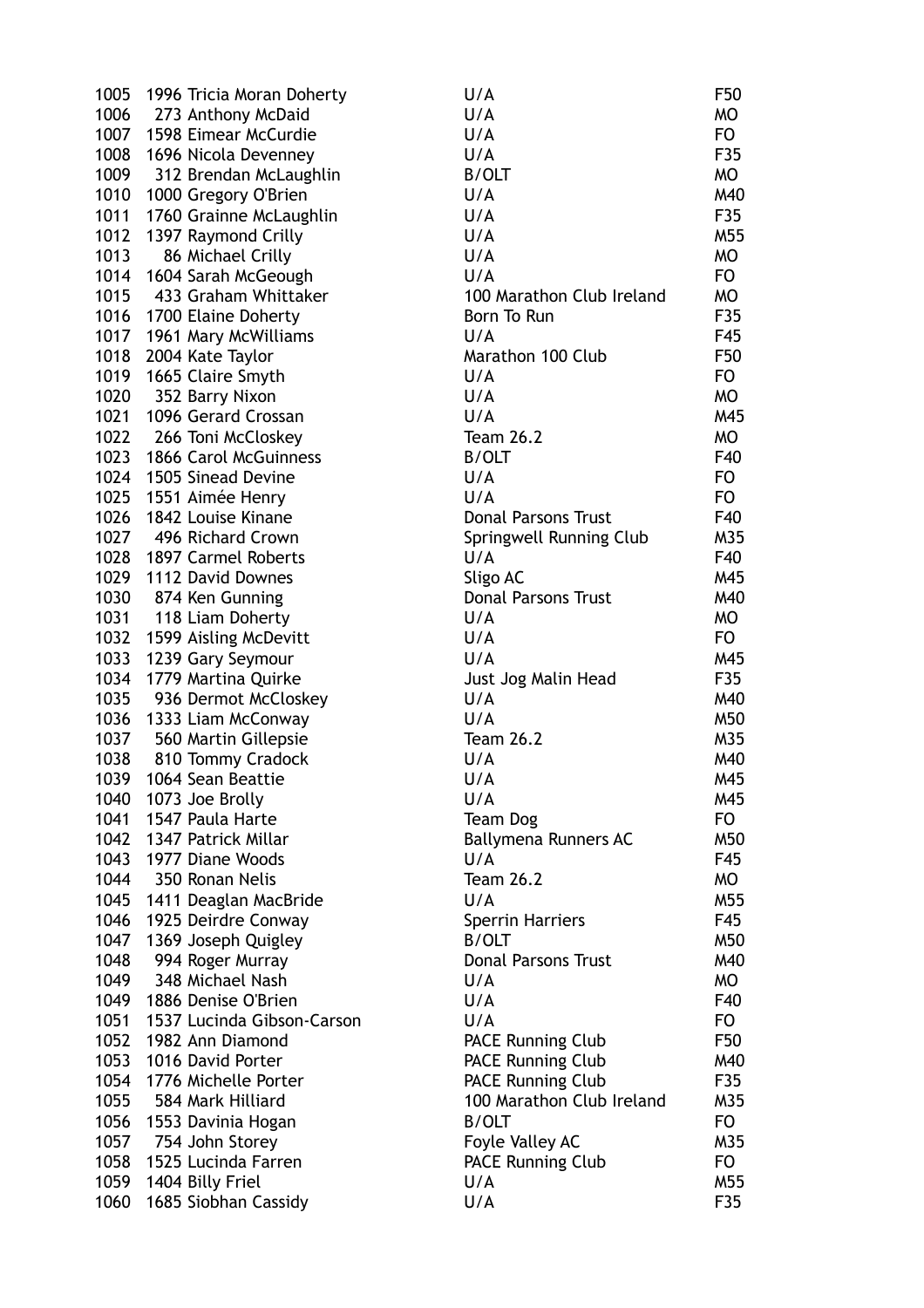| 1061         | 1614 Charlene McKinney                      | Reach Running Club               | <b>FO</b> |
|--------------|---------------------------------------------|----------------------------------|-----------|
| 1062         | 1605 Claire McGilligan                      | Reach Running Club               | FO        |
| 1063         | 26 Matthew Baskin                           | U/A                              | MO        |
| 1064         | 1541 Aideen Gorman                          | U/A                              | FO        |
| 1065         | 1393 William Brown                          | U/A                              | M55       |
| 1066         | 901 Andrew Johnston                         | U/A                              | M40       |
| 1067         | 1846 Bernie Lundy                           | U/A                              | F40       |
| 1068         | 1826 Caroline Gallagher                     | <b>B/OLT</b>                     | F40       |
| 1069         | 609 Keith Louden                            | U/A                              | M35       |
| 1070         | 1070 Dave Bradley                           | U/A                              | M45       |
| 1071         | 1418 John McLaren                           | U/A                              | M55       |
| 1072         | 1562 Cathy Kennedy                          | U/A                              | FO        |
| 1073         | 1609 Emma McGrath                           | U/A                              | FO        |
| 1074         | 1731 Roisin Kerrigan                        | Lifford AC Fit 4 Life            | F35       |
| 1075         | 1382 Peter White                            | U/A                              | M50       |
| 1076         | 1473 Rebecca Boyle                          | U/A                              | FO        |
| 1077         | 1194 Eamon McKenna                          | Pettigo Runners                  | M45       |
| 1078         | 1126 Liam Gallagher                         | Materion                         | M45       |
| 1079         | 1485 Lisa Carlin                            | U/A                              | FO        |
| 1080         | 1131 Niall Griffin                          | Rosses AC                        | M45       |
| 1081         | 387 Dwain Robb                              | Inishowen AC                     | MO        |
| 1082         | 1957 Deirdre McKerr                         | U/A                              | F45       |
| 1083         |                                             | U/A                              | M50       |
| 1084         | 1330 Terry McCabe                           | Inishowen AC                     | F40       |
| 1085         | 1870 Patricia McLaughlin<br>597 Brian Kelly | U/A                              | M35       |
| 1086         | 574 Gareth Harte                            |                                  | M35       |
| 1087         | 1732 Yvonne Kielt                           | Team Dog<br>Magherafelt Harriers | F35       |
| 1088         | 207 Mairtin Keane                           | U/A                              | MO        |
| 1089         | 1559 Katie Jackson                          | U/A                              | FO        |
| 1090         | 752 Kieran Stevenson                        | U/A                              | M35       |
| 1091         | 1130 Philip Gormley                         | U/A                              | M45       |
| 1092         | 1766 Noela Mullan                           | <b>Eglinton Road Runners</b>     | F35       |
| 1093         | 19 Helen Sexton                             |                                  | F35       |
| 1094         | 728 David Payne                             | U/A                              | M35       |
| 1095         | 1273 John Curran                            | U/A                              | M50       |
| 1096         | 71 Simon Costello                           | <b>Donal Parsons Trust</b>       | МO        |
| 1097         | 1641 Amanda Nicholl                         | U/A                              | FO        |
| 1098         | 428 Seamus Ward                             | U/A                              | МO        |
| 1099         |                                             | U/A                              |           |
|              | 1556 Amy Hunt                               | U/A                              | FO        |
| 1100         | 1526 Ingrid Featherstone                    |                                  | FO        |
| 1101<br>1102 | 2051 Noel McCarney                          | <b>Team 26.2</b>                 | M35       |
|              | 1905 Sinead Ward                            | U/A                              | F40       |
| 1103         | 232 Steve Livingstone                       | U/A                              | MO        |
| 1104         | 150 Brian Dunleavy                          | U/A                              | M50       |
| 1105         | 904 Ciaran Kelly                            | U/A                              | M40       |
| 1106         | 746 Eugene Sheerin                          | U/A                              | M35       |
| 1107         | 1993 Cathy McLaughlin                       | <b>B/OLT</b>                     | F50       |
| 1108         | 535 Kris Dunn                               | U/A                              | M35       |
| 1109         | 931 John McCandless                         | Inishowen AC                     | M40       |
| 1110         | 766 Chris Wright                            | U/A                              | M35       |
| 1111         | 258 Patrick McCallion                       | U/A                              | MO        |
| 1112         | 1981 Frances Cullen                         | <b>Sperrin Harriers</b>          | F50       |
| 1112         | 1276 Gerard Devlin                          | U/A                              | M50       |
| 1114         | 1208 John Monaghan                          | U/A                              | M45       |
| 1115         | 328 Rory McWilliams                         | <b>Eglinton Road Runners</b>     | MO        |
| 1116         | 768 Sean Barton                             | Born To Run                      | M40       |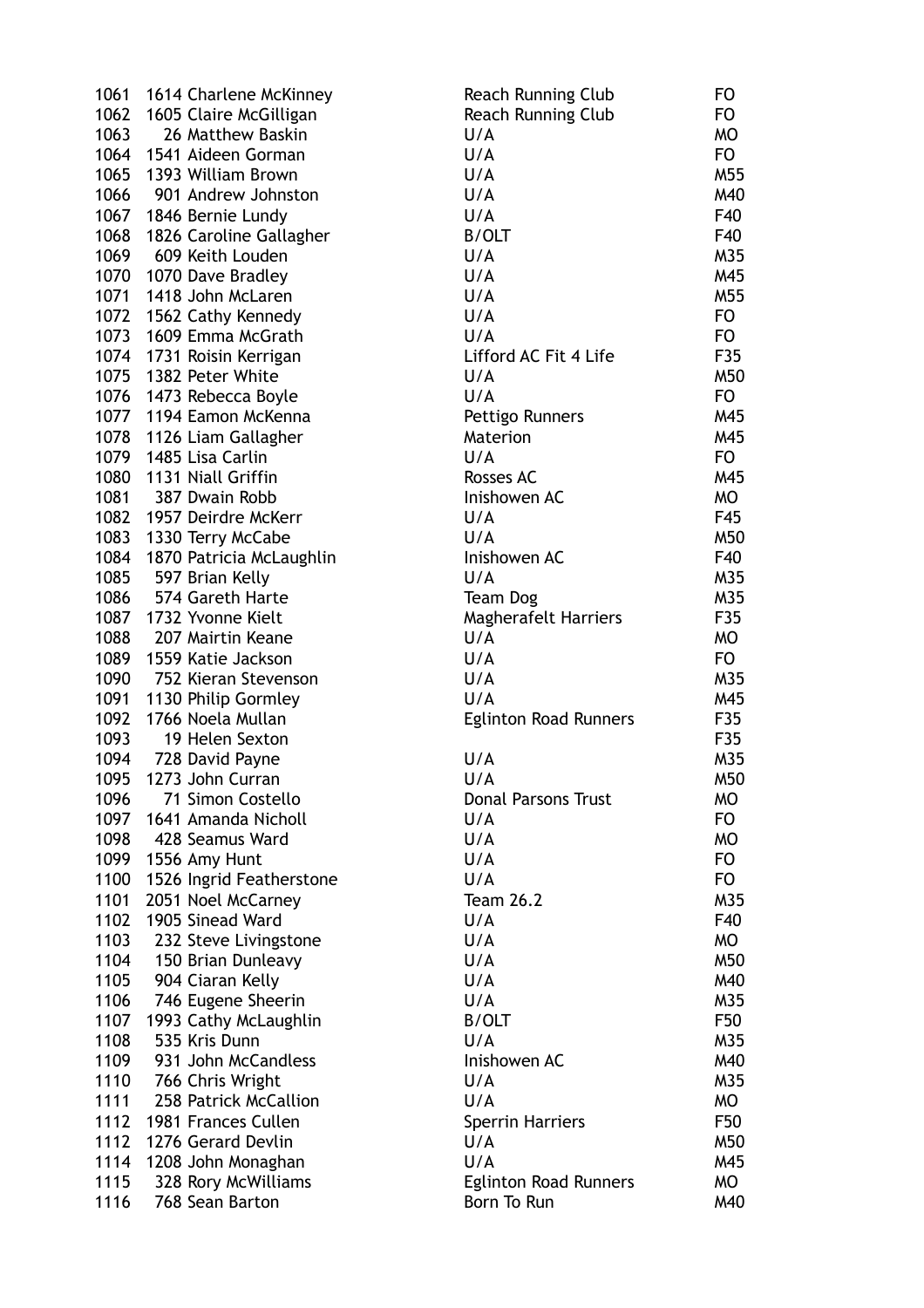1117 1718 Martina Gray 1118 1832 Fran Harkin 1119 1515 Sonia Doherty 1119 1550 Stacey Hegarty 1121 1074 Noel Brolly 1122 1739 Ciara McCormick 1123 1818 Sharon Donaghy 1124 1670 Sinead Wilson 1124 1787 Andrea Wilson 1126 47 Cormac Campbell 1127 112 Fintan Doherty 1128 318 Emmett McLaughlin 1129 1831 Kathleen Griffin 1130 1138 Hugh Harrison 1131 1817 Michelle Donaghy 1132 1398 Cecilia Deehan 1133 1080 Paul Canning 1134 919 Paul Lynch 1135 1669 Gillian Watson 1136 1901 Aine Taylor 1137 1917 Maureen Doherty 1138 1952 Sadie McDevitt 1139 1118 Bootsy Fearon 1140 1294 David Garey 1141 786 James Campbell 1142 160 Eoin Garvin 1143 554 Feargal Garvin 1144 89 Stephen Cullen 1145 68 Chris Cooley 1146 611 Darren Mailev 1147 595 Stuart Kelleher 1148 1067 Kevin Blake 1149 1354 David O'Brien 1150 1176 Peter McCarron 1151 1660 Annmarie R Roche 1152 1625 Sinead McNally Kelly 1152 1446 Pat McNally 1154 1751 Mel McGonnell 1155 181 Michael Harp 1156 1200 Paul McLaughlin 1157 2062 Colin McGrath 1158 153 Joseph Gallagher 1159 293 James McGoldrick 1160 589 Eugene Hutcheon 1161 1567 Aoife Langan  $1162$  615 Enda Maxwell 1163 1252 Michael Watters 1164 120 Martin Doherty 1165 671 Declan K McLaughlin 1166 1985 Tracey Grigoleit 1167 1197 Damien McLaughlin 1168 223 William Keys 1169 326 Andrew McMinn 1170 1887 Claire O'Carroll 1171 1759 Tara McKinney 1172 1643 Ciara O'Connell

| <b>Eglinton Road Runners</b> | F35       |
|------------------------------|-----------|
| U/A                          | F40       |
| Run LK                       | FO        |
| Run LK                       | FO        |
|                              | M45       |
| U/A                          |           |
| <b>Eglinton Road Runners</b> | F35       |
| <b>Eglinton Road Runners</b> | F40       |
| <b>B/OLT</b>                 | FO.       |
| <b>B/OLT</b>                 | F35       |
| <b>Team 26.2</b>             | <b>MO</b> |
|                              | <b>MO</b> |
| U/A                          |           |
| U/A                          | <b>MO</b> |
| <b>Rosses AC</b>             | F40       |
| U/A                          | M45       |
| Inishowen AC                 | F40       |
| <b>Team 26.2</b>             | F55       |
| U/A                          | M45       |
|                              |           |
| <b>B/OLT</b>                 | M40       |
| Ayr Seaforth                 | FO.       |
| <b>B/OLT</b>                 | F40       |
| <b>B/OLT</b>                 | F45       |
| <b>Rosses AC</b>             | F45       |
| Newry City Runners AC        | M45       |
| Newry City Runners AC        | M50       |
|                              |           |
| Monaghan Town Runners        | M40       |
| U/A                          | МO        |
| <b>Capsule Corporation</b>   | M35       |
| <b>Rye River Runners</b>     | МO        |
| U/A                          | МO        |
| <b>Convoy Running Club</b>   | M35       |
| U/A                          | M35       |
| U/A                          | M45       |
|                              |           |
| Raheny Shamrock A.C.         | M50       |
| <b>Team 26.2</b>             | M45       |
| Run LK                       | FO        |
| <b>CARRICK CANCER</b>        | FO        |
| <b>CARRICK CANCER</b>        | M60       |
| U/A                          | F35       |
| U/A                          | МO        |
| U/A                          | M45       |
|                              |           |
| <b>Team 26.2</b>             | МO        |
| U/A                          | <b>MO</b> |
| U/A                          | <b>MO</b> |
| U/A                          | M35       |
| <b>Donal Parsons Trust</b>   | FO        |
| U/A                          | M35       |
| <b>Team 26.2</b>             | M45       |
|                              | <b>MO</b> |
| Born To Run                  |           |
| U/A                          | M35       |
| Basingstoke                  | F50       |
| U/A                          | M45       |
| U/A                          | МO        |
| U/A                          | МO        |
| <b>B/OLT</b>                 | F40       |
| <b>B/OLT</b>                 | F35       |
|                              |           |
| U/A                          | FO        |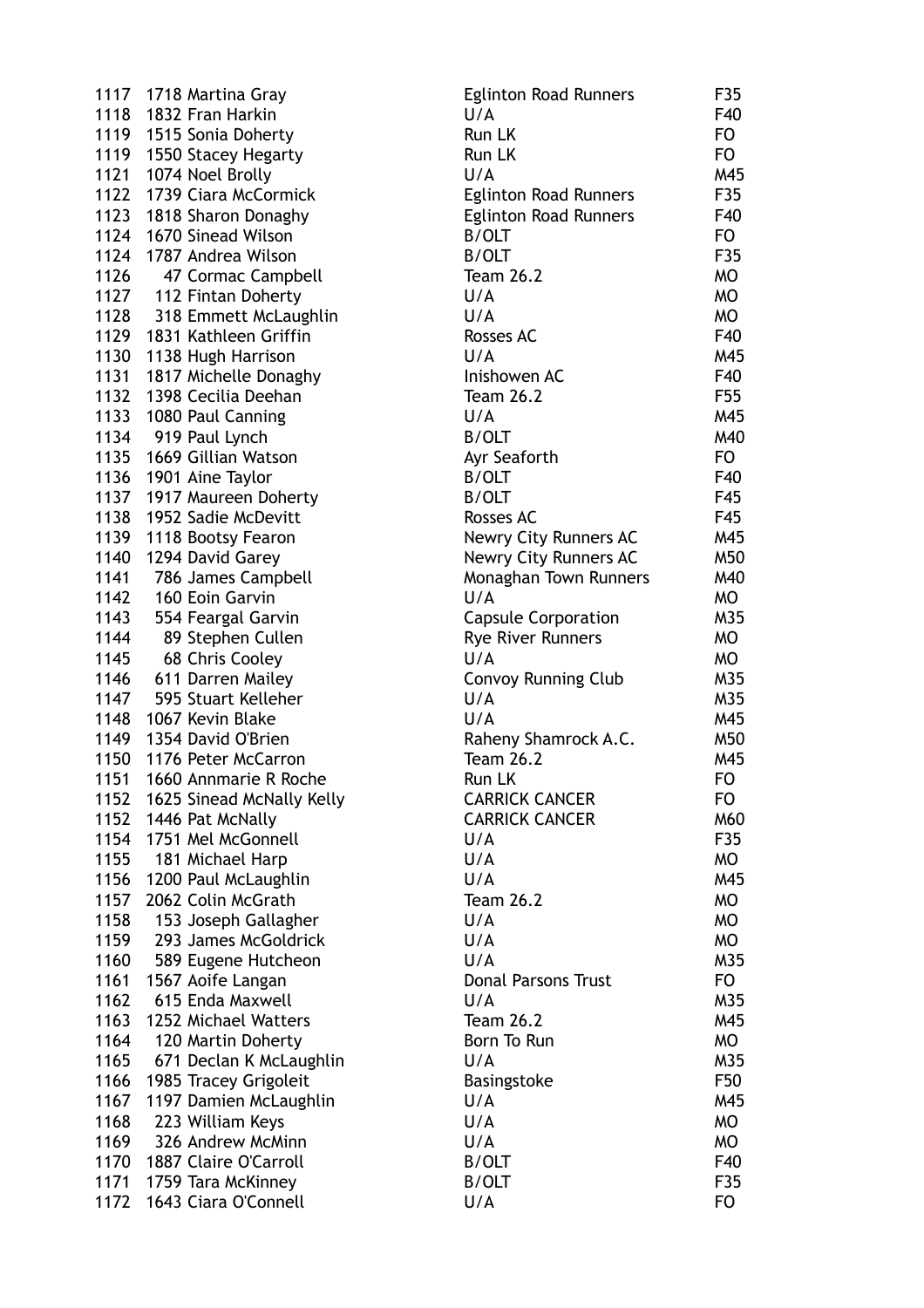1173 1642 Frances Norrby 1174 594 Eamon Jones 1175 1589 Freya McClements 1176 1802 Helen Burke 1177 479 Paul Cassidy 1178 1923 Michelle Dillon 1179 152 Ciaran Gallagher 1180 465 Terry Bradley 1181 1510 Catriona Doherty 1182 744 Darren Ronan 1183 1120 Ian Freaney 1184 1189 Robbie McGowan 1184 1934 Christina Godfrey 1186 374 Paul Pike 1186 1652 Francessca Patton 1188 658 Brian McGowan 1189 910 Stewart Kennedy 1190 1733 Margaret Kirk 1191 1903 Aisling Thomasius 1192 1327 Philip McAvov 1192 2012 Eimear Hurley 1194 710 Tarlach O'Crosain 1195 1421 Peter Morrow 1196 972 Gary McMonagle 1197 311 Bernard McLaughlin 1198 646 Declan McDowell 1199 1561 Grainne Kelly 1200 307 Craig McKinley 1201 2011 Rosemary Hargan 1202 1720 Elaine Hargan 1203 907 Martin Kelly 1204 1453 Bob Tyrrell 1205 1172 Declan McCallion 1206 1983 Pauline Gallagher 1207 1672 Michelle Wray 1208 1267 Patsy Carlin 1209 1630 Leeann Monk 1210 654 Martin McGlinchey 1211 1491 Claire Connaughton 1212 1951 Marie McDaid 1213 1764 Julia Moriarty 1214 781 Paul Burns 1215 693 David Mullan 1216 813 Kevin Crumley 1217 1862 Jackie McGlinchey 1218 1815 Aine Doherty 1219 636 Padhraic McCloskey 1220 1850 Claire Malone 1221 1995 Bernie Melaugh  $1222$  1454 Roger Biggs 1223 1412 Frank Martin 1224 1445 Harold McGuinness 1225 1888 Anne O'Donnell 1226 1124 Joe Gallagher 1227 1499 Fiona Cradden 1228 1861 Brid McGinty

| <b>St Nauls Runners</b>          | FO  |
|----------------------------------|-----|
| U/A                              | M35 |
| U/A                              | FO  |
| North Sligo A.C.                 | F40 |
| St Peters AC Lurgan              | M35 |
| <b>PACE Running Club</b>         | F45 |
| U/A                              | МO  |
| <b>Team 26.2</b>                 | M35 |
| U/A                              | FO. |
|                                  | M35 |
| <b>Donal Parsons Trust</b>       |     |
| U/A                              | M45 |
| <b>Team 26.2</b>                 | M45 |
| U/A                              | F45 |
| <b>B/OLT</b>                     | МO  |
| U/A                              | FO. |
| U/A                              | M35 |
| <b>City of Derry Spartans AC</b> | M40 |
| <b>Reach Running Club</b>        | F35 |
| <b>B/OLT</b>                     | F40 |
| Marathon Club Ireland            | M50 |
| <b>Marathon Club Ireland</b>     | F55 |
| U/A                              | M35 |
| Born To Run                      | M55 |
| Born To Run                      | M40 |
| U/A                              | МO  |
| U/A                              | M35 |
| <b>B/OLT</b>                     | FO. |
|                                  |     |
| Dromore AC                       | МO  |
| Sperrin Harriers                 | F55 |
| <b>Sperrin Harriers</b>          | F35 |
| U/A                              | M40 |
| <b>Team 26.2</b>                 | M60 |
| Lifford AC Fit 4 Life            | M45 |
| U/A                              | F50 |
| <b>Team 26.2</b>                 | FO  |
| <b>Reach Running Club</b>        | M50 |
| U/A                              | FO  |
| U/A                              | M35 |
| 100 Marathon Club Ireland        | FO  |
| U/A                              | F45 |
| <b>Donal Parsons Trust</b>       | F35 |
| <b>Donal Parsons Trust</b>       | M40 |
| Challenge 26.2 On Tour           | M35 |
| U/A                              | M40 |
| U/A                              | F40 |
| U/A                              | F40 |
|                                  |     |
| U/A                              | M35 |
| <b>PACE Running Club</b>         | F40 |
| <b>B/OLT</b>                     | F50 |
| 100 Marathon Club                | M65 |
| U/A                              | M55 |
| U/A                              | M60 |
| U/A                              | F40 |
| U/A                              | M45 |
| U/A                              | FO  |
| U/A                              | F40 |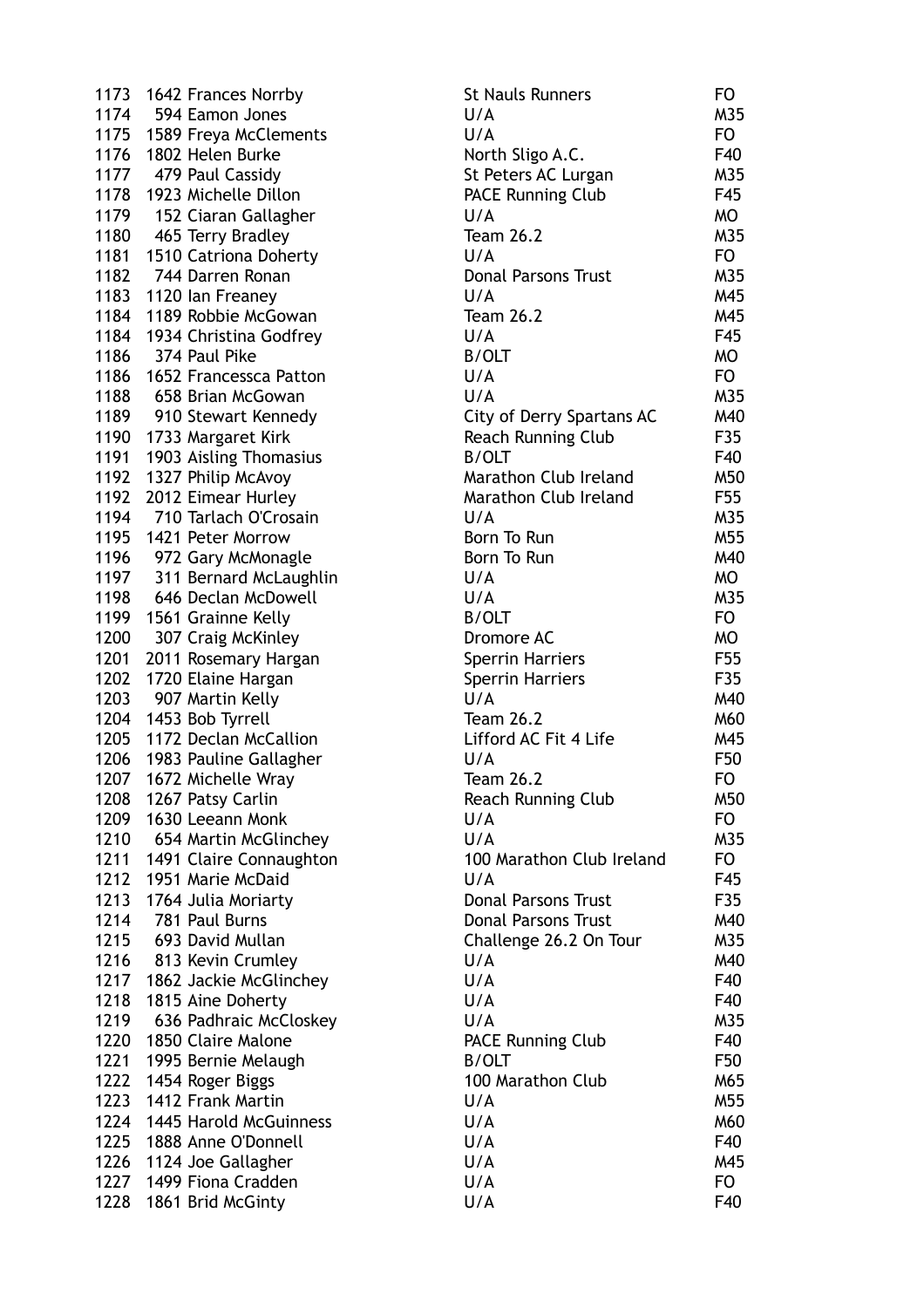1229 333 Liam Monk 1230 1107 Hugh Doherty 1231 1102 Hugh Devine 1232 713 Stephen O'Donnell 1233 1405 James Gallagher 1234 1631 Louise Moorhead 1235 1504 Carla Devine 1236 1468 Zoe Bailie Green 1237 156 Paul Gallagher 1238 85 Christopher Cribbin 1239 1121 Eddie Friel 1240 672 Eugene McLaughlin 1241 1128 Frank Gillam 1242 1587 Mary McCafferty 1243 1999 Brenda O'Doherty 1243 1915 Kathy Cochrane 1245 1798 Karen Brasienell 1246 2021 Amy Deery 1247 1891 Mary O'Kane 1248 1860 Madonna McGinley 1249 1829 Joanne Gray 1250 1624 Grainne McNally 1251 1694 Martina Davies 1252 1013 Oisin O'Neill 1253 1457 Tom Halferty 1254 1452 Thomas Stafford 1255 1560 Joanne Kearney 1256 1593 Maria McColgan 1257 2016 Joan McGuinness 1258 58 Paul Cochrane 1259 1486 Ciara Cassidy 1260 947 Brian McDevitt 1261 408 Alan Steen 1262 726 Deaglan Page 1263 1324 Pól MacConleitreach 1264  $-406$  Hugh Smyth 1265 1361 Kevin O'Neill 1266 1771 Tara O'Connor 1267 2019 Joan Simpson 1268 1971 Siobhan Toorish 1269 1065 Gregory Beckett 1270 1498 Mairead Crabtree 1270 1497 Fionnuala Crabtree 1272 1158 Andrew Kinney 1273 1909 Debbie Barron 1274 1686 Nadean Cavanagh 1275 2017 Collette O'Hagan 1276 73 Eoghan Bell 1277 1908 Karen Armstrong 1278 1969 Eleanor Sullivan 1279 1431 Kevin J Boyle 1280 1618 Denise McLaughlin 1281 2014 Bríd McCann 1282 1973 Joanne Vincent 1283 1287 Eamon Dunlop 1284 1356 Sean O'Farrell

| <b>B/OLT</b>                 | MО        |
|------------------------------|-----------|
| <b>B McNulty AC</b>          | M45       |
| U/A                          | M45       |
| <b>Eglinton Road Runners</b> | M35       |
| U/A                          | M55       |
|                              |           |
| U/A                          | FO        |
| U/A                          | FO        |
| U/A                          | FO        |
| U/A                          | <b>MO</b> |
| U/A                          | <b>MO</b> |
| U/A                          | M45       |
| U/A                          | M35       |
| I'm Nuts                     | M45       |
|                              | FO        |
| <b>Eglinton Road Runners</b> |           |
| U/A                          | F50       |
| U/A                          | F45       |
| U/A                          | F40       |
| <b>B/OLT</b>                 | FJ        |
| <b>Eglinton Road Runners</b> | F40       |
| <b>Eglinton Road Runners</b> | F40       |
| U/A                          | F40       |
|                              |           |
| <b>CARRICK CANCER</b>        | FO        |
| U/A                          | F35       |
| U/A                          | M40       |
| Termoneeney R. C.            | M65       |
| 100 Marathon Club Ireland    | M60       |
| U/A                          | FO        |
| U/A                          | FO        |
|                              | F60       |
| U/A                          |           |
| U/A                          | МO        |
| Monaghan Town Runners        | FO.       |
| U/A                          | M40       |
| U/A                          | MO        |
| U/A                          | M35       |
| U/A                          | M50       |
| U/A                          | МO        |
|                              | M50       |
| Foyle Valley AC              |           |
| <b>Eglinton Road Runners</b> | F35       |
| <b>Eglinton Road Runners</b> | F60       |
| <b>Eglinton Road Runners</b> | F45       |
| <b>Team 26.2</b>             | M45       |
| U/A                          | FO        |
| U/A                          | FO        |
| <b>Harlow Running Cub</b>    | M45       |
| U/A                          | F45       |
|                              |           |
| Inishowen AC                 | F35       |
| U/A                          | F60       |
| U/A                          | МO        |
| U/A                          | F45       |
| 100 Marathon Club Ireland    | F45       |
| <b>Team 26.2</b>             | M60       |
| U/A                          | FO        |
| <b>Omagh Harriers</b>        | F60       |
|                              |           |
| 100 Marathon Club Ireland    | F45       |
| <b>Born To Run</b>           | M50       |
| U/A                          | M50       |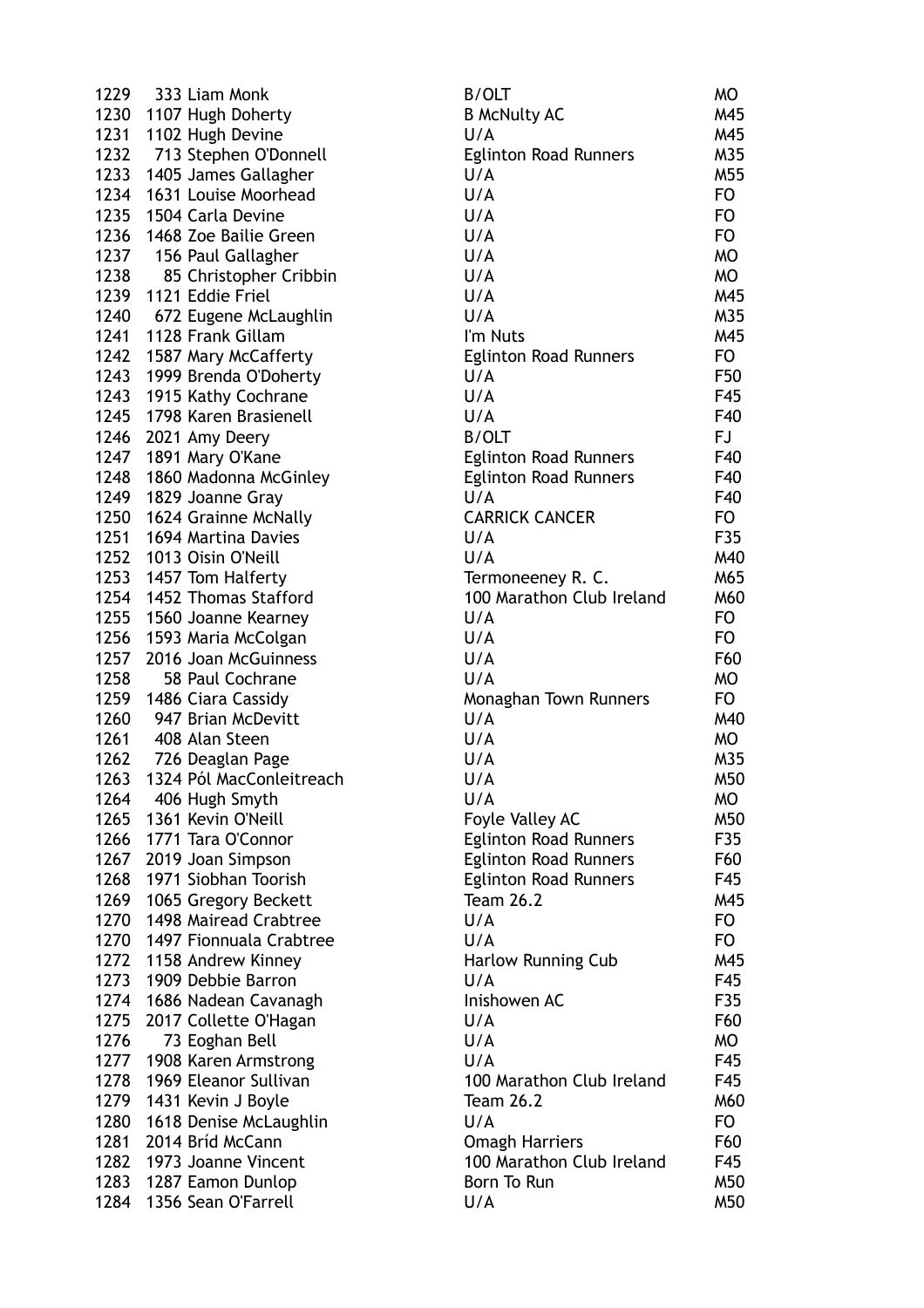| 1285 | 1703 Marie Downey           | Inishowen AC                 | F35       |
|------|-----------------------------|------------------------------|-----------|
| 1286 | 1834 Ann Hebor              | U/A                          | F40       |
| 1287 | 2009 Resha Collins          | U/A                          | F60       |
| 1288 | 330 Conal Meenan            | U/A                          | MO        |
|      | 1288 619 Philip McAvoy      | U/A                          | M35       |
|      | 1290 446 Gavin Lloyd        | <b>Team 26.2</b>             | <b>MO</b> |
|      | 1291 1573 Suzanne Lloyd     | <b>Team 26.2</b>             | FO        |
| 1292 | 1157 Eamonn Kielty          | U/A                          | M45       |
| 1293 | 687 Kieran Moore            | <b>Eglinton Road Runners</b> | M35       |
| 1294 | 1844 Stephanie Laird        | U/A                          | F40       |
| 1295 | 1828 Lorna Goudie           | U/A                          | F40       |
| 1296 | 1481 Caroline Browne        | U/A                          | FO        |
| 1297 | 1805 Martina Callaghan      | Inishowen AC                 | F40       |
| 1298 | 257 Adam McCalden           | U/A                          | MO        |
| 1299 | 1438 Shall Diver            | U/A                          | M60       |
| 1300 | 2029 Steven Carlin          | <b>Team 26.2</b>             | MO        |
| 1301 | 1827 Louise Gallagher       | <b>Team 26.2</b>             | F40       |
| 1302 | 1434 Francis Brown          | U/A                          | M60       |
|      | 1303 1640 Jemima Nesbitt    | U/A                          | FO        |
|      | 1304 838 Thomas Donaghy     | U/A                          | M40       |
| 1305 | 725 Conor Page              | U/A                          | M35       |
| 1306 | 13 Ken Jones                | <b>Orion Harriers</b>        | M80       |
|      | 1307 217 Shaun Kennedy      | U/A                          | MO        |
| 1308 | 1648 Fabiola Olival         | U/A                          | FO        |
| 1309 | 1594 Kieranna McCormick     | U/A                          | <b>FO</b> |
| 1310 | 1284 Malachy Doyle          | U/A                          | M50       |
| 1311 | 31 Paula Monk               | <b>Birthday Club</b>         | FO        |
|      | 1312 1545 Julie-Anne Harkin | <b>B/OLT</b>                 | FO        |
| 1313 | 1349 Humphrey Moynihan      | 100 Marathon Club            | M50       |
| 1314 | 1443 Peter McGlynn          | U/A                          | M60       |
| 1315 | 1455 Hugh Carolan           | Marathon Club Ireland        |           |
|      | 1316 670 Patrick McLaughlin | <b>NWTC</b>                  | M35       |
|      | 1317 1843 Noella Kivlehan   | U/A                          | F40       |
| 1318 | 1578 Jennifer Martin        | U/A                          | FO        |
|      | 1319 1348 Michael Mooney    | Donal Parsons Trust          | M50       |
| 1320 | 1918 Maura Conway           | Donal Parson Trust           | F45       |
| 1321 | 1964 William O'Neill        | <b>Birthday Club</b>         | M50       |
| 1322 | 1311 Michael Keegan         | <b>Donal Parsons Trust</b>   | M50       |
| 1323 | 1460 Danny Sheerin          | Done Them All                | M65       |
| 1324 | 1680 Julie-Dawn Brown       | U/A                          | F35       |
| 1325 | 441 Eoin Kelly              | <b>Rye River Runners</b>     | M50       |
| 1326 | 1442 Fredrick McGilloway    | <b>Team 26.2</b>             | M60       |
| 1327 | 1313 Owen Loughlin          | <b>Team SSE</b>              | MO        |
| 1328 | 1800 Shirley - Ann Brown    | U/A                          | F40       |

| Inishowen AC                 | F35            |
|------------------------------|----------------|
| U/A                          | F40            |
| U/A                          | F60            |
| U/A                          | МO             |
| U/A                          | M35            |
| <b>Team 26.2</b>             | МO             |
| <b>Team 26.2</b>             | FO.            |
| U/A                          | M45            |
| <b>Eglinton Road Runners</b> | M35            |
| U/A                          | F40            |
| U/A                          | F40            |
| U/A                          | FO.            |
| Inishowen AC                 | F40            |
| U/A                          | МO             |
| U/A                          | M60            |
| <b>Team 26.2</b>             | МO             |
| <b>Team 26.2</b>             | F40            |
| U/A                          | M60            |
| U/A                          | F <sub>O</sub> |
| U/A                          | M40            |
| U/A                          | M35            |
| <b>Orion Harriers</b>        | M80            |
| U/A                          | МO             |
| U/A                          | FO             |
| U/A                          | FO             |
| U/A                          | M50            |
| <b>Birthday Club</b>         | FO             |
| <b>B/OLT</b>                 | FO.            |
| 100 Marathon Club            | M50            |
| U/A                          | M60            |
| Marathon Club Ireland        |                |
| <b>NWTC</b>                  | M35            |
| U/A                          | F40            |
| U/A                          | FO             |
| <b>Donal Parsons Trust</b>   | M50            |
| <b>Donal Parson Trust</b>    | F45            |
| <b>Birthday Club</b>         | M50            |
| <b>Donal Parsons Trust</b>   | M50            |
| Done Them All                | M65            |
| U/A                          | F35            |
| <b>Rye River Runners</b>     | M50            |
| <b>Team 26.2</b>             | M60            |
| <b>Team SSE</b>              | МO             |
| U/A                          | F40            |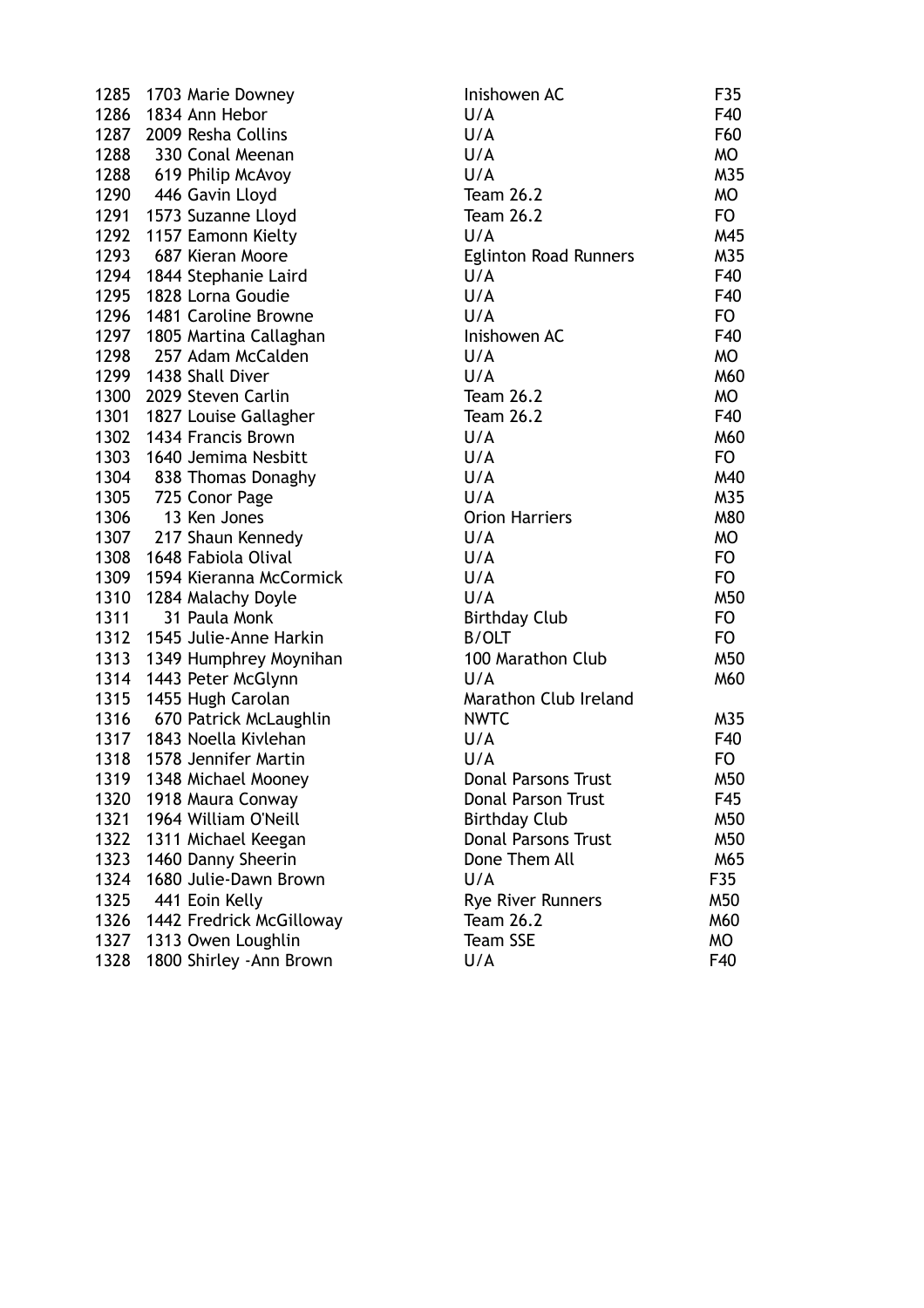| finish               |
|----------------------|
| 02:25:44             |
| 02:41:34             |
| 02:43:45             |
| 02:44:14             |
| 02:46:25             |
| 02:50:24             |
| 02:51:22             |
| 02:51:38             |
| 02:53:53<br>02:54:27 |
| 02:55:05             |
| 02:56:19             |
| 02:57:48             |
| 02:57:51             |
| 02:57:53             |
| 02:57:54             |
| 02:58:14             |
| 02:59:12             |
| 02:59:12             |
| 02:59:29<br>02:59:35 |
| 02:59:41             |
| 02:59:41             |
| 03:00:58             |
| 03:01:07             |
| 03:01:40             |
| 03:02:04             |
| 03:02:11             |
| 03:03:03             |
| 03:03:50<br>03:04:14 |
| 03:04:23             |
| 03:04:25             |
| 03:04:47             |
| 03:04:57             |
| 03:05:23             |
| 03:05:25             |
| 03:05:46             |
| 03:07:25             |
| 03:07:35             |
| 03:08:06<br>03:08:13 |
| 03:08:13             |
| 03:08:17             |
| 03:08:24             |
| 03:08:30             |
| 03:08:53             |
| 03:09:57             |
| 03:10:09             |
| 03:10:11             |
| 03:10:39<br>03:11:08 |
|                      |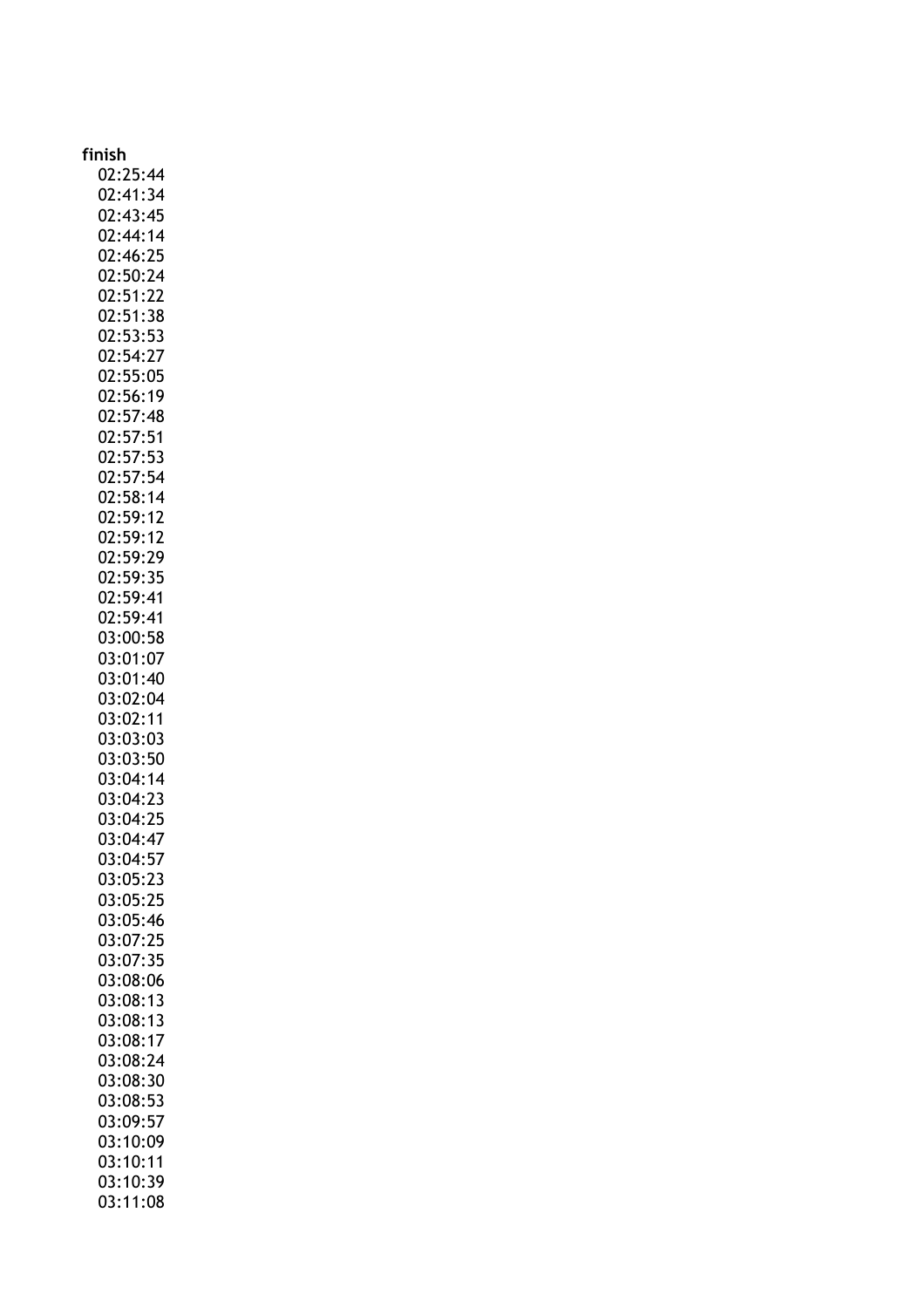| 03:11:17             |
|----------------------|
| 03:11:20             |
|                      |
| 03:11:34             |
|                      |
| 03:11:36             |
| 03:11:45             |
|                      |
| 03:11:45             |
| 03:11:47             |
|                      |
| 03:12:49             |
| 03:12:51             |
|                      |
| 03:13:15             |
|                      |
| 03:13:17             |
| 03:13:29             |
|                      |
| 03:13:30             |
| 03:13:39             |
|                      |
| 03:13:44             |
| 03:13:49             |
|                      |
| 03:13:51             |
|                      |
| 03:13:58             |
| 03:13:59             |
|                      |
| 03:14:07             |
| 03:14:08             |
|                      |
| 03:14:10             |
| 03:14:14             |
|                      |
| 03:14:20             |
|                      |
| 03:14:21             |
| 03:14:22             |
|                      |
| 03:14:31             |
| 03:14:31             |
|                      |
| 03:14:49             |
|                      |
|                      |
| 03:15:04             |
|                      |
| 03:15:07             |
| 03:15:20             |
|                      |
| 03:15:25             |
| 03:16:07             |
|                      |
| 03:16:27             |
| 03:16:28             |
|                      |
| 03:16:35             |
|                      |
| 03:16:41             |
| 03:16:46             |
|                      |
| 03:17:03             |
|                      |
| 03:17:10             |
| 03:17:18             |
| 03:17:52             |
|                      |
| 03:17:55             |
| 03:18:16             |
|                      |
| 03:18:17             |
|                      |
| 03:18:23             |
| 03:18:41             |
|                      |
| 03:18:51             |
| 03:19:03             |
|                      |
| 03:19:15             |
| 03:19:20             |
|                      |
| 03:19:40             |
| 03:19:44             |
|                      |
| 03:19:56<br>03:20:15 |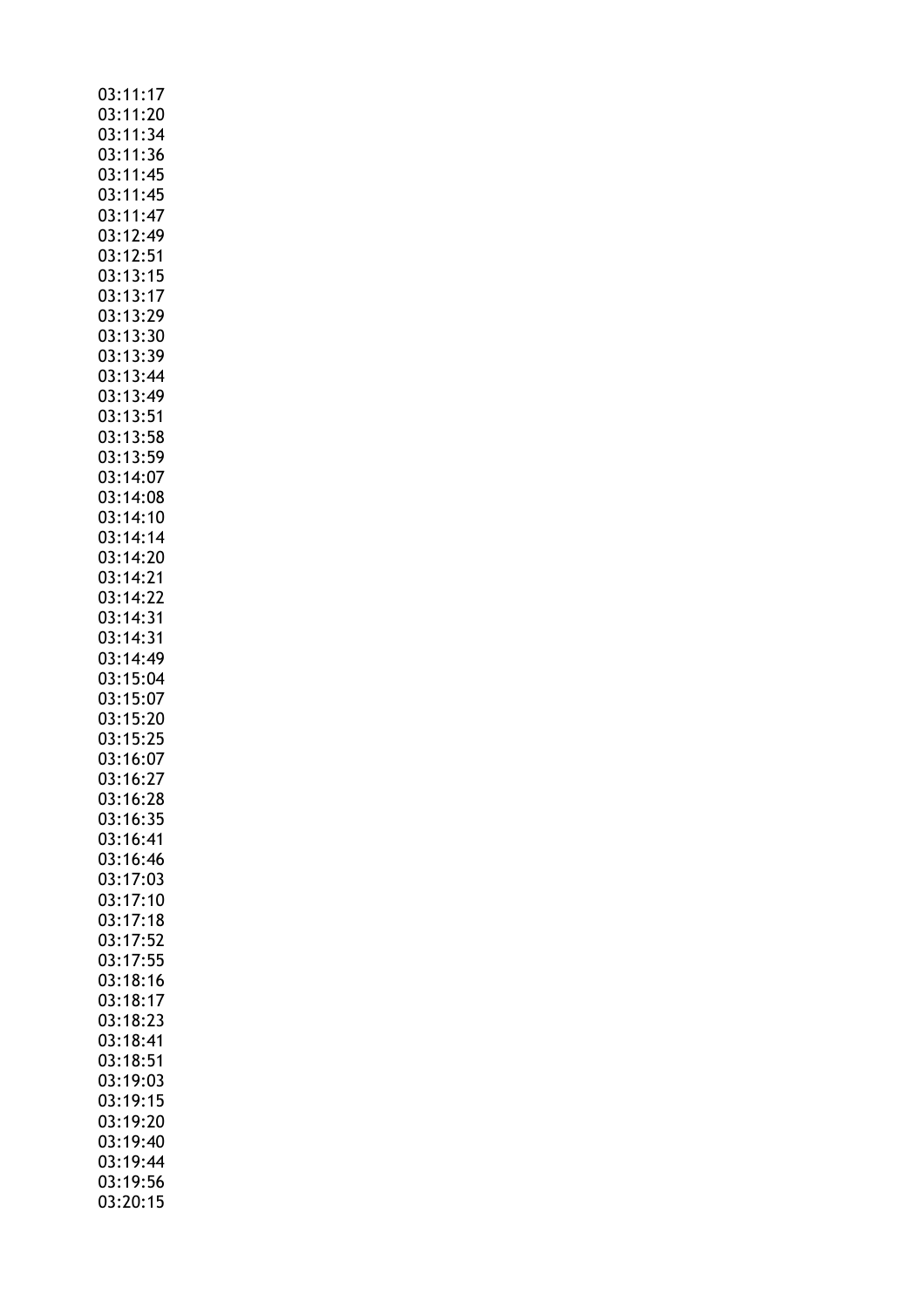| 03:20:26                          |
|-----------------------------------|
| 03:20:27                          |
| 03:21:13                          |
| 03:21:19                          |
| 03:21:22                          |
| 03:21:42                          |
| 03:21:55                          |
| 03:22:01                          |
| 03:22:02                          |
|                                   |
| 03:22:02                          |
| 03:22:08                          |
| 03:22:14                          |
| 03:22:20                          |
| 03:22:46                          |
| 03:22:50                          |
| 03:23:05<br>03:23:05<br>03:23:16  |
|                                   |
| 03:23:18                          |
| 03:23:20                          |
| 03:23:23                          |
| 03:23:27                          |
| ---------<br>03:23:32<br>03:23:39 |
|                                   |
| 03:23:48                          |
| 03:23:52                          |
| 03:23:57                          |
| 03:23:58                          |
| 03:24:04                          |
| 03:24:49                          |
| 03:24:52                          |
| 03:25:02                          |
| 03:25:10                          |
| 03:25:26                          |
| 03:26:00                          |
| 03:26:03                          |
| 03:26:07                          |
| 03:26:07                          |
| 03:26:11                          |
| 03:26:15                          |
| 03:26:19                          |
| 03:27:03                          |
| 03:27:25                          |
|                                   |
| 03:27:27<br>03:27:28              |
|                                   |
| 03:27:39<br>03:27:58              |
|                                   |
| 03:28:04                          |
| 03:28:04                          |
| 03:28:06                          |
| 03:28:08                          |
| 03:28:16                          |
| 03:28:18                          |
| 03:28:19                          |
| 03:28:22                          |
| 03:28:24                          |
| 03:28:29                          |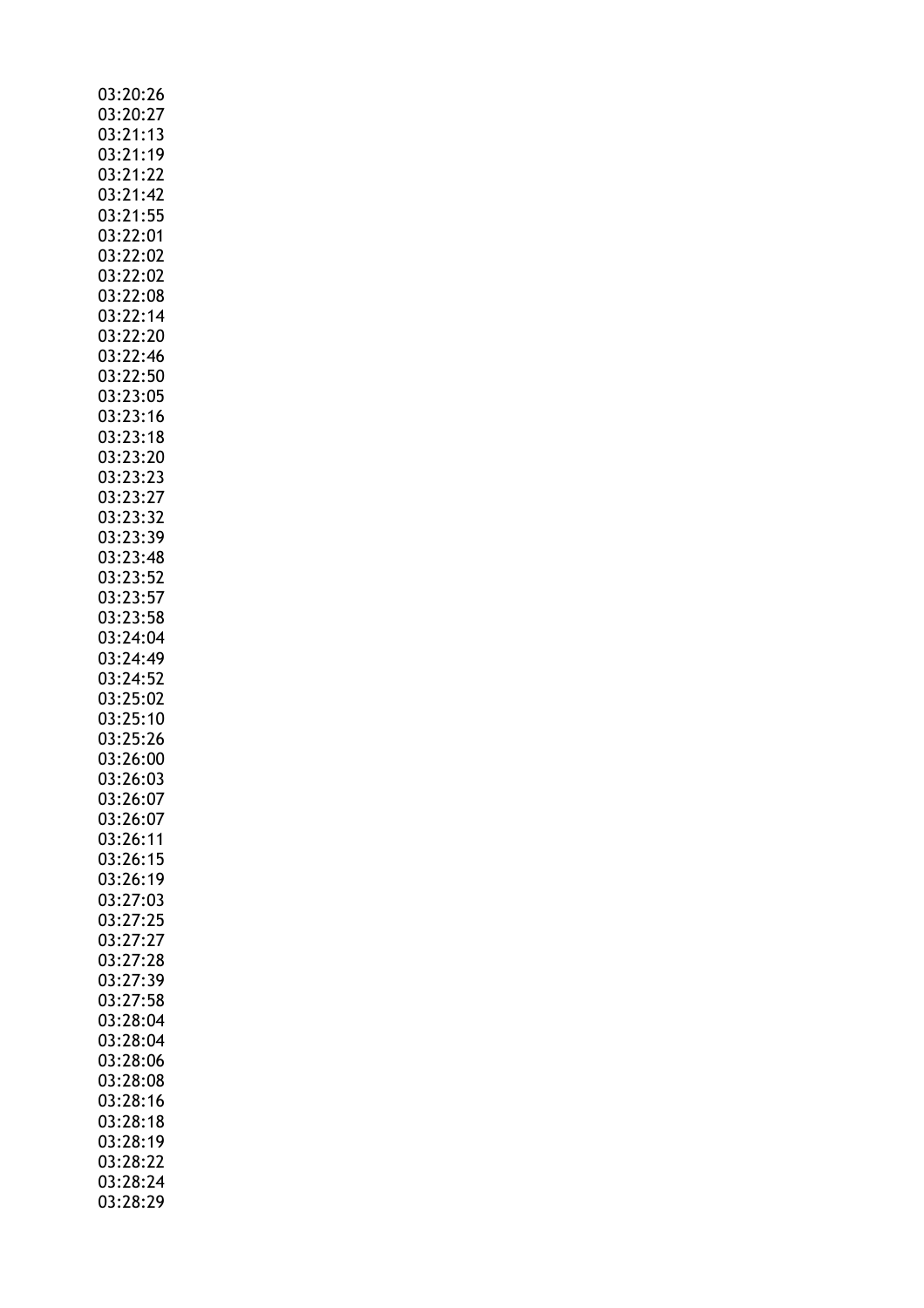| 03:28:35             |  |
|----------------------|--|
|                      |  |
| 03:28:36             |  |
| 03:28:50             |  |
| 03:28:58             |  |
| 03:29:02             |  |
| 03:29:09             |  |
|                      |  |
| 03:29:09             |  |
| 03:29:11             |  |
| 03:29:11             |  |
| 03:29:13             |  |
| 03:29:24             |  |
| 03:29:24             |  |
|                      |  |
| 03:29:25             |  |
| 03:29:34             |  |
| 03:29:47             |  |
| 03:30:01             |  |
| 03:30:16             |  |
| 03:30:42             |  |
|                      |  |
| 03:31:07             |  |
| 03:31:08             |  |
| 03:31:10             |  |
| 03:31:28             |  |
| 03:31:29             |  |
| 03:31:30             |  |
|                      |  |
| 03:31:47             |  |
| 03:31:48             |  |
| 03:31:49             |  |
| 03:31:52             |  |
| 03:31:55             |  |
|                      |  |
| 03:31:58             |  |
| 03:32:02             |  |
| 03:32:04             |  |
|                      |  |
|                      |  |
| 03:32:11             |  |
| 03:32:13             |  |
| 03:32:15             |  |
| 03:32:22             |  |
| 03:32:37             |  |
| 03:32:37             |  |
| 03:32:48             |  |
|                      |  |
| 03:32:56             |  |
| 03:32:56             |  |
| 03:33:19             |  |
| 03:33:23             |  |
| 03:33:24             |  |
| 03:33:25             |  |
|                      |  |
| 03:33:26             |  |
| 03:33:29             |  |
| 03:33:31             |  |
| 03:33:35             |  |
| 03:33:36             |  |
| 03:33:39             |  |
|                      |  |
| 03:33:49             |  |
| 03:33:59             |  |
| 03:34:00             |  |
| 03:34:03<br>03:34:03 |  |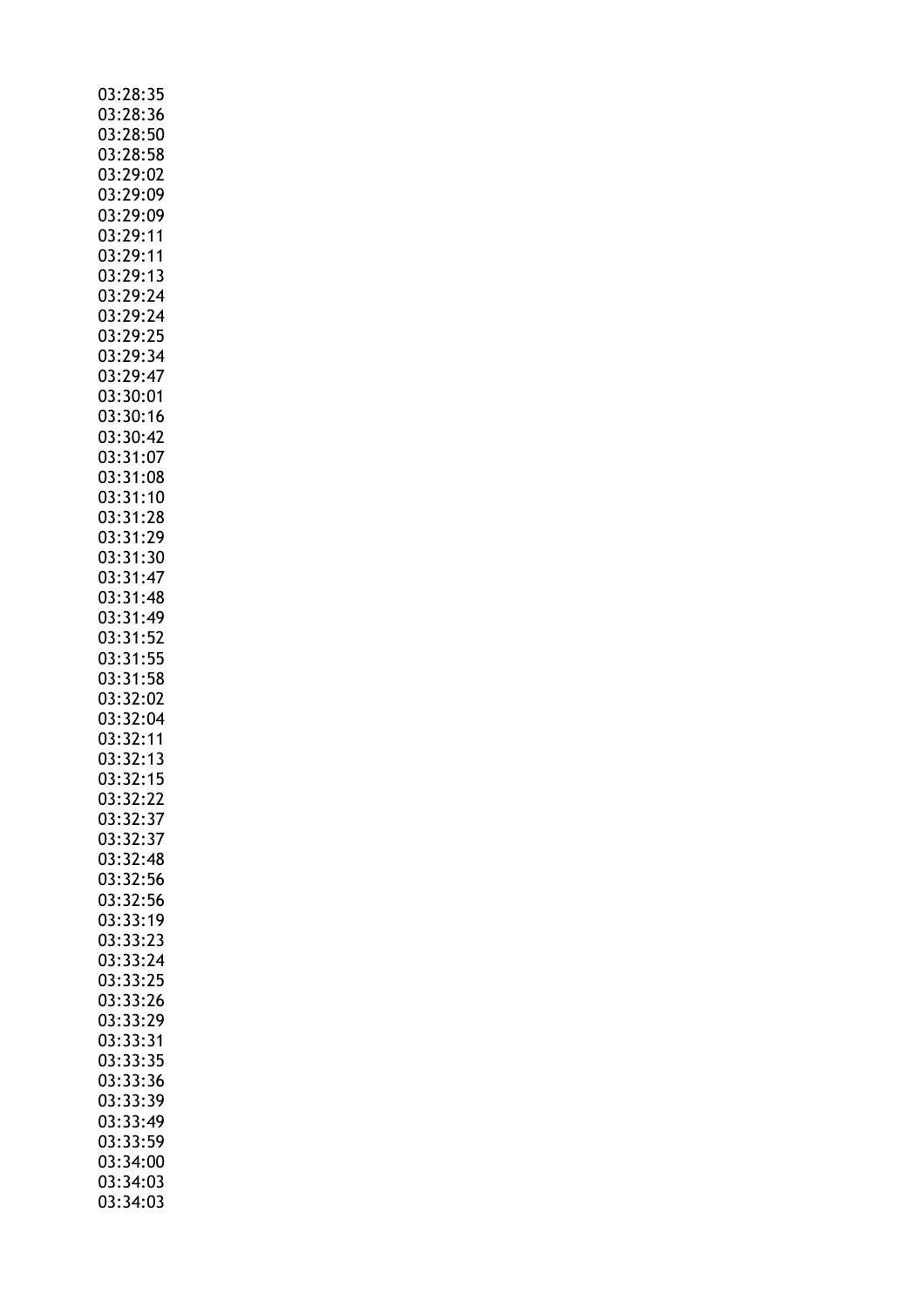| 03:34:05             |
|----------------------|
|                      |
| 03:34:07             |
|                      |
| 03:34:09             |
| 03:34:09             |
| 03:34:09             |
|                      |
| 03:34:13             |
| 03:34:15             |
|                      |
| 03:34:16             |
| 03:34:23             |
|                      |
| 03:34:24             |
| 03:34:30             |
|                      |
| 03:34:53             |
| 03:34:55             |
| 03:34:59             |
|                      |
| 03:34:59             |
| 03:34:59             |
|                      |
| 03:35:05             |
| 03:35:23             |
|                      |
| 03:35:23             |
| 03:35:26             |
| 03:35:27             |
|                      |
| 03:35:41             |
| 03:35:43             |
|                      |
| 03:35:44             |
| 03:35:48             |
|                      |
| 03:35:55             |
| 03:36:02             |
|                      |
| 03:36:07             |
| 03:36:09             |
| 03:36:09             |
|                      |
|                      |
|                      |
| 03:36:10             |
| 03:36:15             |
|                      |
| 03:36:15             |
| 03:36:18             |
|                      |
| 03:36:22             |
| 03:36:25             |
| 03:36:40             |
|                      |
| 03:36:53             |
| 03:36:55             |
| 03:37:01             |
|                      |
| 03:37:05             |
| 03:37:06             |
|                      |
| 03:37:08             |
| 03:37:34             |
|                      |
| 03:37:38             |
| 03:37:39             |
| 03:38:10             |
|                      |
| 03:38:10             |
| 03:38:11             |
|                      |
| 03:38:13             |
| 03:38:18             |
| 03:38:20             |
|                      |
| 03:38:21             |
| 03:38:21             |
|                      |
| 03:38:24<br>03:38:28 |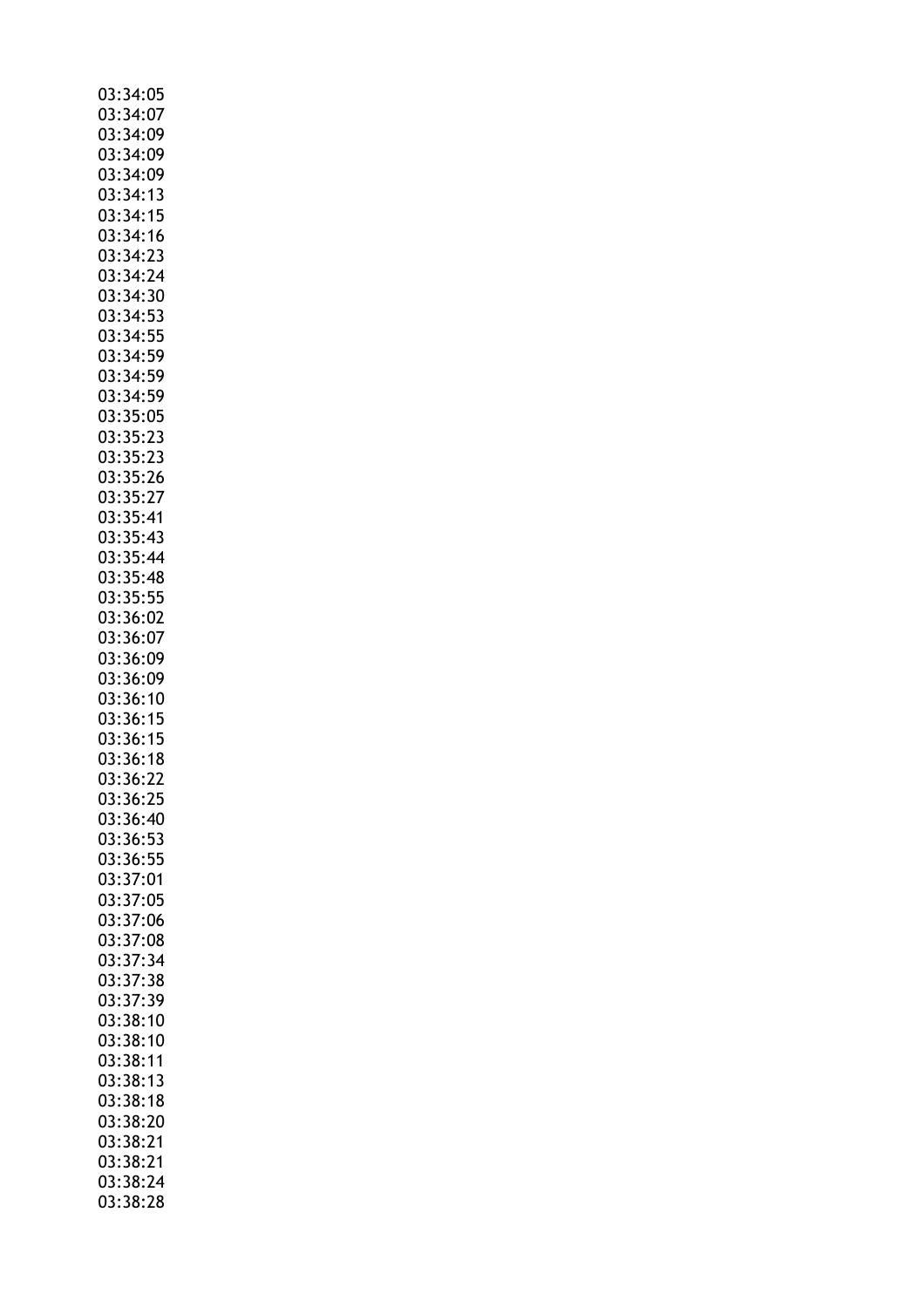| 03:38:33             |
|----------------------|
| 03:38:34             |
| 03:38:38             |
|                      |
| 03:38:41             |
| 03:38:43             |
|                      |
| 03:38:51             |
| 03:38:52             |
| 03:38:53             |
|                      |
| 03:38:59             |
| 03:39:08             |
|                      |
| 03:39:08             |
| 03:39:10             |
| 03:39:22             |
|                      |
| 03:39:28             |
| 03:39:41             |
| 03:39:43             |
|                      |
| 03:39:56             |
| 03:40:16             |
| 03:40:18             |
|                      |
| 03:40:22             |
| 03:40:30             |
|                      |
| 03:40:39             |
| 03:41:00             |
|                      |
| 03:41:08             |
| 03:41:10             |
| 03:41:24             |
|                      |
| 03:41:28             |
| 03:41:30             |
| 03:41:42             |
|                      |
| 03:41:44             |
| 03:41:46             |
| 03:41:56             |
|                      |
| 03:42:07             |
| 03:42:19             |
|                      |
| 03:42:22             |
| 03:42:26             |
| 03:42:27             |
|                      |
| 03:42:30             |
| 03:42:33             |
| 03:42:38             |
|                      |
| 03:42:42             |
| 03:42:46             |
|                      |
| 03:42:56             |
| 03:42:56             |
| 03:43:04             |
|                      |
| 03:43:08             |
| 03:43:13             |
| 03:43:16             |
|                      |
| 03:43:16             |
| 03:43:20             |
|                      |
| 03:43:23             |
| 03:43:24             |
| 03:43:24             |
|                      |
|                      |
| 03:43:25             |
|                      |
| 03:43:29<br>03:43:33 |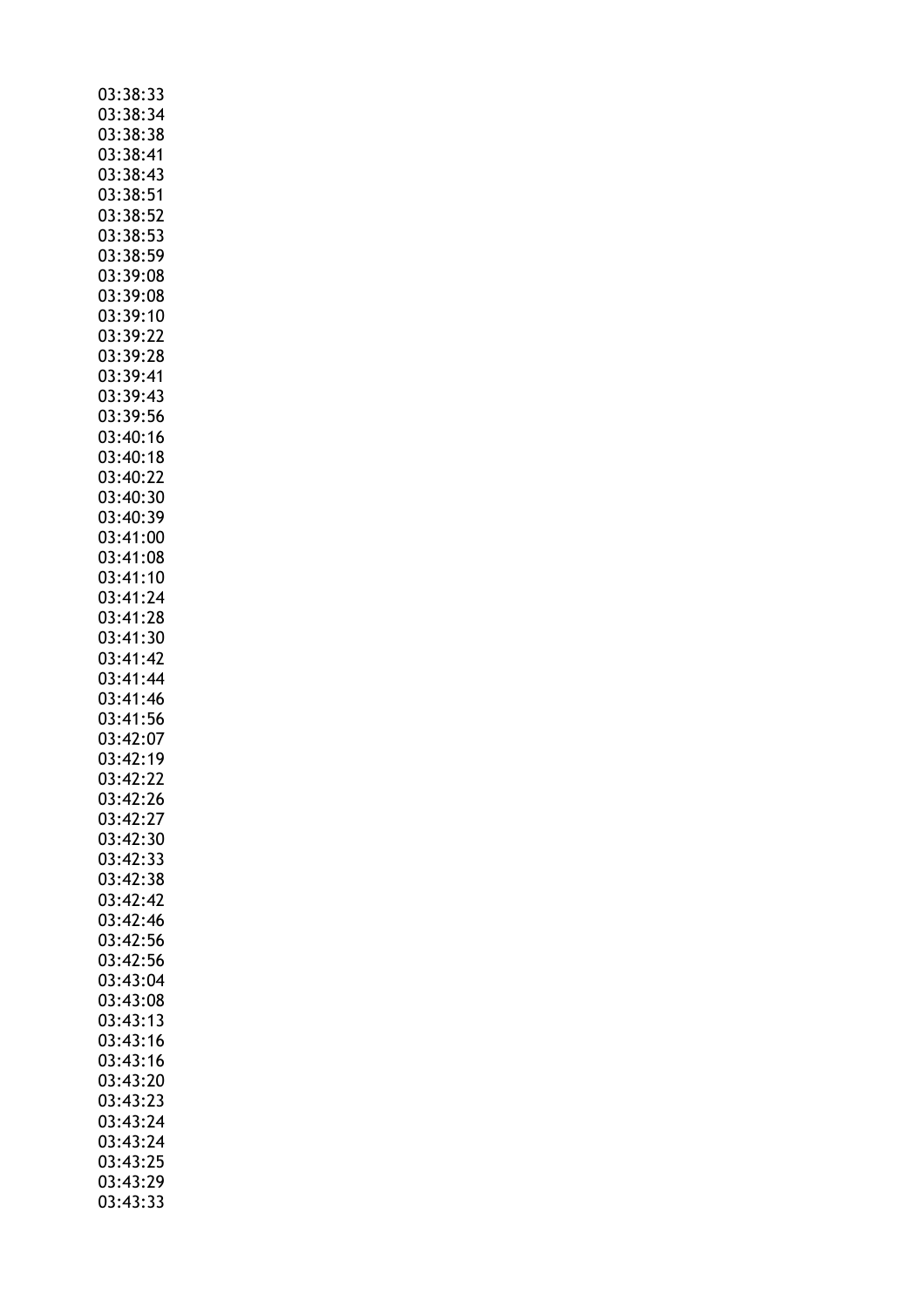| 03:43:35             |
|----------------------|
|                      |
| 03:43:40             |
| 03:43:40             |
| 03:43:43             |
| 03:44:00             |
| 03:44:00             |
|                      |
| 03:44:06             |
| 03:44:07             |
| 03:44:08             |
| 03:44:15             |
| 03:44:16             |
|                      |
| 03:44:19             |
| 03:44:20             |
| 03:44:21             |
| 03:44:21             |
|                      |
| 03:44:24             |
| 03:44:27             |
| 03:44:38             |
| 03:44:47             |
| 03:44:47             |
|                      |
| 03:44:51             |
| 03:45:00             |
| 03:45:01             |
| 03:45:04             |
| 03:45:04             |
|                      |
| 03:45:08             |
| 03:45:10             |
| 03:45:13             |
| 03:45:14             |
| 03:45:15             |
|                      |
|                      |
| 03:45:19             |
| 03:45:21             |
|                      |
| 03:45:27             |
| 03:45:<br>29         |
| 03:45:35             |
| 03:45:37             |
| 03:45:37             |
| 03:45:38             |
|                      |
| 03:45:41             |
| 03:45:42             |
| 03:45:44             |
| 03:45:46             |
|                      |
| 03:45:48             |
| 03:45:49             |
| 03:45:50             |
| 03:45:54             |
| 03:45:58             |
|                      |
| 03:46:01             |
| 03:46:15             |
| 03:46:21             |
| 03:46:27             |
| 03:46:29             |
|                      |
| 03:46:31             |
| 03:46:36             |
| 03:46:56<br>03:46:59 |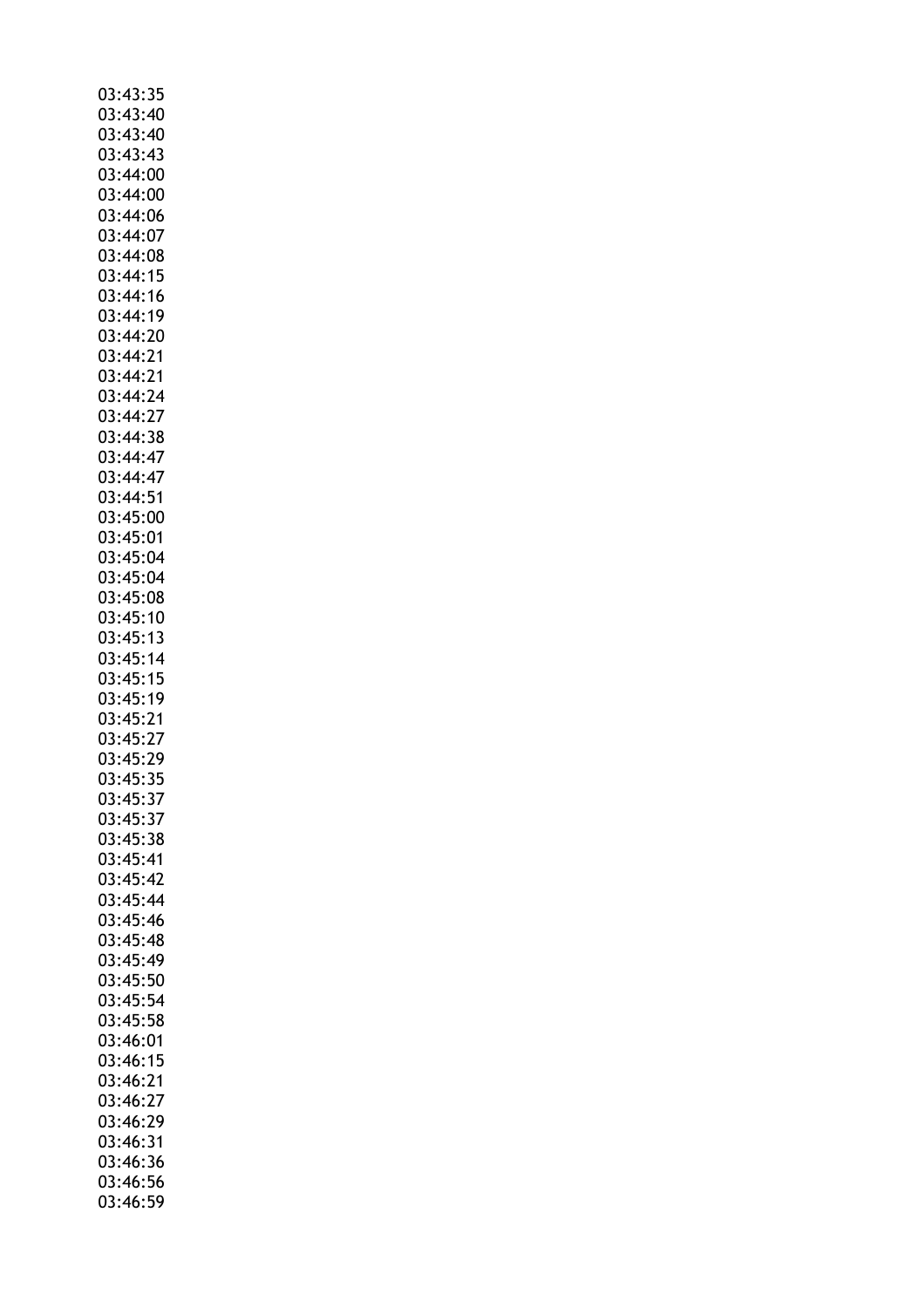| 03:47:02                         |
|----------------------------------|
|                                  |
| 03:47:07                         |
|                                  |
| 03:47:11<br>03:47:11<br>03:47:23 |
|                                  |
|                                  |
| 03:47:24                         |
| 03:47:31                         |
|                                  |
| 03:47:35                         |
| 03:47:38                         |
|                                  |
| 03:47:38                         |
| 03:47:55                         |
|                                  |
| 03:48:02                         |
| 03:48:02                         |
| 03:48:09                         |
|                                  |
| 03:48:17                         |
| 03:48:24                         |
|                                  |
| 03:48:36                         |
| 03:48:44                         |
|                                  |
| 03:48:49                         |
| 03:48:50                         |
|                                  |
| 03:48:52                         |
| 03:48:57                         |
|                                  |
| 03:49:07                         |
| 03:49:07                         |
|                                  |
| 03:49:07                         |
| 03:49:08                         |
|                                  |
| 03:49:08                         |
| 03:49:10                         |
|                                  |
| 03:49:15                         |
| 03:49:23                         |
| 03:49:34                         |
|                                  |
|                                  |
|                                  |
| 03:49:34                         |
| 03:49:44                         |
|                                  |
| 03:49:49                         |
| 03:49:54                         |
|                                  |
| 03:49:54                         |
| 03:49:59                         |
|                                  |
| 03:50:06                         |
| 03:50:07                         |
|                                  |
| 03:50:12                         |
| 03:50:14                         |
|                                  |
| 03:50:14                         |
| 03:50:15                         |
| 03:50:16                         |
|                                  |
| 03:50:20                         |
| 03:50:39                         |
|                                  |
| 03:50:39                         |
|                                  |
| 03:50:46                         |
| 03:50:52                         |
| 03:50:59                         |
|                                  |
| 03:51:02                         |
| 03:51:05                         |
|                                  |
| 03:51:13                         |
| 03:51:21                         |
|                                  |
| 03:51:24                         |
| 03:51:24<br>03:51:31             |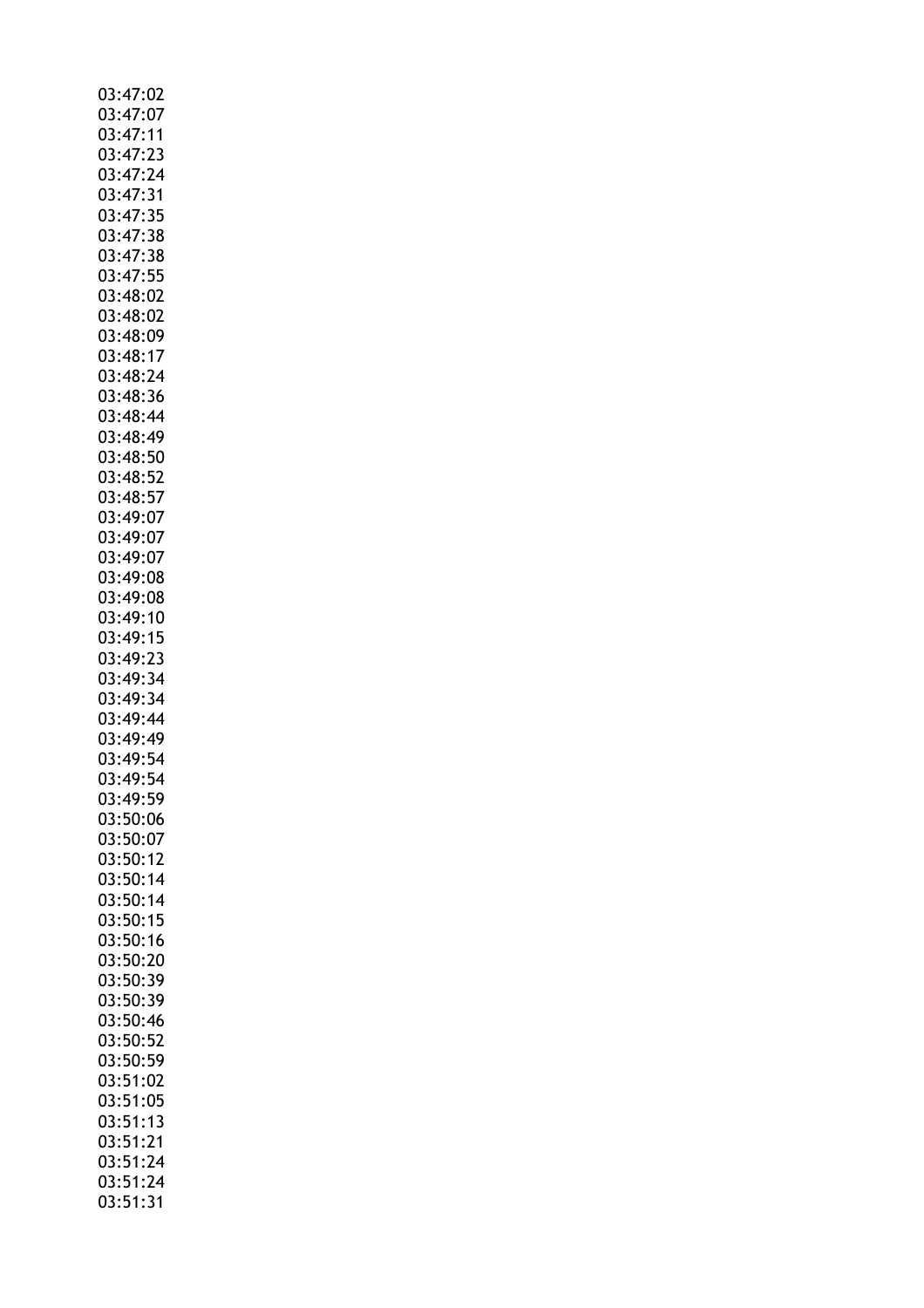| 03:51:33                           |
|------------------------------------|
| 03:51:35                           |
| 03:51:38                           |
| 03:51:42                           |
|                                    |
| 03:51:56                           |
| 03:52:00                           |
| 03:52:07                           |
| 03:52:07                           |
|                                    |
| 03:52:09                           |
| 03:52:24<br>03:52:24<br>03:52:24   |
|                                    |
| 03:52:26                           |
|                                    |
| 03:52:33                           |
| 03:52:37                           |
| 03:52:40                           |
|                                    |
| ----------<br>03:52:48<br>03:52:50 |
|                                    |
| 03:52:51                           |
| 03:52:57                           |
|                                    |
| 03:52:57                           |
| 03:52:59                           |
| 03:53:06                           |
| 03:53:00<br>03:53:12               |
|                                    |
| 03:53:16                           |
| 03:53:24                           |
| 03:53:26                           |
| 03:53:26                           |
|                                    |
| 03:53:32                           |
| 03:53:46                           |
| 03:53:46                           |
| 03:53:50                           |
|                                    |
| 03:53:50                           |
| 03:53:51                           |
| 03:53:55                           |
|                                    |
| ----<br>03:53:55<br>03:53:56       |
|                                    |
| 03:53:56                           |
| 03:54:01                           |
|                                    |
|                                    |
| 03:54:02                           |
| 03:54:06                           |
|                                    |
| 03:54:16                           |
| 03:54:21                           |
| 03:54:22                           |
| 03:54:22                           |
| 03:54:23                           |
|                                    |
| 03:54:24                           |
| 03:54:26                           |
| 03:54:28                           |
|                                    |
| 03:54:33                           |
| 03:54:38                           |
| 03:54:38                           |
| 03:54:39                           |
|                                    |
| 03:54:39                           |
| 03:54:43                           |
| 03:55:02<br>03:55:04               |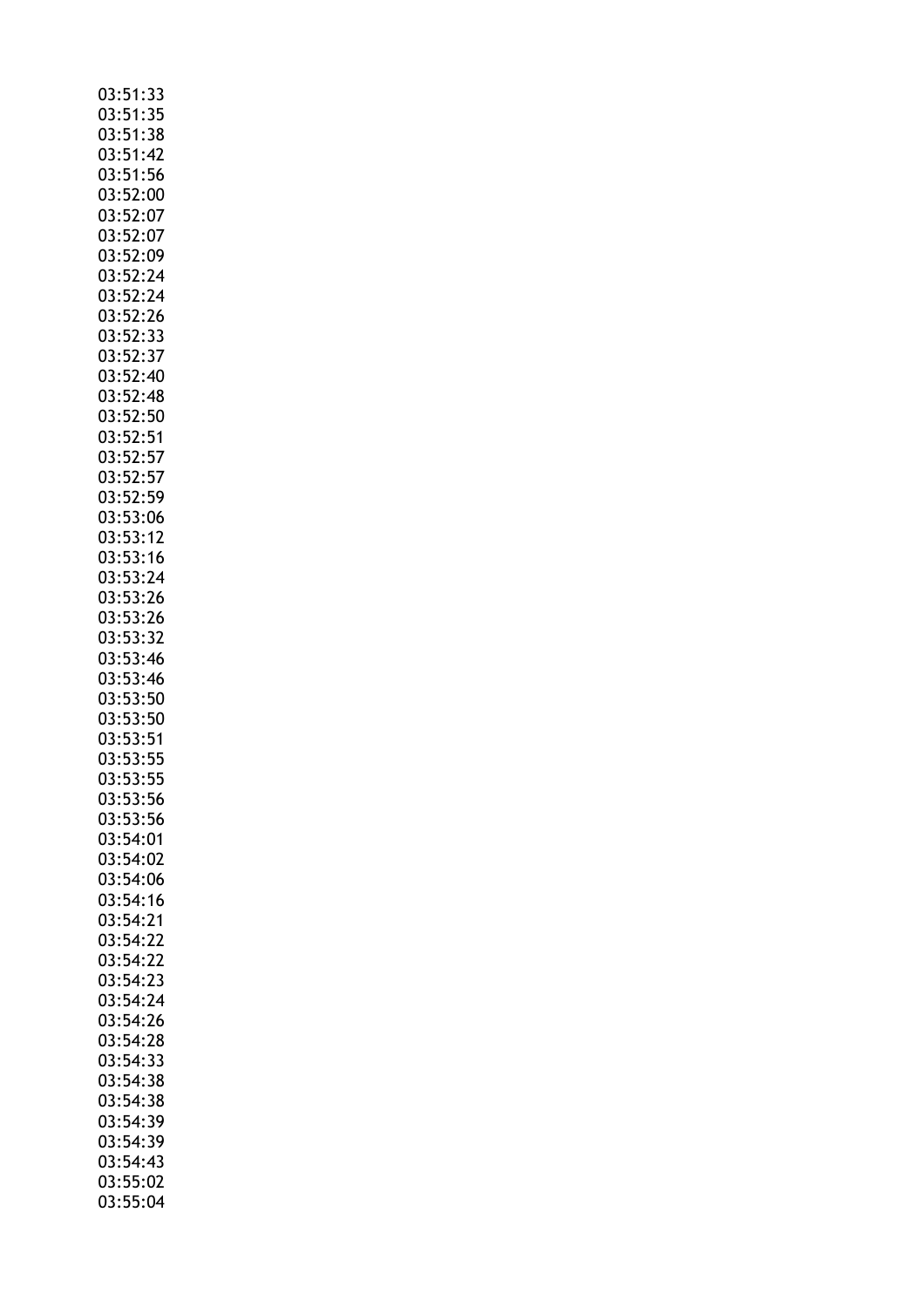| 03:55:11                 |
|--------------------------|
| 03:55:12                 |
|                          |
| 03:55:13                 |
| 03:55:14                 |
| 03:55:30                 |
|                          |
| 03:55:32                 |
| 03:55:33                 |
| 03:55:41                 |
|                          |
| 03:55:48                 |
| 03:55:50                 |
| 03:55:51                 |
|                          |
| 03:55:54                 |
| 03:55:56                 |
| 03:55:57                 |
|                          |
| 03:56:00                 |
| 03:56:07                 |
| 03:56:08                 |
|                          |
| 03:56:16                 |
| 03:56:21                 |
| 03:56:25                 |
|                          |
| 03:56:28                 |
| 03:56:32                 |
|                          |
| 03:56:33                 |
| 03:56:37                 |
| 03:56:39                 |
|                          |
| 03:56:39                 |
| 03:56:41                 |
| 03:56:47                 |
|                          |
| 03:56:47                 |
| 03:56:54                 |
| 03:56:57                 |
|                          |
| 03:56:58                 |
| 03:57:01                 |
| 03:57:06                 |
|                          |
| 03:57:07                 |
| 03:57:08                 |
| 03:57:09                 |
|                          |
| 03:57:09                 |
| 03:57:13                 |
|                          |
|                          |
| $03:57:16$<br>$03:57:19$ |
| 03:57:20                 |
|                          |
| 03:57:23                 |
| 03:57:31                 |
| 03:57:33                 |
|                          |
|                          |
| 03:57:33                 |
| 03:57:33                 |
|                          |
| 03:57:34                 |
| 03:57:38                 |
| 03:57:39                 |
|                          |
| 03:57:41                 |
| 03:57:43                 |
|                          |
| 03:57:43                 |
| 03:57:48                 |
| 03:57:49<br>03:57:50     |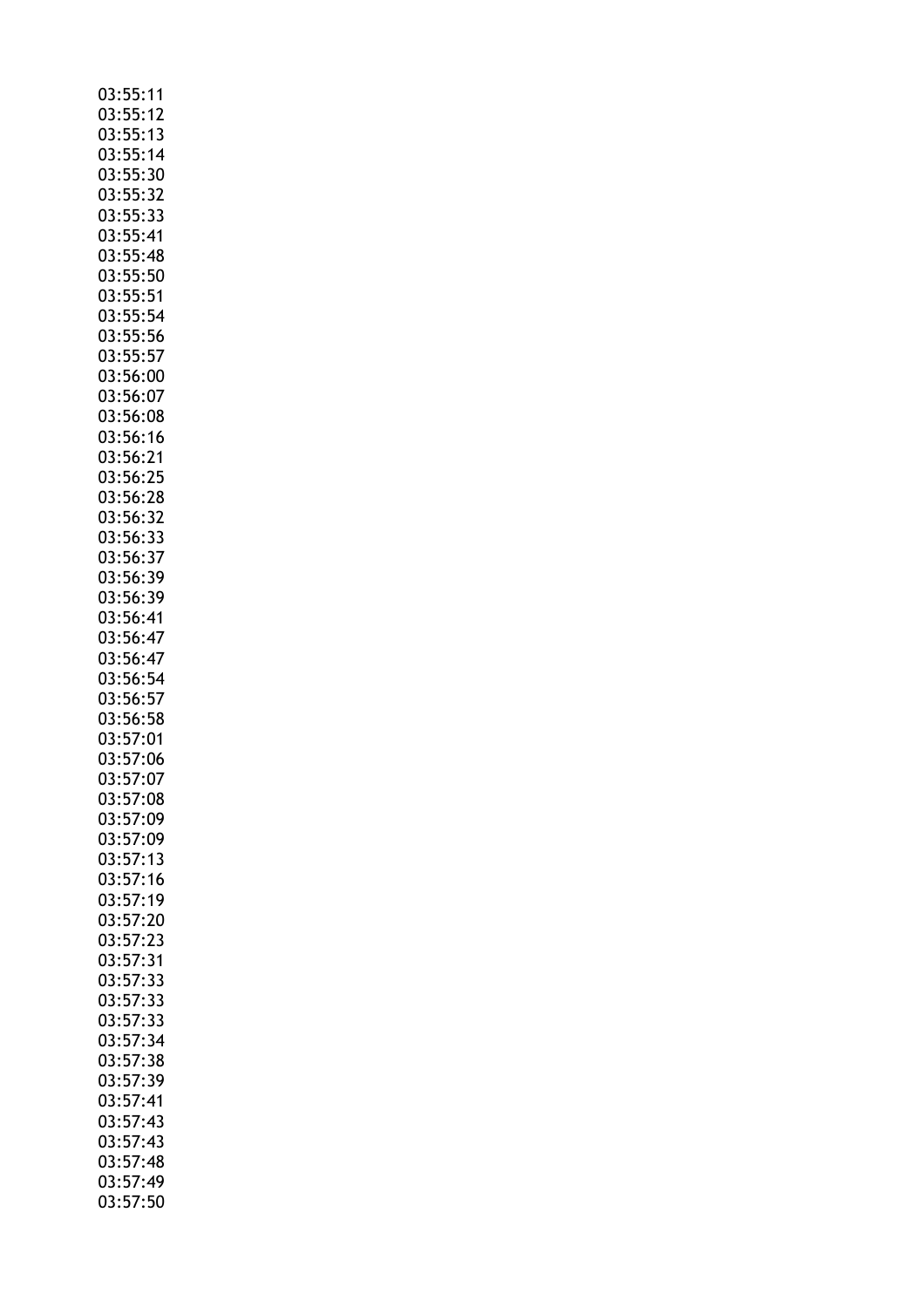| 03:57:52 |
|----------|
| 03:57:54 |
| 03:57:57 |
| 03:58:09 |
| 03:58:12 |
| 03:58:13 |
| 03:58:15 |
| 03:58:16 |
| 03:58:18 |
| 03:58:25 |
|          |
| 03:58:26 |
| 03:58:28 |
| 03:58:32 |
| 03:58:35 |
| 03:58:39 |
| 03:58:41 |
| 03:58:56 |
| 03:58:56 |
| 03:58:57 |
| 03:59:00 |
| 03:59:00 |
| 03:59:03 |
| 03:59:08 |
| 03:59:14 |
| 03:59:16 |
| 03:59:17 |
| 03:59:17 |
| 03:59:18 |
| 03:59:21 |
| 03:59:23 |
| 03:59:25 |
| 03:59:34 |
| 03:59:36 |
| 03:59:36 |
| 03:59:37 |
| 03:59:38 |
| 03:59:42 |
| 03:59:43 |
| 03:59:43 |
| 03:59:46 |
| 03:59:47 |
| 03:59:51 |
| 03:59:51 |
| 03:59:52 |
| 03:59:54 |
| 04:00:04 |
| 04:00:05 |
|          |
| 04:00:07 |
| 04:00:08 |
| 04:00:12 |
| 04:00:19 |
| 04:00:22 |
| 04:00:33 |
| 04:00:37 |
| 04:00:39 |
| 04:00:39 |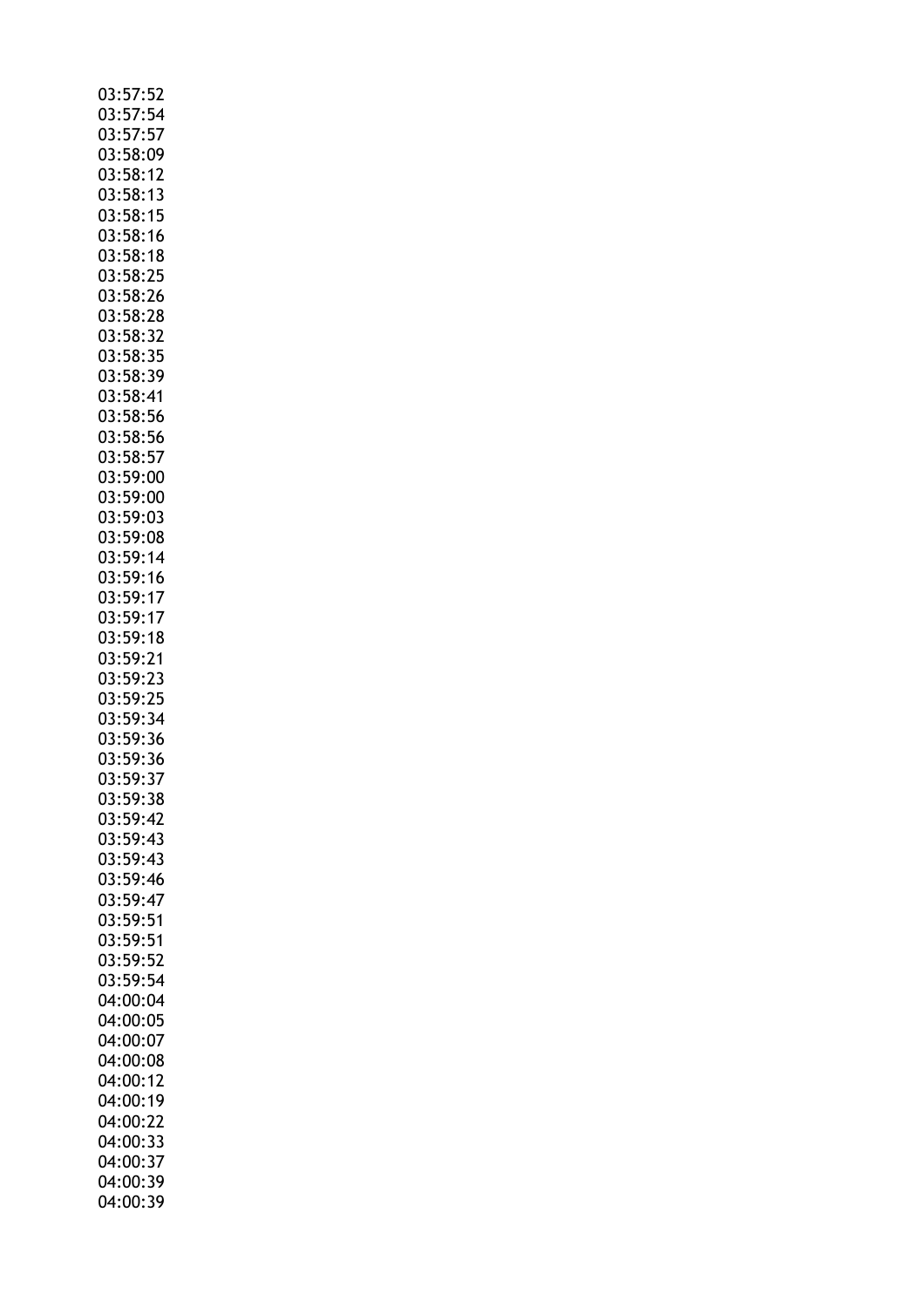| 04:00:41             |
|----------------------|
|                      |
| 04:00:46             |
| 04:01:00             |
| 04:01:03             |
| 04:01:05             |
| 04:01:07             |
| 04:01:11             |
|                      |
| 04:01:12             |
| 04:01:20             |
| 04:01:30             |
| 04:01:41             |
| 04:02:04             |
|                      |
| 04:02:08             |
| 04:02:09             |
| 04:02:16             |
| 04:02:20             |
| 04:02:26             |
|                      |
| 04:02:31             |
| 04:02:35             |
| 04:02:36             |
| 04:02:46             |
| 04:02:48             |
| 04:02:57             |
|                      |
| 04:02:57             |
| 04:03:03             |
| 04:03:04             |
| 04:03:06             |
| 04:03:09             |
|                      |
| 04:03:11             |
| 04:03:22             |
| 04:03:24             |
|                      |
|                      |
| 04:03:26             |
| 04:03:32             |
| 04:03:33             |
| 04:03:39             |
| 04:03:39             |
|                      |
| 04:03:48             |
| 04:03:50             |
| 04:03:52             |
| 04:03:57             |
| 04:04:00             |
| 04:04:01             |
|                      |
| 04:04:14             |
| 04:04:21             |
| 04:04:22             |
| 04:04:25             |
| 04:04:34             |
|                      |
| 04:04:35             |
| 04:04:36             |
| 04:04:41             |
| 04:04:43             |
| 04:04:50             |
| 04:04:51             |
|                      |
| 04:05:12             |
| 04:05:19<br>04:05:26 |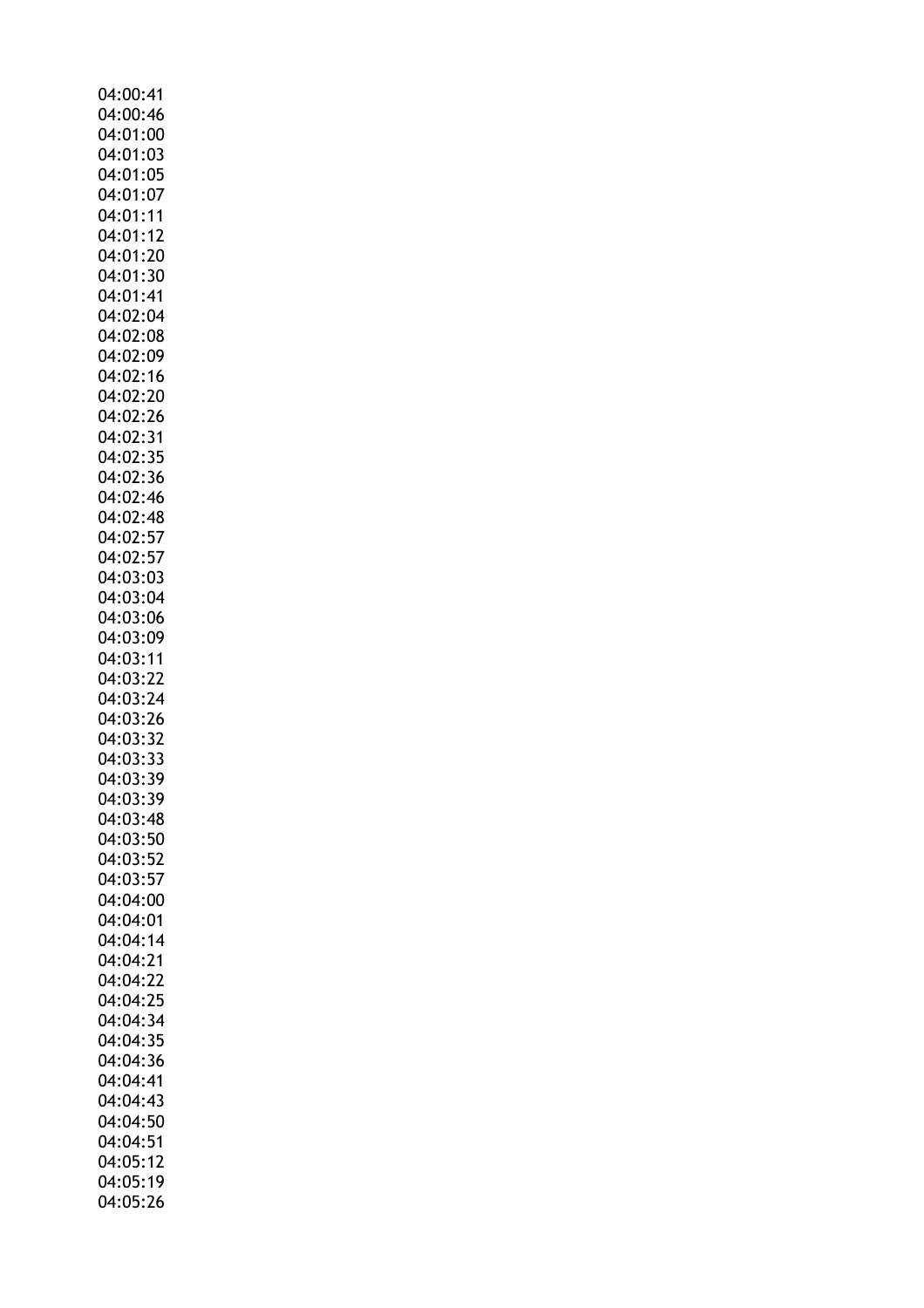| 04:05:31             |  |
|----------------------|--|
|                      |  |
| 04:05:33             |  |
| 04:05:35             |  |
| 04:05:35             |  |
|                      |  |
| 04:05:41             |  |
| 04:06:06             |  |
| 04:06:11             |  |
| 04:06:18             |  |
|                      |  |
| 04:06:28             |  |
| 04:06:30             |  |
| 04:06:34             |  |
|                      |  |
| 04:06:36             |  |
| 04:06:41             |  |
| 04:06:50             |  |
| 04:07:08             |  |
|                      |  |
| 04:07:11             |  |
| 04:07:11             |  |
| 04:07:15             |  |
| 04:07:20             |  |
|                      |  |
| 04:07:21             |  |
| 04:07:28             |  |
| 04:07:34             |  |
|                      |  |
| 04:07:36             |  |
| 04:07:36             |  |
| 04:07:40             |  |
| 04:07:48             |  |
|                      |  |
| 04:07:52             |  |
| 04:07:53             |  |
| 04:07:57             |  |
|                      |  |
| 04:08:08             |  |
| 04:08:12             |  |
| 04:08:23             |  |
| 04:08:24             |  |
|                      |  |
| 04:08:28             |  |
| 04:08:34             |  |
| 04:08:35             |  |
|                      |  |
| 04:08:41             |  |
| 04:08:56             |  |
| 04:09:01             |  |
| 04:09:07             |  |
|                      |  |
| 04:09:09             |  |
| 04:09:21             |  |
| 04:09:21             |  |
|                      |  |
| 04:09:22             |  |
| 04:09:23             |  |
| 04:09:29             |  |
| 04:09:34             |  |
|                      |  |
| 04:10:02             |  |
|                      |  |
| 04:10:03             |  |
|                      |  |
| 04:10:11             |  |
| 04:10:22             |  |
| 04:10:30             |  |
|                      |  |
| 04:10:31             |  |
| 04:10:32             |  |
| 04:10:36<br>04:10:41 |  |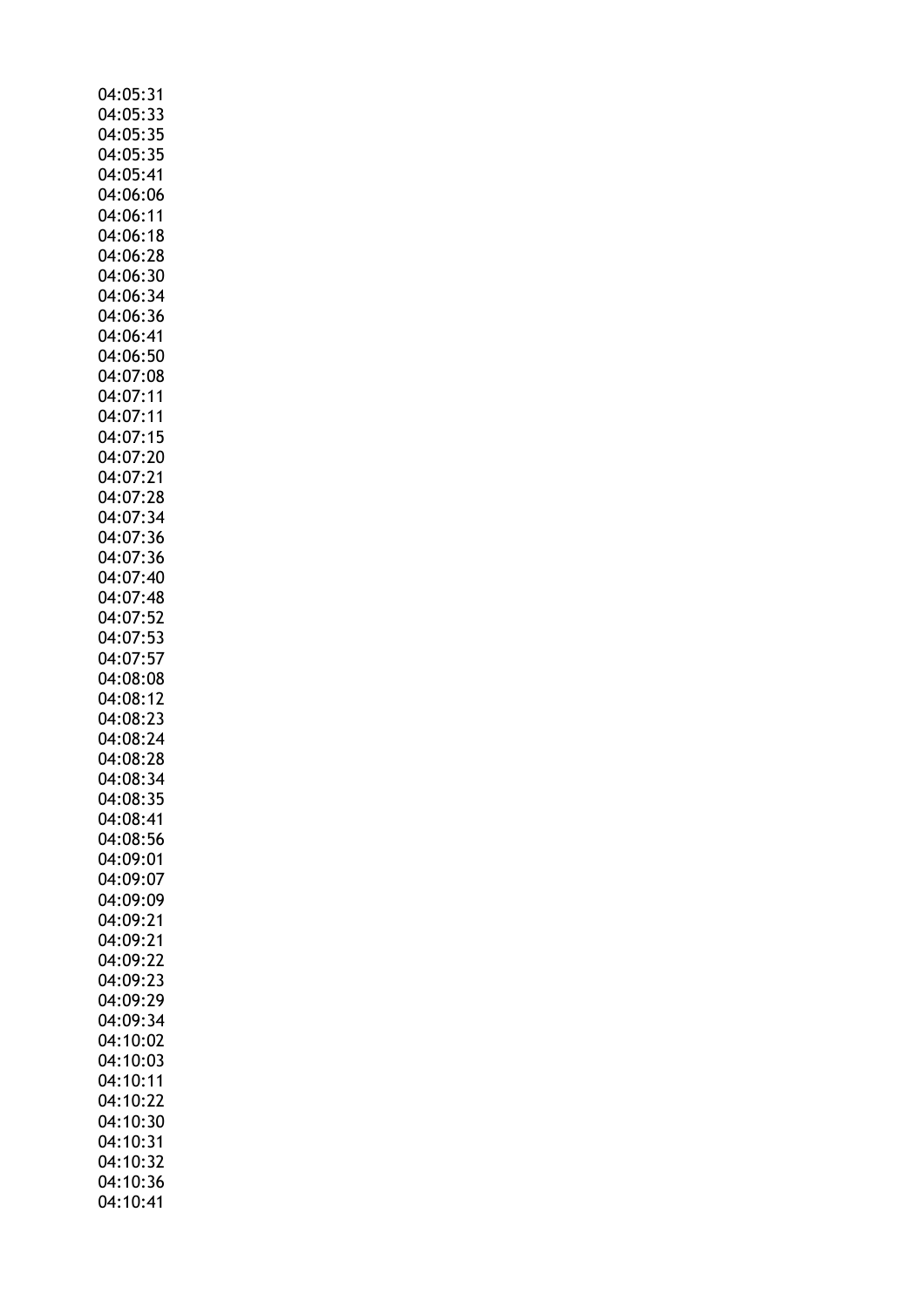| 04:10:42 |          |
|----------|----------|
|          | 04:11:05 |
|          |          |
|          | 04:11:05 |
|          | 04:11:07 |
|          | 04:11:08 |
|          | 04:11:10 |
|          | 04:11:14 |
|          |          |
|          | 04:11:15 |
|          | 04:11:16 |
| 04:11:17 |          |
|          | 04:11:25 |
|          | 04:11:25 |
|          |          |
|          | 04:11:27 |
| 04:11:29 |          |
|          | 04:11:37 |
| 04:11:42 |          |
|          | 04:11:49 |
|          |          |
| 04:11:52 |          |
|          | 04:11:53 |
|          | 04:11:59 |
|          | 04:12:00 |
| 04:12:01 |          |
|          |          |
|          | 04:12:04 |
|          | 04:12:14 |
|          | 04:12:17 |
|          | 04:12:25 |
|          | 04:12:26 |
|          |          |
| 04:12:32 |          |
|          | 04:12:34 |
|          | 04:12:36 |
|          | 04:12:46 |
|          | 04:12:56 |
|          | 04:12:56 |
|          |          |
| 04:13:21 |          |
|          | 04:13:26 |
| 04:13:26 |          |
|          | 04:13:27 |
|          | 04:13:34 |
|          |          |
| 04:13:42 |          |
| 04:13:42 |          |
| 04:13:46 |          |
| 04:14:26 |          |
| 04:14:26 |          |
| 04:14:26 |          |
|          |          |
| 04:14:28 |          |
|          | 04:14:30 |
|          | 04:14:34 |
| 04:14:36 |          |
|          | 04:14:44 |
|          |          |
|          | 04:14:44 |
| 04:14:52 |          |
|          | 04:14:54 |
| 04:14:56 |          |
| 04:14:56 |          |
|          |          |
| 04:14:57 |          |
|          | 04:15:14 |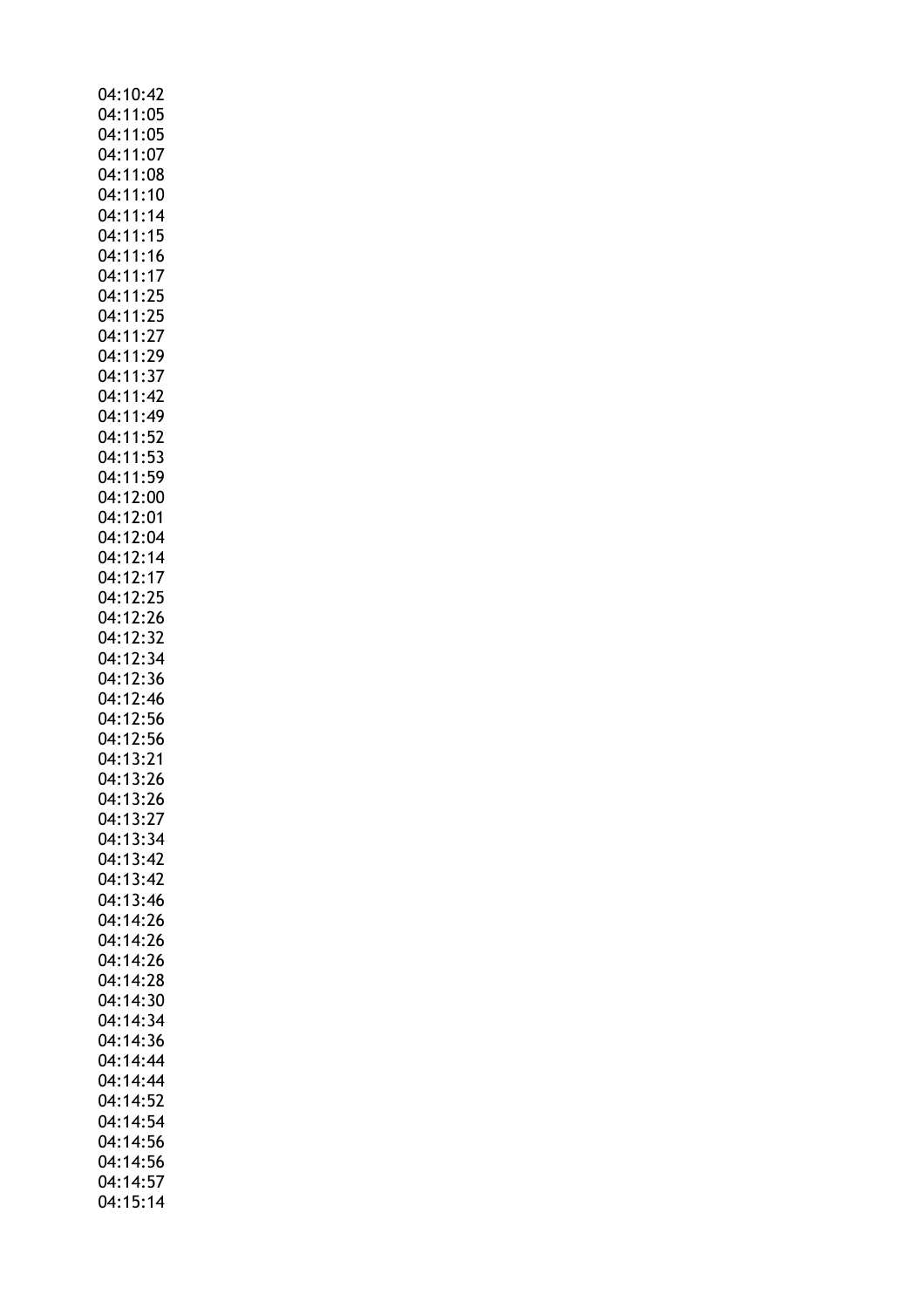| 04:15:21             |          |
|----------------------|----------|
| 04:15:26             |          |
| 04:15:37             |          |
|                      |          |
| 04:16:08             |          |
| 04:16:11             |          |
| 04:16:23             |          |
| 04:16:31             |          |
|                      |          |
| 04:16:31             |          |
| 04:16:34             |          |
| 04:16:36             |          |
| 04:16:36             |          |
|                      |          |
| 04:16:41             |          |
| 04:16:41             |          |
| 04:16:42             |          |
|                      |          |
| 04:16:44             |          |
| 04:16:51             |          |
| 04:17:00             |          |
| 04:17:05             |          |
|                      |          |
| 04:17:11             |          |
| 04:17:17             |          |
| 04:17:17             |          |
|                      |          |
|                      | 04:17:18 |
| 04:17:19             |          |
| 04:17:28             |          |
| 04:17:31             |          |
|                      |          |
| 04:17:32             |          |
|                      | 04:17:40 |
| 04:17:41             |          |
| 04:17:44             |          |
|                      |          |
| 04:17:55             |          |
| 04:18:06             |          |
| 04:18:08             |          |
|                      |          |
| 04:18:12             |          |
| 04:18:16             |          |
| 04:18:17             |          |
| 04:18:26             |          |
|                      |          |
| 04:18:29             |          |
| 04:18:31             |          |
| 04:18:37             |          |
| 04:18:50             |          |
|                      |          |
| 04:19:00             |          |
| 04:19:04             |          |
| 04:19:18             |          |
| 04:19:18             |          |
|                      |          |
| 04:19:19             |          |
| 04:19:22             |          |
| 04:19:26             |          |
| 04:19:33             |          |
|                      |          |
| 04:19:36             |          |
| 04:19:43             |          |
| 04:19:52             |          |
|                      |          |
|                      |          |
| 04:19:56<br>04:20:09 |          |
|                      |          |
|                      |          |
|                      | 04:20:11 |
| 04:20:13<br>04:20:16 |          |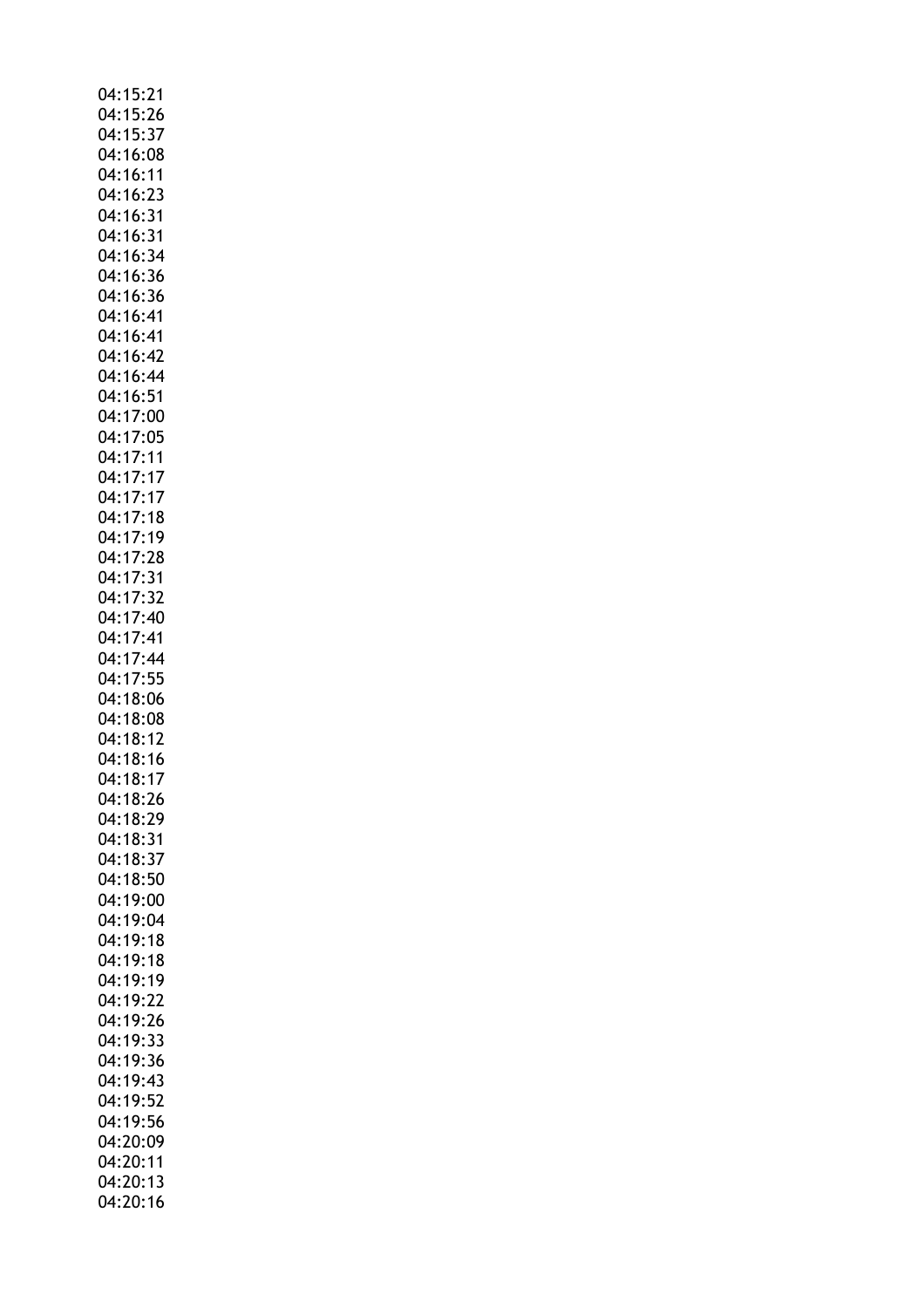| 04:20:27             |
|----------------------|
| 04:20:49             |
| 04:20:50             |
|                      |
| 04:20:51             |
| 04:20:52             |
| 04:20:56             |
| 04:20:56             |
| 04:20:56             |
| 04:20:58             |
| 04:21:10             |
| 04:21:38             |
| 04:21:41             |
| 04:21:53             |
|                      |
| 04:22:36             |
| 04:22:40             |
| 04:22:45             |
| 04:22:47             |
| 04:22:47             |
| 04:22:48             |
| 04:22:49             |
| 04:22:54             |
|                      |
| 04:23:10<br>04:23:13 |
|                      |
| 04:23:14             |
| 04:23:20             |
| 04:23:31             |
| 04:23:44             |
| 04:23:44             |
| 04:23:45             |
| 04:23:53             |
| 04:23:54             |
| 04:23:57             |
| 04:23:57             |
|                      |
| 04:23:59             |
| 04:23:59             |
| 04:24:03             |
| 04:24:06             |
| 04:24:06             |
| 04:24:08             |
| 04:24:17             |
| 04:24:20             |
| 04:24:43             |
| 04:24:44             |
| 04:24:52             |
|                      |
| 04:24:54             |
| 04:24:55             |
| 04:24:56             |
| 04:24:56             |
| 04:25:00             |
| 04:25:01             |
| 04:25:01             |
| 04:25:07             |
| 04:25:07             |
| 04:25:07             |
|                      |
| 04:25:09             |
| 04:25:13             |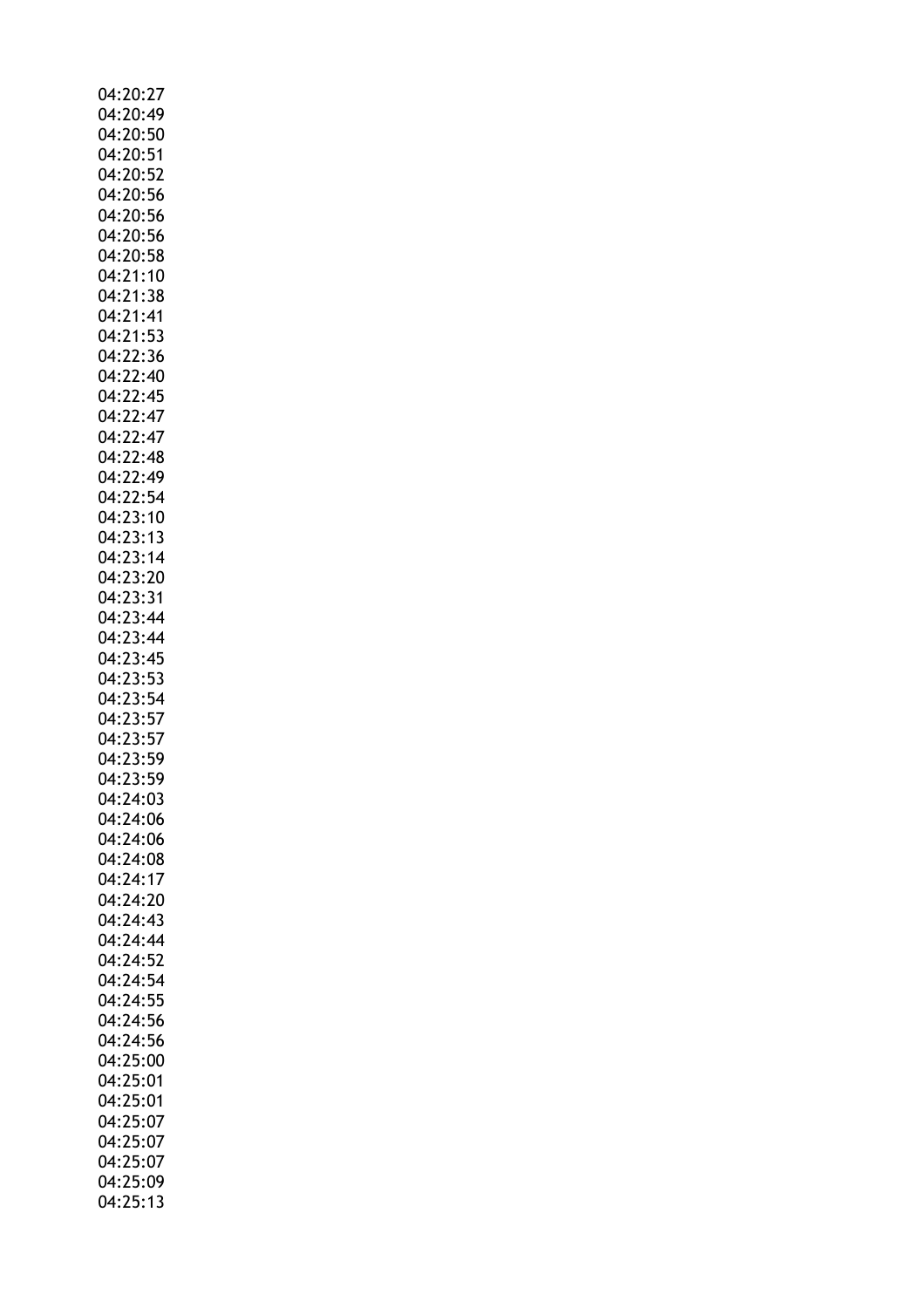| 04:25:23 |
|----------|
| 04:25:24 |
| 04:25:28 |
| 04:25:30 |
|          |
| 04:25:37 |
| 04:25:42 |
| 04:25:47 |
|          |
| 04:25:50 |
| 04:25:52 |
| 04:25:52 |
| 04:25:53 |
|          |
| 04:25:57 |
| 04:26:01 |
| 04:26:04 |
| 04:26:04 |
|          |
| 04:26:05 |
| 04:26:13 |
| 04:26:14 |
| 04:26:21 |
|          |
| 04:26:23 |
| 04:26:27 |
| 04:26:36 |
|          |
| 04:26:42 |
| 04:26:46 |
| 04:26:50 |
|          |
| 04:27:02 |
| 04:27:03 |
| 04:27:04 |
| 04:27:04 |
|          |
| 04:27:04 |
| 04:27:05 |
| 04:27:08 |
|          |
| 04:27:08 |
| 04:27:13 |
| 04:27:19 |
| 04:27:20 |
|          |
| 04:27:22 |
| 04:27:22 |
| 04:27:24 |
|          |
| 04:27:33 |
| 04:27:34 |
| 04:27:39 |
| 04:27:39 |
|          |
| 04:27:42 |
| 04:27:52 |
| 04:27:53 |
|          |
| 04:27:54 |
| 04:27:59 |
| 04:28:03 |
| 04:28:09 |
|          |
| 04:28:16 |
| 04:28:16 |
| 04:28:16 |
| 04:28:19 |
|          |
| 04:28:20 |
| 04:28:21 |
|          |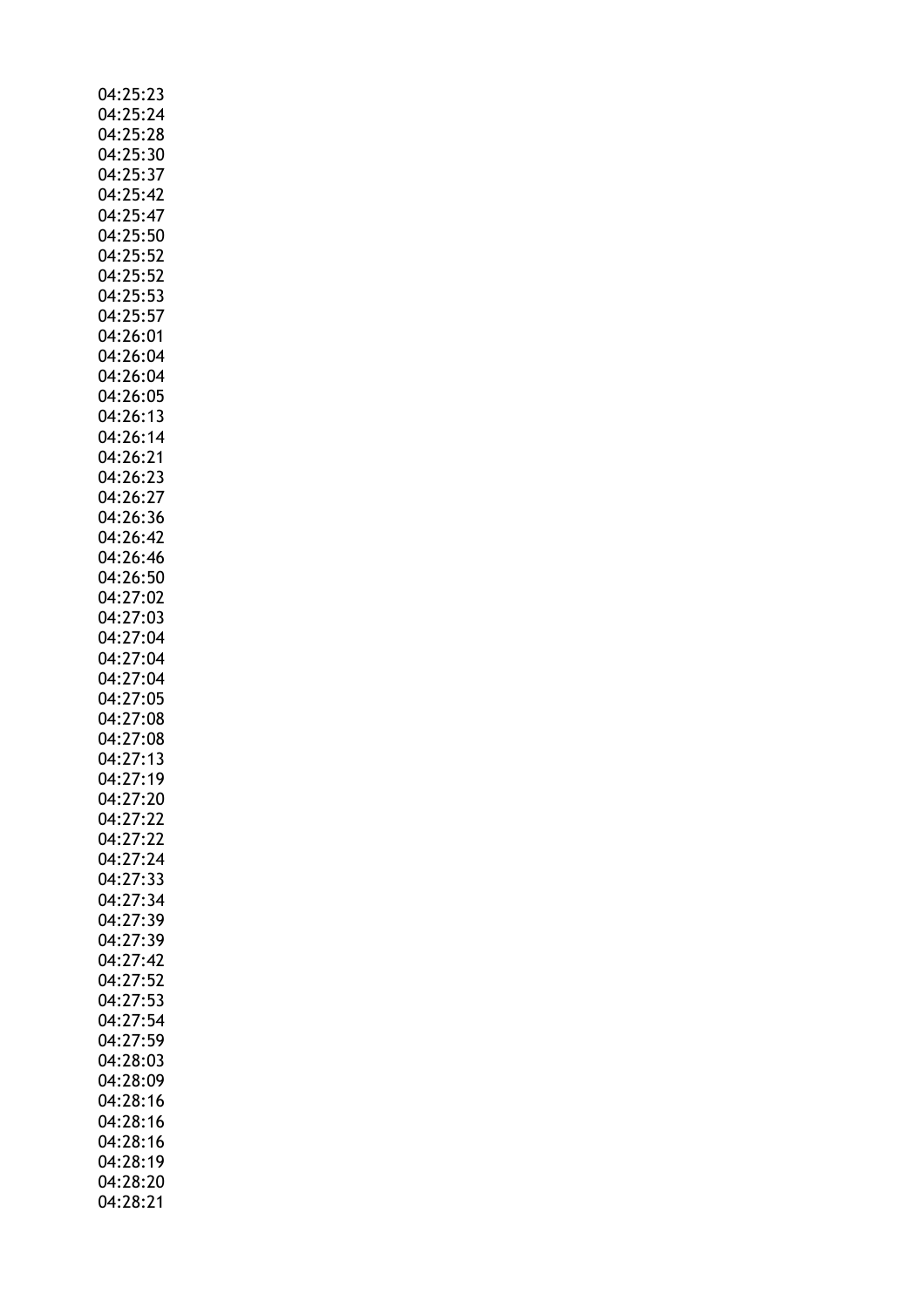| 04:28:53 |
|----------|
| 04:29:01 |
| 04:29:09 |
| 04:29:10 |
|          |
| 04:29:23 |
| 04:29:24 |
| 04:29:35 |
| 04:29:37 |
| 04:29:39 |
| 04:29:46 |
| 04:29:56 |
| 04:30:00 |
| 04:30:01 |
| 04:30:09 |
|          |
| 04:30:16 |
| 04:30:16 |
| 04:30:20 |
| 04:30:24 |
| 04:30:28 |
| 04:30:36 |
| 04:30:45 |
| 04:30:47 |
| 04:31:25 |
| 04:31:26 |
|          |
| 04:31:30 |
| 04:31:40 |
| 04:31:46 |
| 04:32:01 |
| 04:32:03 |
| 04:32:14 |
| 04:32:20 |
| 04:32:24 |
| 04:32:38 |
| 04:32:43 |
|          |
| 04:33:01 |
| 04:33:23 |
| 04:33:35 |
| 04:33:42 |
| 04:33:49 |
| 04:33:50 |
| 04:34:00 |
| 04:34:03 |
| 04:34:03 |
| 04:34:06 |
| 04:34:13 |
|          |
| 04:34:13 |
| 04:34:21 |
| 04:34:22 |
| 04:34:42 |
| 04:35:06 |
| 04:35:15 |
| 04:35:35 |
| 04:35:35 |
| 04:35:43 |
| 04:35:43 |
| 04:35:49 |
|          |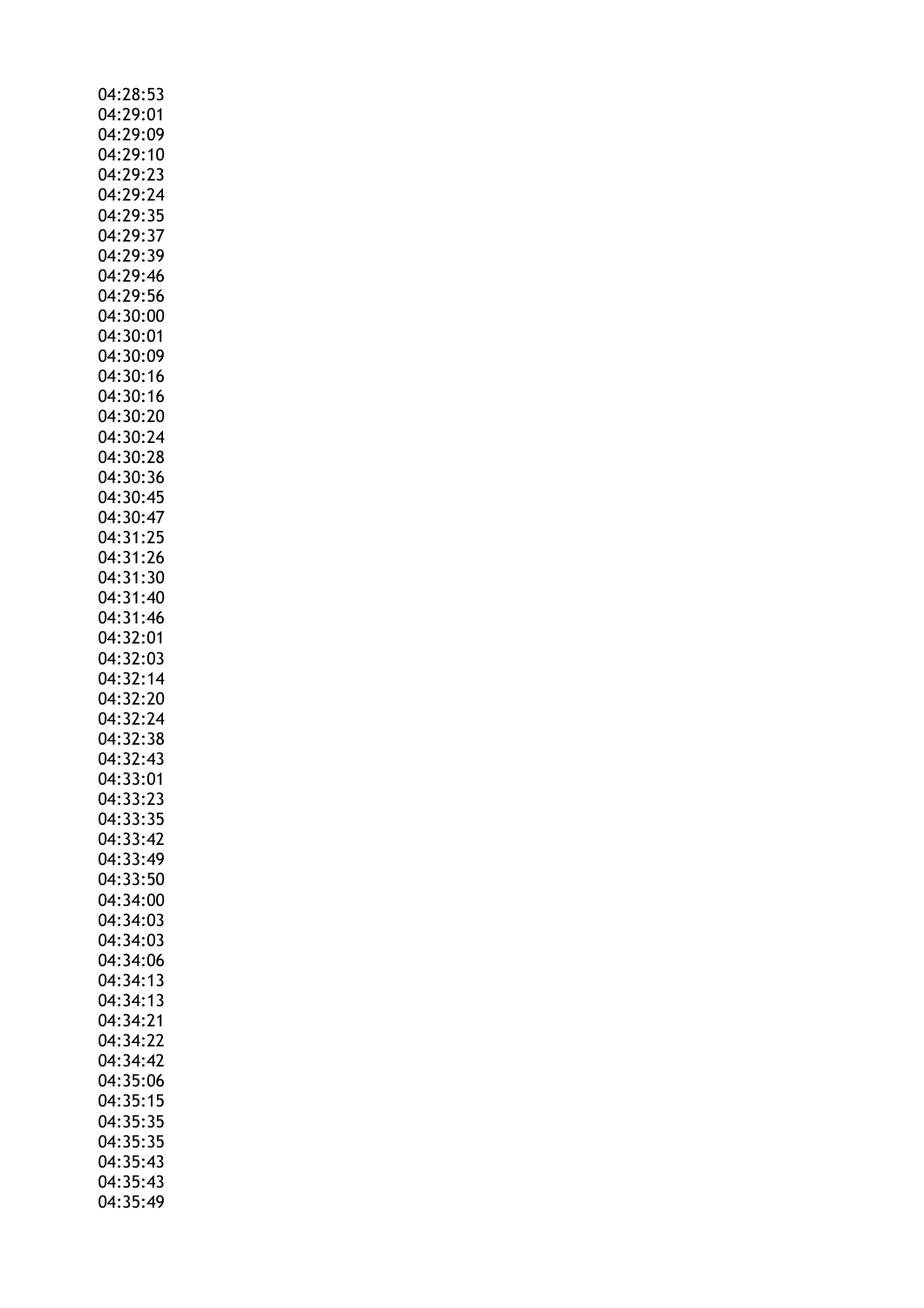| 04:35:56             |  |
|----------------------|--|
| 04:36:24             |  |
|                      |  |
| 04:36:25             |  |
| 04:36:30             |  |
|                      |  |
| 04:36:30             |  |
| 04:36:36             |  |
|                      |  |
| 04:36:50             |  |
| 04:36:51             |  |
| 04:36:52             |  |
|                      |  |
| 04:36:52             |  |
| 04:36:54             |  |
|                      |  |
| 04:36:56             |  |
| 04:36:58             |  |
|                      |  |
| 04:37:06             |  |
| 04:37:11             |  |
| 04:37:22             |  |
|                      |  |
| 04:37:40             |  |
| 04:37:47             |  |
|                      |  |
| 04:37:47             |  |
| 04:37:54             |  |
|                      |  |
| 04:37:57             |  |
| 04:38:08             |  |
|                      |  |
| 04:38:13             |  |
| 04:38:14             |  |
|                      |  |
| 04:38:14             |  |
| 04:38:14             |  |
| 04:38:15             |  |
|                      |  |
| 04:38:16             |  |
| 04:38:18             |  |
|                      |  |
|                      |  |
| 04:38:34             |  |
|                      |  |
| 04:38:42             |  |
| 04:38:44             |  |
|                      |  |
| 04:39:12             |  |
| 04:39:21             |  |
|                      |  |
| 04:39:28             |  |
| 04:39:41             |  |
| 04:39:51             |  |
|                      |  |
| 04:39:56             |  |
| 04:40:02             |  |
|                      |  |
| 04:40:06             |  |
| 04:40:20             |  |
|                      |  |
| 04:40:20             |  |
| 04:40:25             |  |
| 04:40:58             |  |
|                      |  |
| 04:41:24             |  |
| 04:41:24             |  |
|                      |  |
| 04:41:31             |  |
| 04:42:33             |  |
|                      |  |
| 04:42:36             |  |
| 04:42:37             |  |
| 04:42:40             |  |
|                      |  |
| 04:42:46             |  |
| 04:42:46             |  |
|                      |  |
| 04:42:53             |  |
| 04:42:53<br>04:42:58 |  |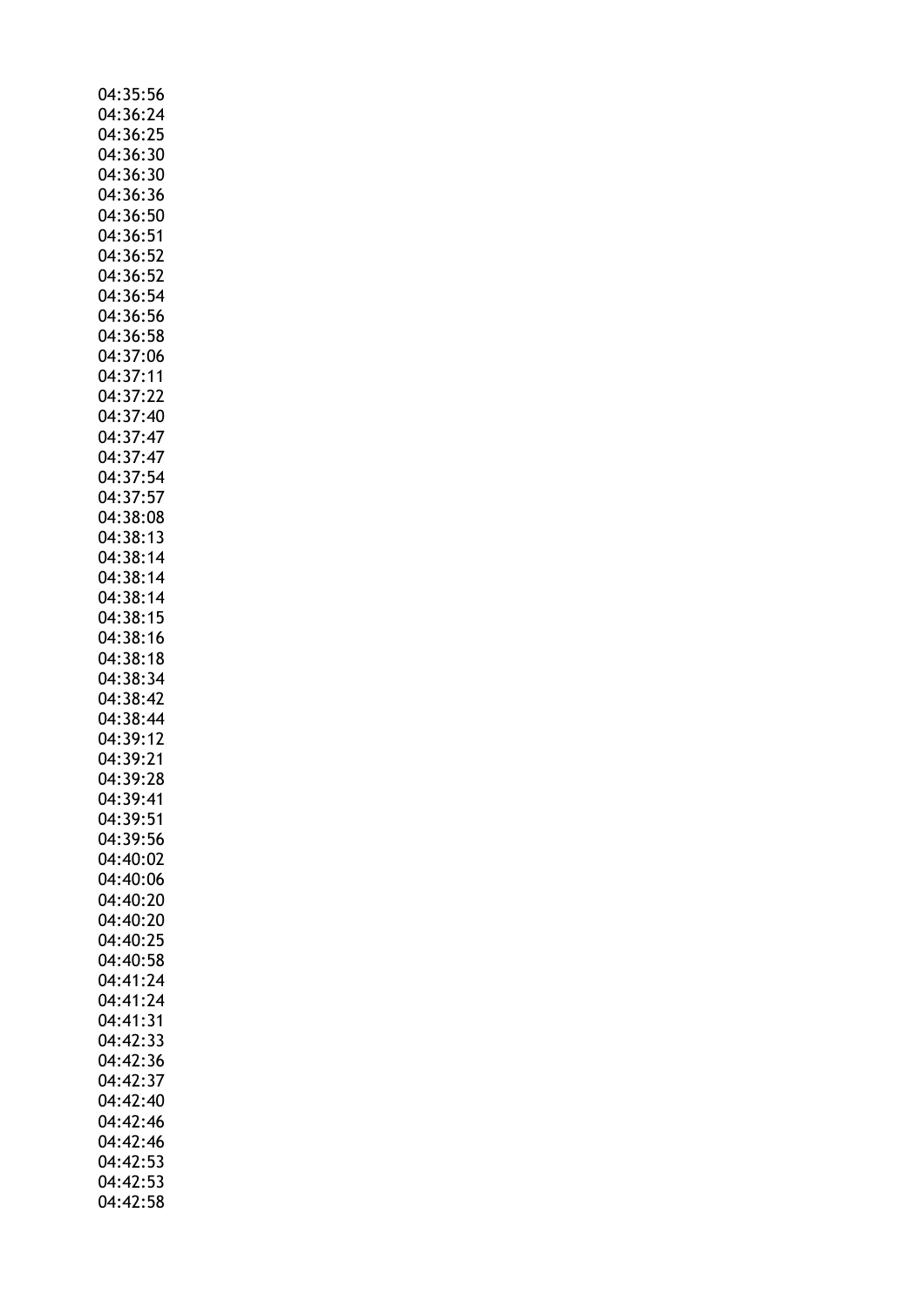| 04:43:12 |
|----------|
| 04:43:13 |
| 04:43:13 |
|          |
| 04:43:30 |
| 04:43:33 |
| 04:43:37 |
| 04:43:37 |
|          |
| 04:43:40 |
| 04:43:46 |
| 04:43:49 |
| 04:43:56 |
|          |
| 04:44:03 |
| 04:44:04 |
| 04:44:07 |
| 04:44:07 |
|          |
| 04:44:15 |
| 04:44:31 |
| 04:44:34 |
| 04:44:46 |
|          |
| 04:44:57 |
| 04:44:57 |
| 04:45:02 |
|          |
| 04:45:33 |
| 04:45:42 |
| 04:45:51 |
| 04:46:07 |
|          |
| 04:46:18 |
| 04:46:18 |
| 04:46:18 |
| 04:46:20 |
|          |
| 04:46:20 |
| 04:46:32 |
| 04:47:17 |
|          |
| 04:47:18 |
| 04:47:19 |
| 04:47:20 |
| 04:47:23 |
|          |
| 04:47:40 |
| 04:47:44 |
| 04:47:45 |
| 04:47:52 |
|          |
| 04:47:52 |
| 04:48:19 |
| 04:48:20 |
| 04:48:36 |
|          |
| 04:48:42 |
| 04:48:44 |
| 04:49:08 |
| 04:49:17 |
|          |
|          |
| 04:49:21 |
| 04:49:45 |
|          |
| 04:49:50 |
| 04:49:50 |
| 04:49:54 |
| 04:49:59 |
| 04:50:06 |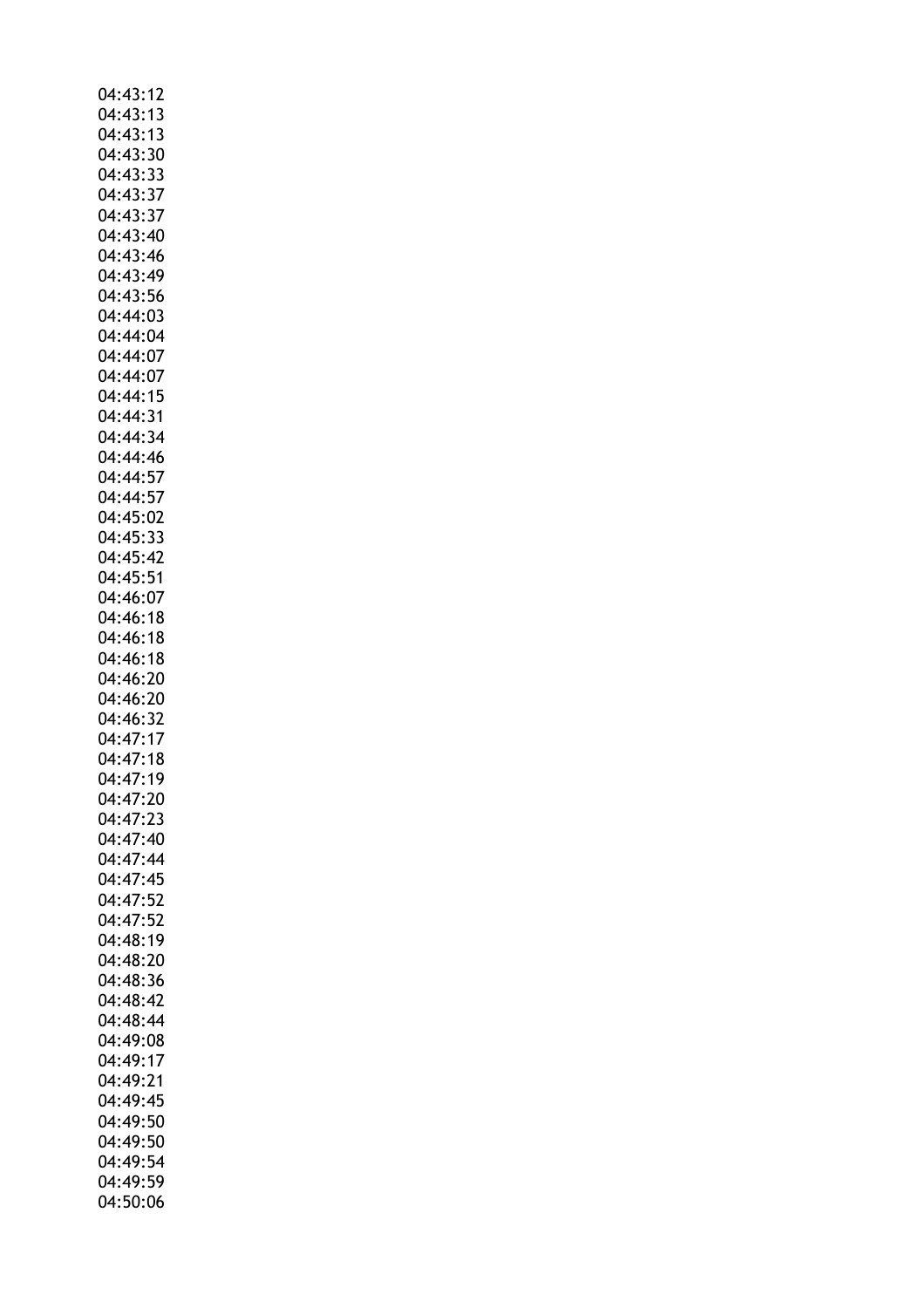| 04:50:17             |
|----------------------|
|                      |
| 04:50:26             |
| 04:50:30             |
| 04:50:30             |
| 04:50:57             |
|                      |
| 04:51:21             |
| 04:51:21             |
| 04:51:24             |
| 04:51:24             |
|                      |
| 04:51:24             |
| 04:51:26             |
| 04:51:42             |
| 04:51:43             |
|                      |
| 04:52:03             |
| 04:52:21             |
| 04:52:27             |
| 04:52:30             |
|                      |
| 04:53:23             |
| 04:53:26             |
| 04:53:29             |
| 04:53:45             |
|                      |
| 04:53:53             |
| 04:54:02             |
| 04:54:11             |
| 04:54:11             |
|                      |
| 04:54:32             |
| 04:54:32             |
| 04:54:35             |
| 04:54:44             |
|                      |
| 04:54:47             |
| 04:54:57             |
| 04:55:21             |
| 04:55:30             |
|                      |
| 04:56:05             |
|                      |
|                      |
| 04:56:23             |
| 04:56:33             |
| 04:56:33             |
| 04:56:40             |
| 04:57:15             |
|                      |
| 04:57:25             |
| 04:57:27             |
| 04:57:33             |
| 04:57:34             |
| 04:58:19             |
|                      |
| 04:58:41             |
| 04:58:41             |
| 04:58:44             |
| 04:58:46             |
| 04:59:03             |
|                      |
| 04:59:10             |
| 04:59:20             |
| 04:59:25             |
| 04:59:40             |
|                      |
| 04:59:49             |
| 04:59:49<br>05:00:27 |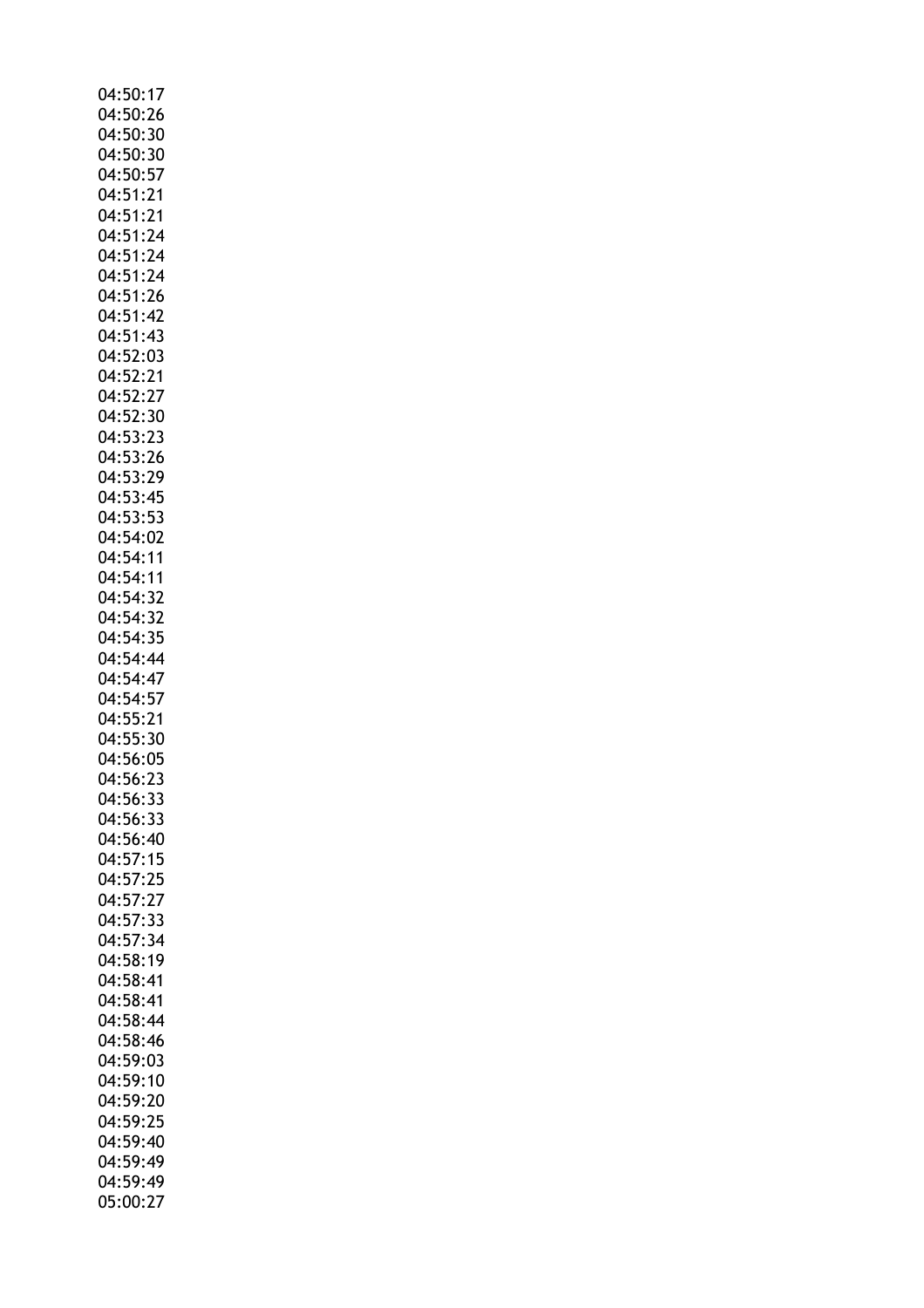| 05:00:30             |
|----------------------|
| 05:00:32             |
| 05:00:37             |
| 05:00:49             |
| 05:00:53             |
| 05:01:01             |
| 05:01:06             |
| 05:01:27             |
| 05:01:52             |
| 05:02:01             |
|                      |
| 05:02:03<br>05:02:21 |
| 05:02:21             |
| 05:02:22             |
| 05:02:22             |
| 05:02:37             |
|                      |
| 05:02:40             |
| 05:03:12             |
| 05:03:47             |
| 05:04:01             |
| 05:04:01             |
| 05:04:22             |
| 05:05:10             |
| 05:05:10<br>05:05:10 |
| 05:05:16             |
| 05:05:46             |
| 05:06:21             |
| 05:06:21             |
| 05:06:37             |
| 05:06:37             |
| 05:06:49             |
| 05:06:57             |
| 05:07:21             |
| 05:07:53             |
| 05:08:26             |
| 05:08:31             |
| 05:08:38             |
| 05:08:47             |
| 05:09:09             |
| 05:09:24             |
| 05:09:50             |
| 05:10:02             |
| 05:10:03             |
| 05:10:21             |
| 05:11:01             |
| 05:11:17             |
| 05:11:26             |
| 05:12:14             |
| 05:12:14             |
| 05:12:22             |
| 05:12:45             |
| 05:12:48             |
| 05:13:49             |
| 05:14:48             |
| 05:14:50             |
| 05:15:48             |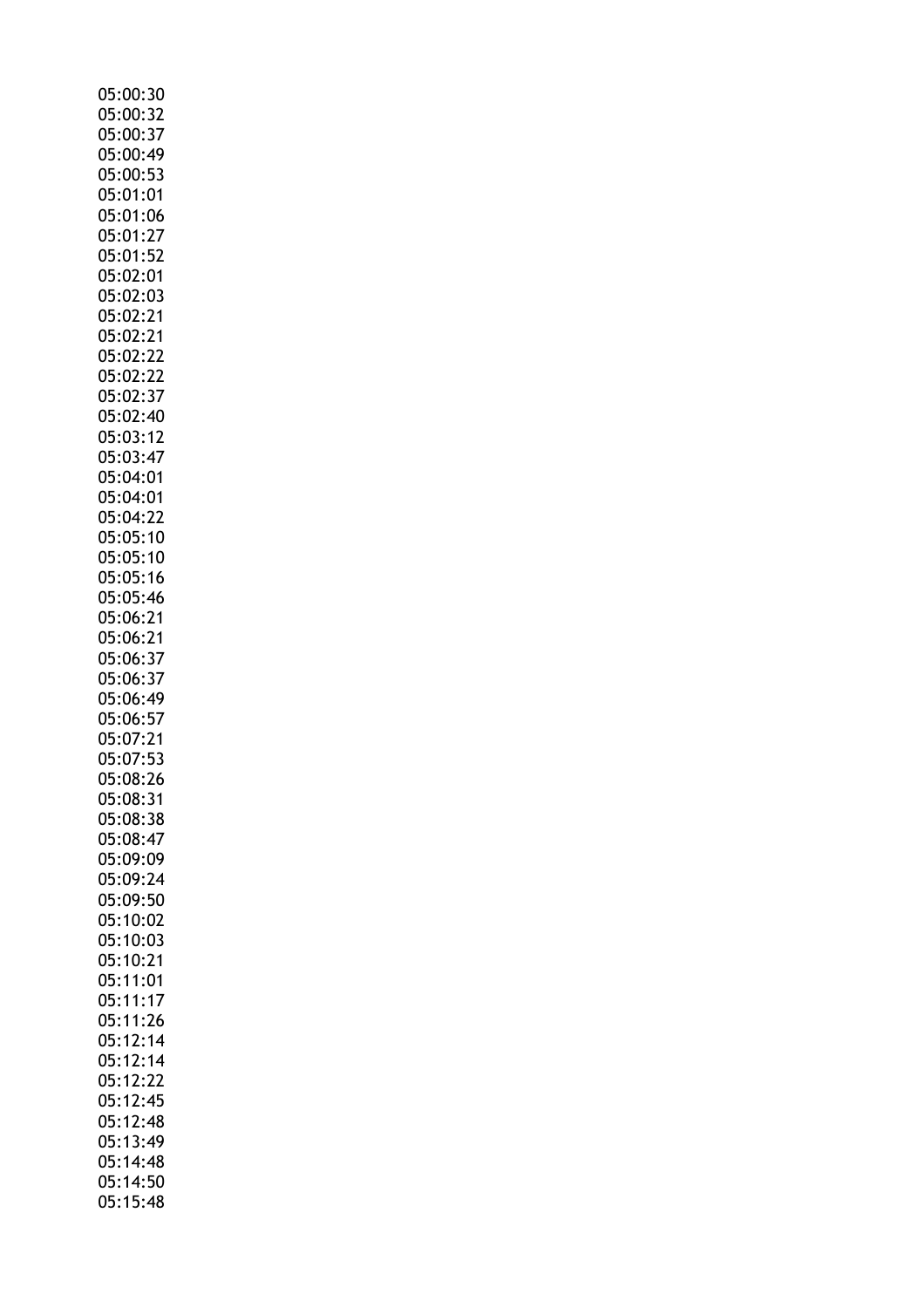| 05:15:56             |
|----------------------|
|                      |
| 05:16:28             |
| 05:16:28             |
| 05:17:32             |
|                      |
| 05:18:16             |
| 05:19:07             |
| 05:19:07             |
| 05:19:18             |
| 05:19:26             |
|                      |
| 05:19:50             |
| 05:20:04             |
| 05:20:08             |
| 05:20:11             |
|                      |
| 05:20:43             |
| 05:21:12             |
| 05:21:12             |
| 05:21:14             |
|                      |
| 05:21:16             |
| 05:21:34             |
| 05:23:18             |
| 05:23:23             |
| 05:23:28             |
|                      |
| 05:23:38             |
| 05:24:45             |
| 05:25:54             |
| 05:26:50             |
|                      |
| 05:27:42             |
| 05:27:47             |
| 05:28:03             |
|                      |
|                      |
| 05:28:04             |
| 05:29:26             |
| 05:30:04             |
|                      |
| 05:30:05             |
| 05:30:11             |
| 05:30:52             |
| 05:31:25             |
| 05:31:51             |
| 05:32:01             |
|                      |
| 05:32:01             |
| 05:32:01             |
|                      |
| 05:32:54             |
| 05:33:17             |
| 05:33:17             |
| 05:33:52             |
| 05:34:16             |
| 05:34:40             |
|                      |
| 05:34:44             |
| 05:36:45             |
| 05:37:24             |
| 05:37:37             |
| 05:38:21             |
|                      |
| 05:39:42             |
| 05:39:43             |
| 05:40:43             |
| 05:46:45<br>05:50:26 |